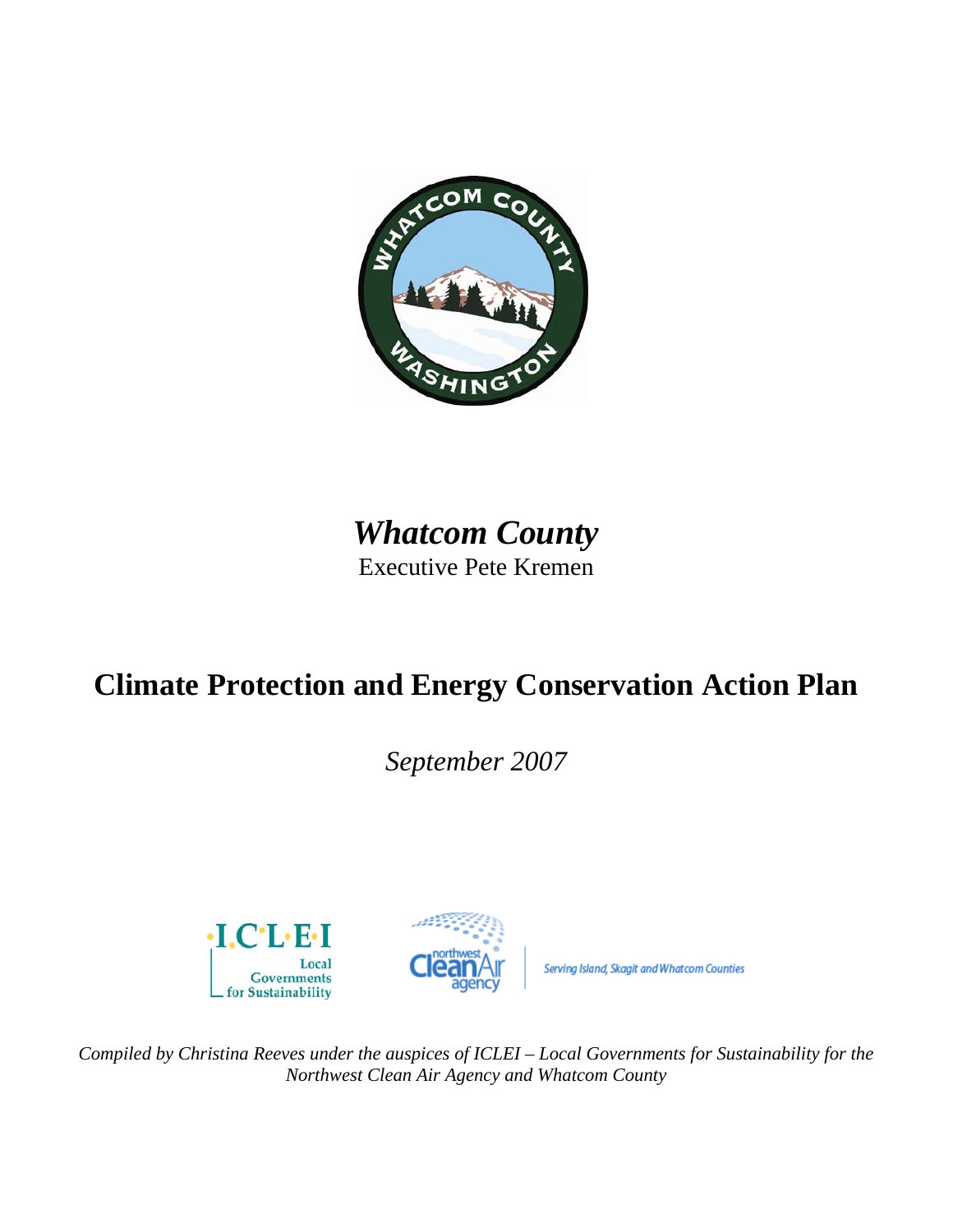# Letter from the Executive

The issue of climate change can no longer be ignored. The chorus of scientific voices urging us to change our ways grows ever louder, and the time has come for us to take bold steps to reduce our impacts. No one person, community, or even one country can stop climate change alone; a concerted effort from people across this planet is needed to minimize the damage that is already occurring. However, each individual and community that accepts the challenge to prioritize the reduction of greenhouse gas emissions will bring us one step closer to effecting the change with which we are being tasked.

Therefore, I am grateful for the opportunity to assist Whatcom County in becoming a leader in the effort to reduce our impact. Throughout my time as County Executive I have always made environmental issues a priority. With this Plan, I am reinforcing my efforts with an even more specific goal in mind—to help our community find legitimate, cost-effective, local solutions to what may be the most critical issue of our time.

To enact the changes that will need to occur, a collaborative effort between Whatcom County and the cities, townships, businesses, and individuals within its borders will be required if we are to be successful. Although working through the details of finding enduring solutions will surely challenge us, it is my hope that it also serves to unite us.

Sincerely,

 Pete Kremen County Executive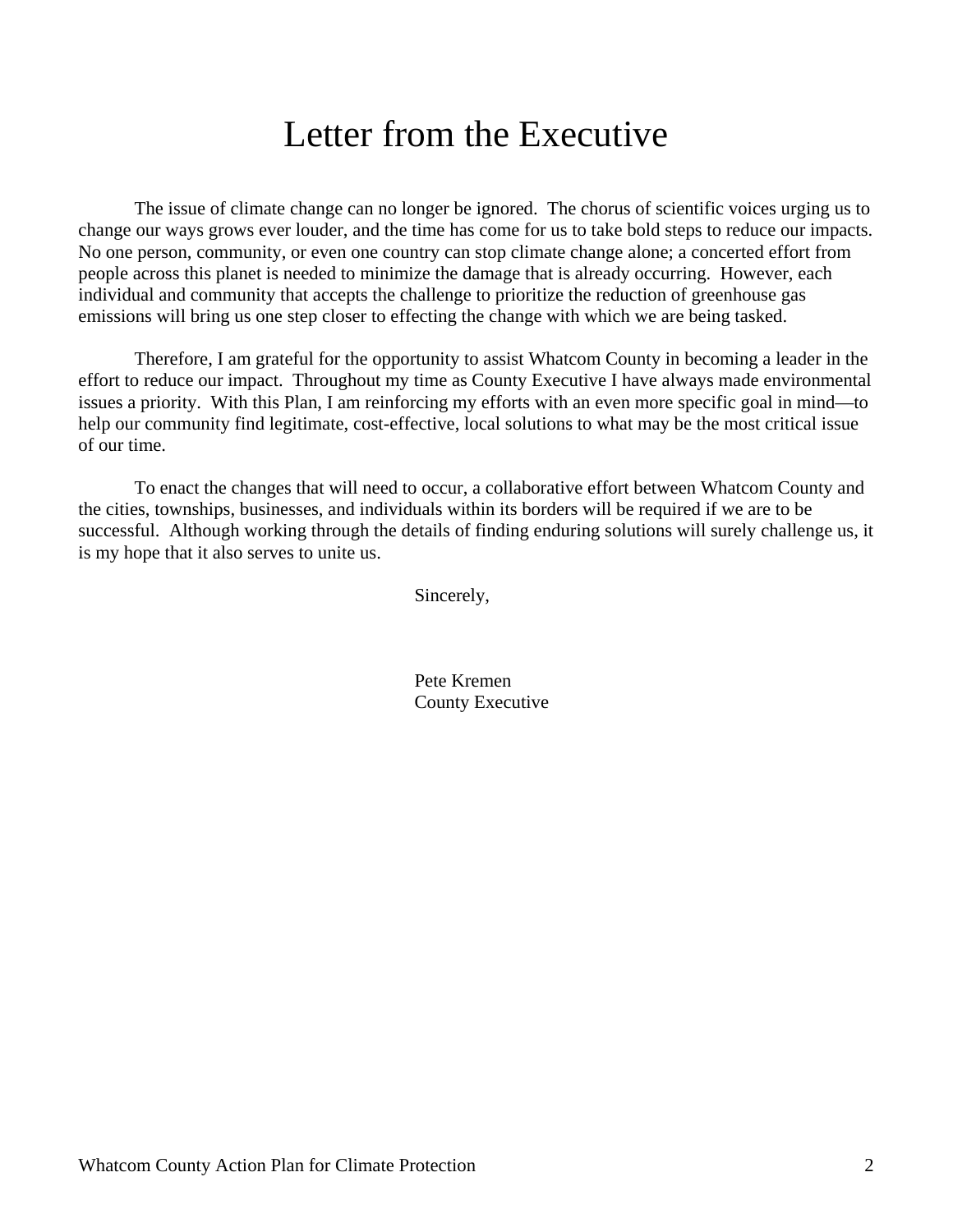# Acknowledgements

Many thanks to the Northwest Clean Air Agency for their support of ICLEI – Local Governments for Sustainability's Cities for Climate Protection Campaign, and to County Executive Pete Kremen for his constant confirmation of the goals of that campaign. Thanks also to the many people of the Whatcom County government for their assistance in compiling this report, especially to Councilwoman Laurie Caskey-Schreiber, Mike Russell, Craig Cummings, Kristin Frank, Sara Winger, Eric Schlehuber, Bev Bernal, Suzanne Mildner, Linda Harduar, Carey James, Penni Lemperes, Lynne Givler, Michael Chiavario, and Stephen Kollmar. Thank you to the community members who also helped to make this report possible, including Rodd Pemble of Sanitary Service Company, Craig MacConnell of Washington State University Cooperative Extension, Judy Abern of Department of Licensing, and to the many private fuel vendors for their willingness to share the information required to complete this report. Finally, very special thanks to Deputy Administrator Dewey Desler and George Reid, without whose help this project would not have been possible.

- Christina Reeves

### For further information please contact:

Alex Ramel, Project Coordinator, ICLEI, City of Bellingham, WA. alex.ramel@iclei.org

Amy Shatzkin, Regional Program Officer, ICLEI Pacific Northwest Regional Capacity Center, Seattle WA, amy.shatzkin@iclei.org, (206) 615-1696

Laura Curley, Public Information Officer, Northwest Clean Air Agency, Mount Vernon WA, laura@nwcleanair.org, (800) 622-4627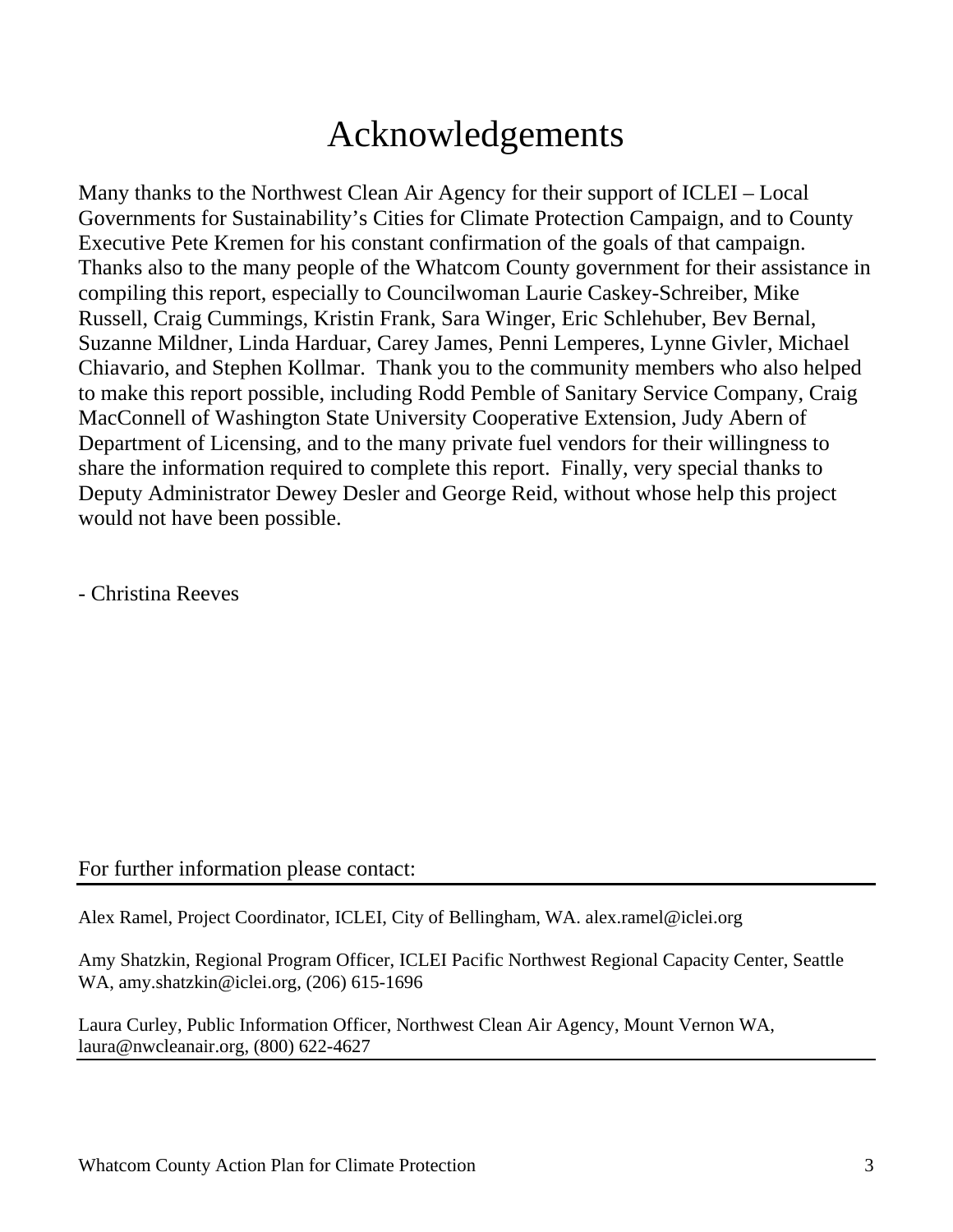## **Whatcom County Climate Action Plan**

## **Table of Contents**

| <b>I.</b> Introduction                                 |  |
|--------------------------------------------------------|--|
|                                                        |  |
|                                                        |  |
|                                                        |  |
|                                                        |  |
|                                                        |  |
|                                                        |  |
|                                                        |  |
|                                                        |  |
|                                                        |  |
|                                                        |  |
|                                                        |  |
|                                                        |  |
|                                                        |  |
|                                                        |  |
| 2. Community Emissions Comparison: 2001 versus 2005 17 |  |
|                                                        |  |
|                                                        |  |
|                                                        |  |
|                                                        |  |
| 4. Municipal Emissions Comparison: 2000 versus 200519  |  |
|                                                        |  |
|                                                        |  |
|                                                        |  |
|                                                        |  |
|                                                        |  |
|                                                        |  |
|                                                        |  |
|                                                        |  |
|                                                        |  |
|                                                        |  |
|                                                        |  |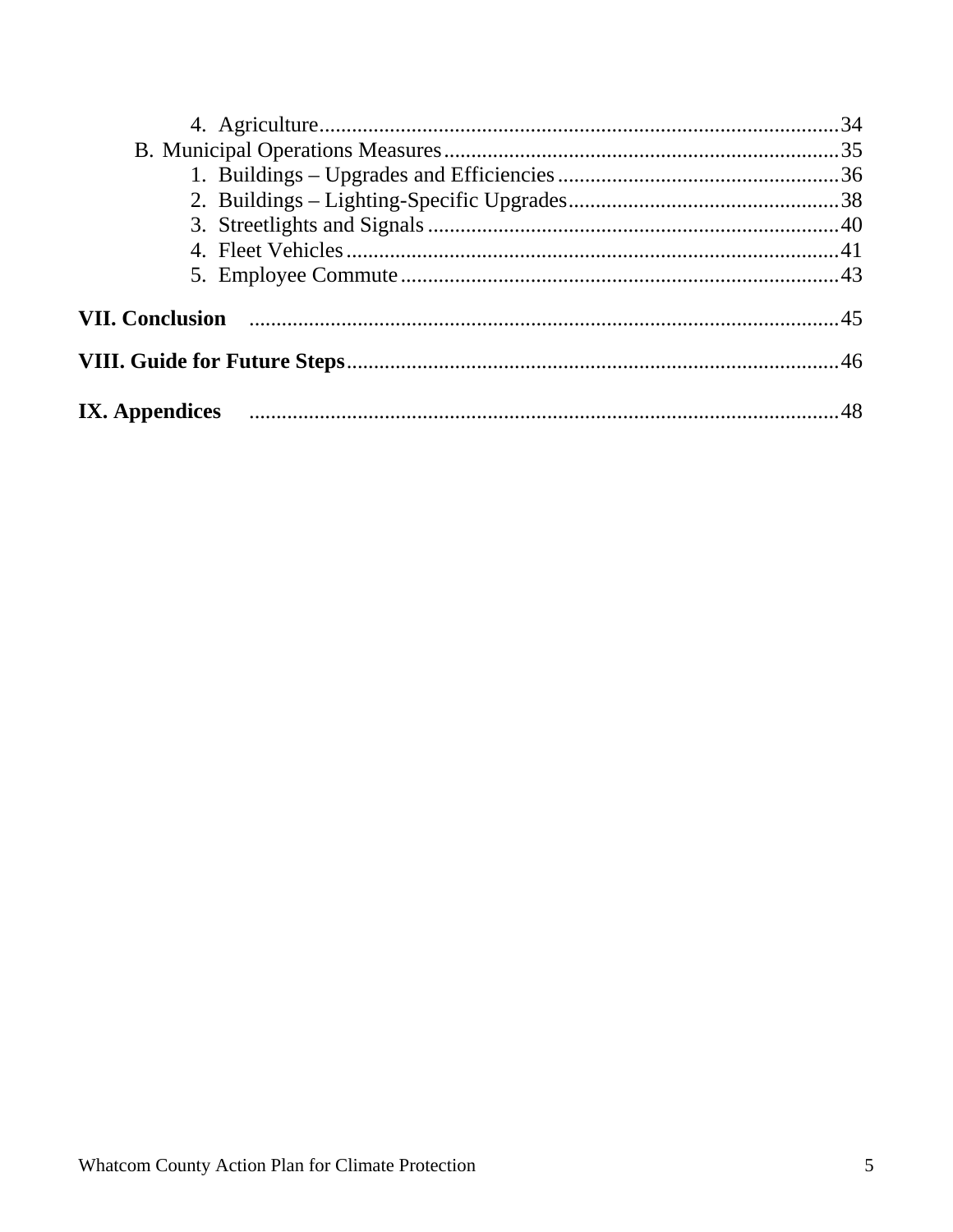### **Executive Summary**

The debate is over. The overwhelming scientific consensus is that human-induced climate change is among the most pressing environmental problems facing this generation and those to come.

**The time to act is now.** As former United Nations Secretary General Kofi Annan said in 2006, the time has come to "start being more politically courageous." He also stated that "it is increasingly clear it will cost far less to cut emissions now than to deal with the consequences later.<sup>i</sup>"

These words came in response to scientific findings indicating that in the past 1000 years, the planet has not warmed at a faster rate than during the 20th century, and the most recent decade has been the warmest ever on record. Allowing this trend to continue could result in decreased agricultural output, increased catastrophic weather events such as forest fires, drought and floods; and displacement of entire populations due to rising sea levels. (Please see section I.A for more information about the science of climate change.)

**Whatcom County must do its part.** Although the United States accounts for a mere 4% of the world's population, it produces 25% of the world's greenhouse gases. Whatcom County released 2.4 million tons of carbon dioxide equivalent (eCO<sub>2</sub>) in 2001 and based on past practices would be projected to emit 35% more in 2020. However, on May 9, 2006, Whatcom County pledged to take action against this destructive trend by passing a resolution to join more than 200 U.S. local governments and 770 local governments worldwide in ICLEI's Cities for Climate Protection® (CCP) Campaign. In so doing, we have committed to ICLEI's Five Milestone Process to combat climate change:

Milestone 1: Conduct a baseline emissions inventory and forecast Milestone 2: Adopt an emissions reduction target Milestone 3: Develop a Climate Action Plan for reducing emissions Milestone 4: Implement policies and measures Milestone 5: Monitor and verify results.

#### **The goal for the Whatcom County community is to reduce its emissions by 10% below 2001 levels by 2020. The County government will strive to reach an even more ambitious reduction goal of 40% below 2000 levels by 2012.**

#### **Whatcom County's Climate Action Plan**

In order to devise a plan for Whatcom County to reduce its greenhouse gas emissions, we needed to complete an inventory that would provide a baseline or starting point. For the community of Whatcom County, 2001 was chosen as the base year. After quantifying all community emissions from buildings, transportation, waste decomposition, and agriculture, the total County greenhouse gas emissions for that year equaled 2,750,728 tons  $eCO<sub>2</sub>$ . Without any effort to reduce these emissions, that number is expected to rise to 3,650,660 tons  $eCO<sub>2</sub>$  by the year 2020.

As a subset of that number, the emissions resulting from Whatcom County government activity totaled 10,318 tons  $eCO<sub>2</sub>$  in the base year of 2000. This included all the emissions from County facilities, streetlights and signals, the vehicle fleet, employee commute trips, and the decomposition of generated waste. If the County government were to grow in a business-as-usual pattern with no reduction measures, the emissions are forecast to reach 12,370 tons  $eCO<sub>2</sub>$  by 2012.

However, Whatcom County has already taken steps to reduce greenhouse gas emissions, as both a community and a government. In the community, people are implementing energy efficiency measures in their homes and businesses. Many are purchasing 'green' electricity that comes from non-polluting, renewable sources, and some are separating their waste so that the organic materials can be composted. As of spring 2007, there were 533 hybrid vehicles registered in Whatcom County, and approximately 300,000 gallons of biodiesel are now used in the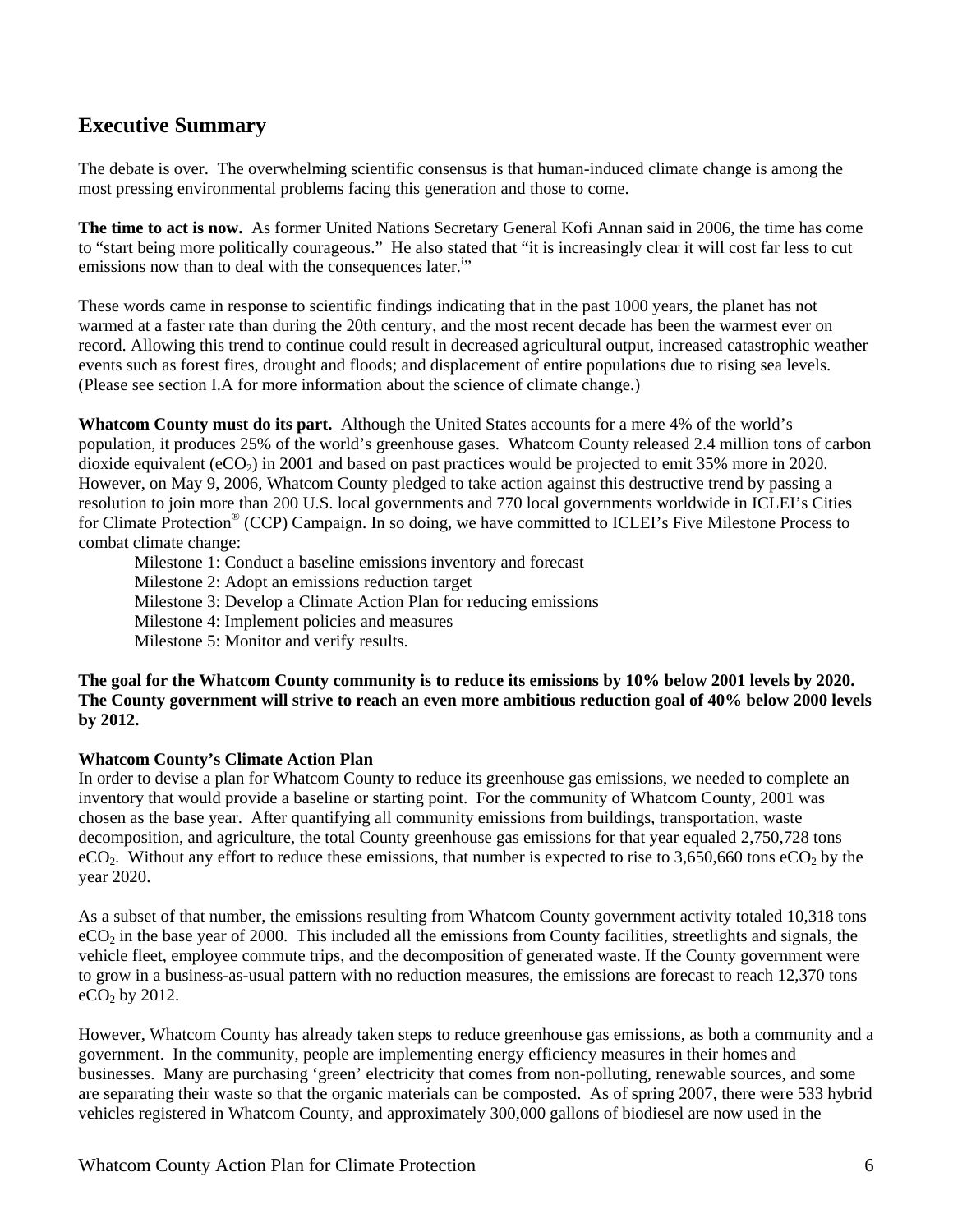community each year. One farm, with the help of several partners, is even using cattle waste to produce clean electricity.

The Whatcom County government has also implemented many measures toward reducing its impact, and it is already more than 2/3 of the way toward the goal of 40% reduction by 2012. A large part of this reduction has been achieved through the 2006 decision to purchase 100% of the electricity for County operations from 'green' sources. In addition, further reduction has been made possible through energy efficiency measures in the Courthouse and Jail, which used almost 20% less energy in 2005 than in 2000. These measures have included upgrades to the lighting and HVAC systems as well as substantial improvements in energy management. In addition, the County performed five other lighting upgrades and transitioned to efficient furnaces and on-demand hot water heat in several facilities. Finally, the County has also implemented measures in the area of fleet vehicle use; it has purchased 16 hybrid vehicles for fleet use since 2002 and the Sheriff's office has restructured its patrol practices to substantially reduce unnecessary fuel use in its vehicles.

Despite these improvements, there are many more ways by which both the community and government of Whatcom County can reduce their emissions. In the community, a strong effort to improve the energy efficiency of people's homes and businesses will be a cost-effective next step forward. Savings from this effort can then support a continued growth in green power purchases. In the transportation sector, the community can purchase additional hybrid vehicles, transition to higher levels of biodiesel and ethanol use, and reduce the amount of fuel wasted by unnecessary vehicle idling. Individuals can also choose to use public transit, their bicycles, and carpooling options more often. Finally, the community as a whole can reduce emissions by supporting the installation of additional anaerobic digesters that use agricultural waste to generate electricity.

In the County government, the next steps are rather similar but on a smaller scale. The first of these is to continue County facility upgrades, especially in the areas of lighting and heating. The County has already resolved to build future facilities to LEED standard, which will save future energy costs and reduce emissions. In the area of fleet vehicle management, Whatcom County intends to begin using 20% biodiesel in its vehicles in the near future. For further reduction we could use ethanol, purchase additional hybrids, and work to reduce the overall miles that are driven by the fleet. Finally, the County is and will continue to actively encourage employees to use alternative transportation options, through both education and incentive programs.

Overall, the choices made by the Whatcom County community and government have already brought us a long way toward reducing our greenhouse gas emissions. In fact, these efforts are bringing Whatcom County to the forefront as leaders in this movement. And although there remains much more to be done, we can envision a clear path by which to reach our goals. If a strong effort can be put forth and maintained, this community will substantially reduce its impact while also saving financial resources and improving community livability.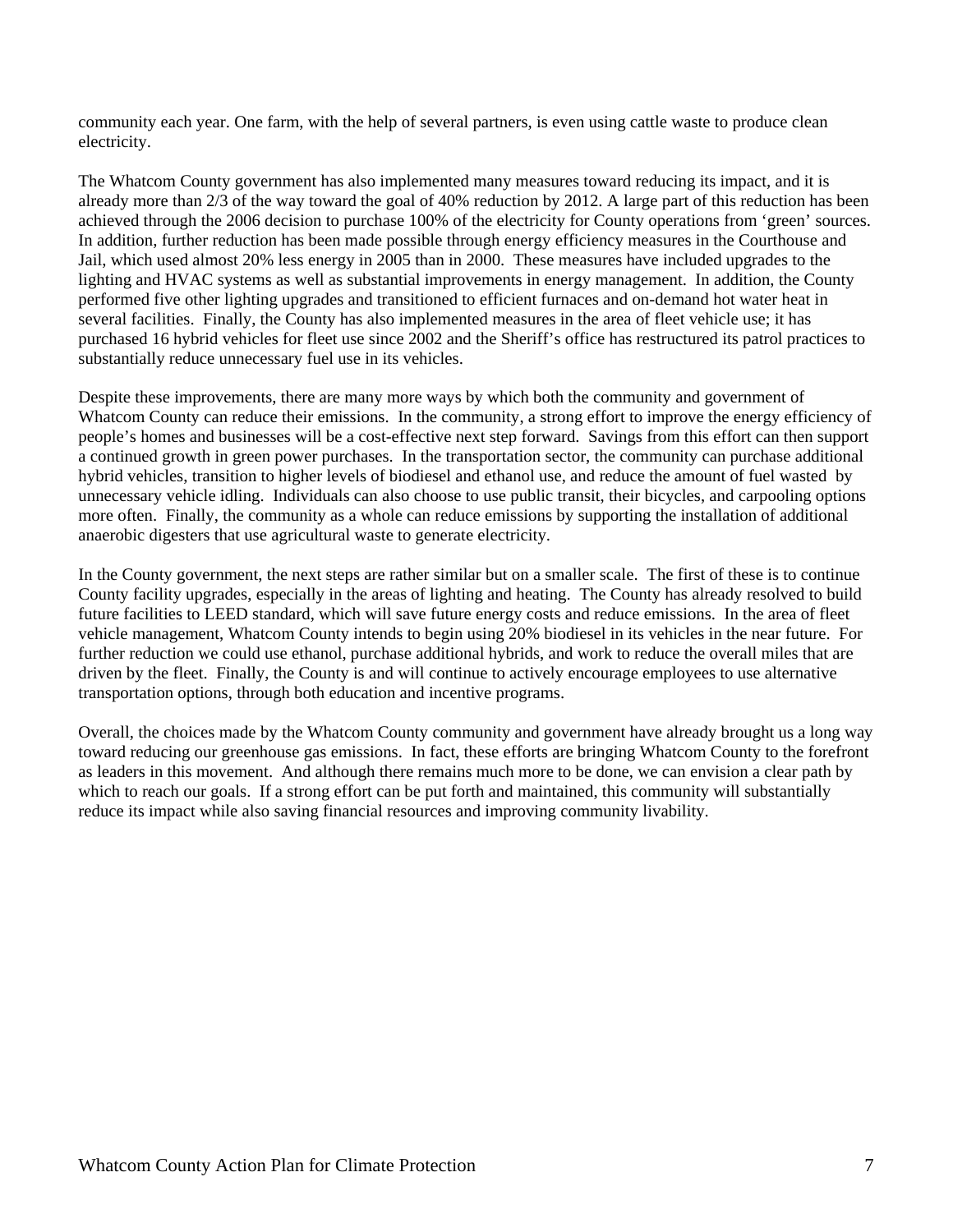## **I. Introduction**

### *A. Introduction to Climate Change Science*

The Earth's atmosphere is naturally composed of a number of gases that act like the glass panes of a greenhouse, retaining heat to keep the temperature of the Earth stable and hospitable for life at an average temperature of 60ºF. Carbon dioxide  $(CO<sub>2</sub>)$  is the most prolific of these gases. Other contributing gases include methane  $(CH<sub>4</sub>)$ , nitrous oxide  $(NO<sub>2</sub>)$ , ozone  $(0<sub>3</sub>)$  and halocarbons. Without the natural warming effect of these gases, the Earth's surface temperature would be too cold to support life. (Figure 1)



**Figure 1**: The Greenhouse Gas Phenomenon

Source: US Environmental Protection Agency

However, recently elevated concentrations of these gases in the atmosphere have had a de-stabilizing effect on the global climate, fueling the phenomenon commonly referred to as global warming or climate change. The global average surface temperature increased during the 20th century by about 1°F.<sup>ii</sup> According to NASA scientists, the 1990s were the warmest decade of the century, and the first decade of the  $21<sup>st</sup>$  century is well on track to be another record-breaker. The years 2002, 2003, 2004, and 2005, along with 1998, were the warmest five years since the 1890s, with 2005 being the warmest year in over a century.

#### **Scientific Facts and Projections:**

- The atmospheric concentration of carbon dioxide  $(CO<sub>2</sub>)$  during the last two decades has increased at the rate of 0.4% every year.
- Current  $CO<sub>2</sub>$  concentrations are higher than they have been in the last 420,000 years and, according to some research, the last 20 million years.
- About three-quarters of the  $CO_2$  emissions produced by human activity during the past 20 years are due to the burning of fossil fuels.

Source: The UN Intergovernmental Panel on Climate Change (IPCC) TAR: Summary for Policy Makers

The climate and the atmosphere do not react in a linear fashion to increased greenhouse gases. Therefore, one cannot simply predict that for each ton of carbon dioxide emitted from a power plant or a vehicle's tailpipe, the Earth will warm a certain amount. The Earth's climate has a number of feedback loops and tipping points that scientists fear will accelerate climate change beyond the rate at which it is currently occurring. For example, as CO2 emissions have increased in recent human history, the oceans have been absorbing a significant portion of these gases. However as the oceans become more permeated with  $CO<sub>2</sub>$ , scientists anticipate they will reach a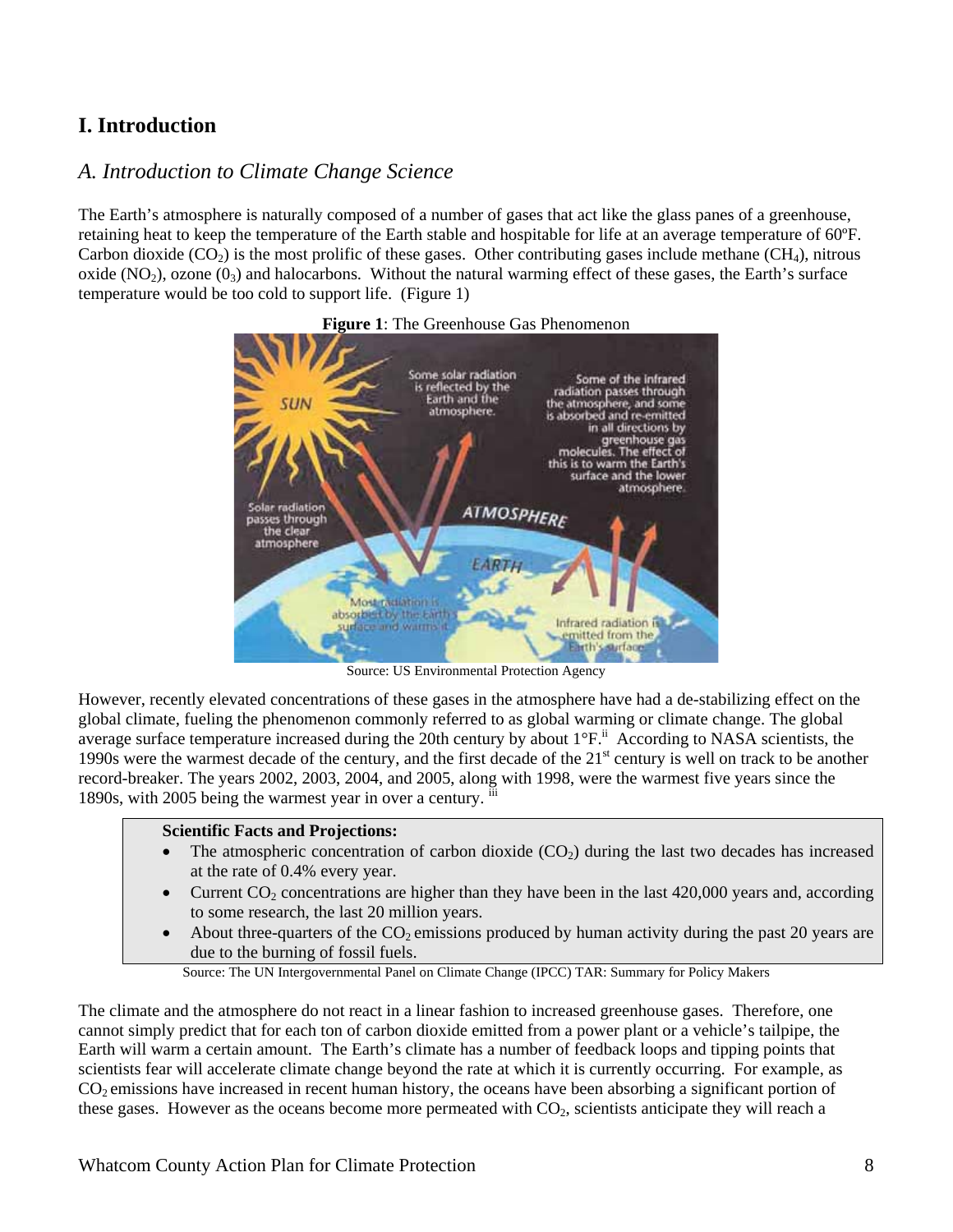saturation point, after which each ton of anthropogenic emissions of  $CO<sub>2</sub>$  will have a more substantial impact.<sup>iv</sup> Another example of this compounding can be found in the polar ice caps. Ice is highly reflective and acts as a giant mirror, reflecting the sun's rays back into space. As the planet warms and some of this ice melts away, a darker land or ocean surface is revealed. This darker surface tends to absorb more heat, accelerating the effects of each ton of greenhouse gas emitted. As these examples illustrate, the stakes are high and there is no time to lose in the race against climate change.

### *B. Effects & Impacts of Climate Change*

#### **Global Impacts**

Changes in temperature and climate will have a dramatic impact on plants and animals currently adapted to conditions that will no longer prevail. Surface temperatures are on course to increase by between 2.5 and 10.5ºF by the year 2100, with regions in the northern parts of North America and Asia expected to heat by 40% above the mean increase.<sup>v</sup> In addition, rising levels of greenhouse gases will have a destabilizing effect on a number of different microclimates, conditions and systems.

The increase in the temperature of the oceans is projected to accelerate the water cycle, thereby increasing the severity and rate of both storms and drought, which along with decreased snow pack could disrupt ecosystems, agricultural systems, and water supplies.

Globally, snow cover has decreased by 10% in the last forty years. Average sea level has risen between 1/3 and 2/3 of a foot over the course of the 20th century and is projected to rise by at least another 1/3 of a foot and up to almost 3 feet by the year 2100.<sup>vi</sup> These coastal infringements on such a large scale could lead not only to significant environmental and ecosystem disturbances, but also major population displacement and economic upheaval.

#### **Local Impacts**

Climate change is a global problem influenced by an array of interrelated factors that have concrete consequences for the Pacific Northwest. A 2005 report by the University of Washington's Climate Impacts Group found that climate change will significantly challenge the region's natural and built systems. vii (All subsequent mention of climate impacts in the Northwest, aside from the studies directly cited, reference the Climate Impacts Group 2005 study.)

*Natural disasters***:** The Climate Impacts Group has found that local climate trends will reflect continued increases in both average air and water temperatures. Additionally, sea level rise is likely to occur faster than global averages and earlier snowmelt may cause changes in river and stream flows. Sea level rise and increased seasonal flooding could incur considerable costs as these phenomena pose risks to property, infrastructure and even human life.

*Impact on water*: Water quality and quantity are also at risk of depletion as a result of changing temperatures. With warmer average temperatures, more winter precipitation will fall in the form of rain instead of snow, shortening the winter snowfall season and accelerating the rate at which the snow pack melts in the spring.

Not only does such snow melt increase the threat for spring flooding, but it will also decrease the storage of the natural water tower in the Cascades. This means less water will be available for agricultural irrigation, hydroelectric generation, and the general needs of a growing population. As we have seen in recent years, water resources for agricultural and residential use may become scarce, especially during the summer months.

*Impact on plants and animals***:** The local native plants and animals are also at risk as temperatures rise. Scientists are reporting more species moving to higher elevations or more northerly latitudes. Increased temperatures also provide a foothold for invasive species of weeds, insects and other non-native threats.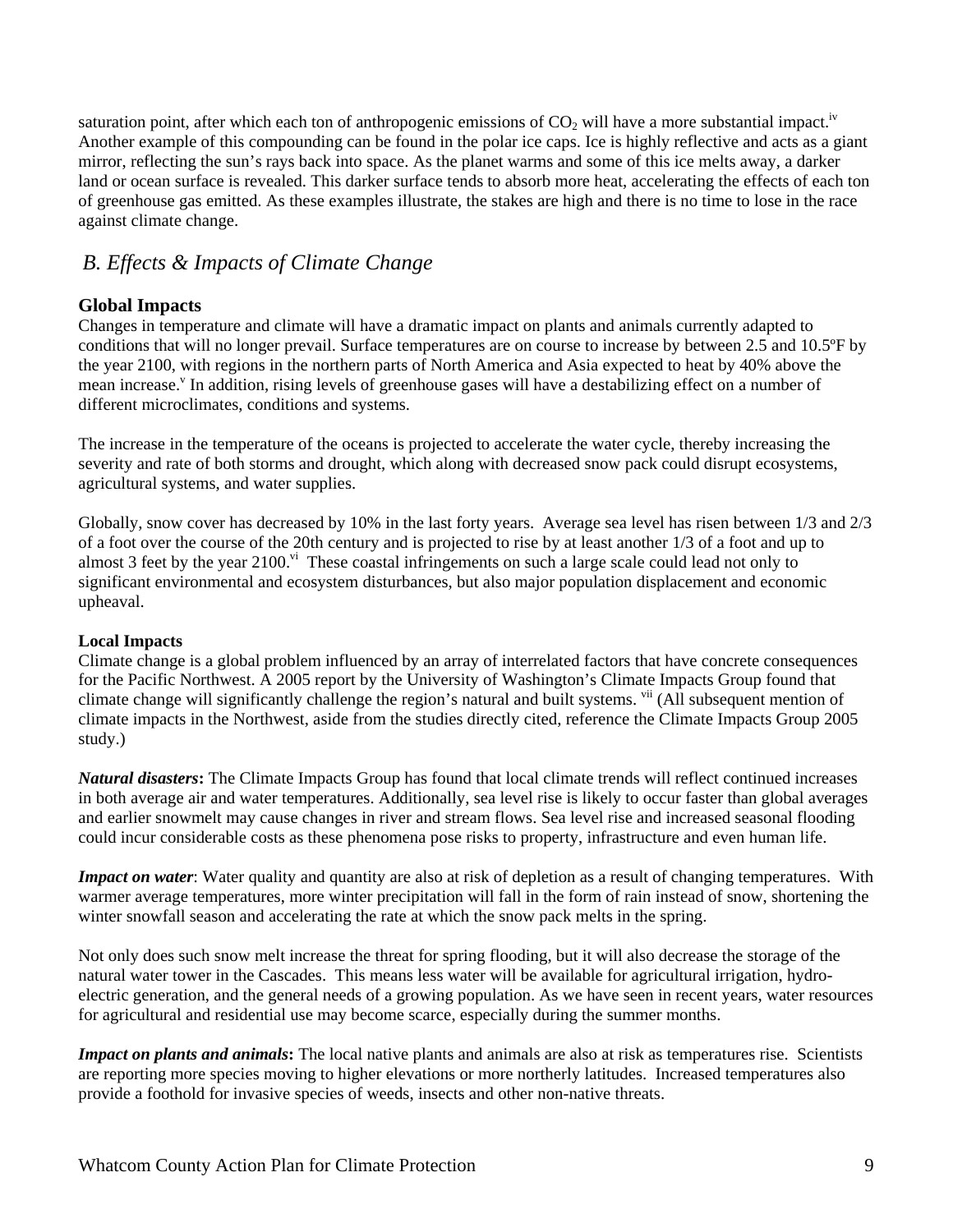Near-shore habitat such as coastal wetlands and salt marshes are at risk of being inundated by rising sea levels. Likewise, increased flow and salinity of water resources would seriously affect the food web and mating conditions for fish that are of both economic and recreational interest to residents. These trends compound the challenges already posed to dwindling populations of salmon at all stages of their lifecycle.

Additionally, the natural cycle of flowering and pollination would be altered, as would the temperature conditions necessary for a thriving locally adapted agriculture. Perennial crops in particular will be challenged.

*Public health impact*: Warming temperatures and increased precipitation can encourage mosquito breeding, thus engendering diseases such as the West Nile virus, for which mosquitoes are vectors.

Increased temperatures also pose a risk to human health because they increase ozone levels and air pollution toxicity, which are tied to increased rates of asthma and other pulmonary diseases. Furthermore, the anticipated increase in hotter days poses heat-stroke risks particularly for the elderly, young, those already sick, and people who work outdoors.

*Regional Evidence:* The impacts of climate change are already here, and are expected to continue to escalate if the levels of heat trapping pollution continue to increase. Figure 2a shows precipitation trends; 2b shows trends in April  $1<sup>st</sup>$  snow pack.



 **Figure 2a: Precipitation trends (1920-2000) Figure 2b: Snow Apr 1 trend (1950-2000)** 

Source: Climate Impacts Group, University of Washington,  $2006<sup>viii</sup>$ 

These figures show widespread increases in average annual precipitation for the period 1920 to 2000 and decreases in April 1 snow water equivalent (an important indicator for forecasting summer water supplies) for the period 1950 to 2000. The size of the dot corresponds to the magnitude of the change. Figure 3a below indicates the rate that glaciers in the North Cascades are shrinking. The loss of glacier volume since 1984 represents 20 to 40 percent of entire glacier volume. Figure 3b on the next page illustrates how this change has been dramatic and rapid enough to be visible with the naked eye.

Scientists have calculated a number of predicted increases in average temperature in the Northwest under ten different climate change study scenarios. Figure 4 illustrates these predictions. Each scenario makes different assumptions about the levels of heat trapping pollution that humans will emit over the next one hundred years. The orange line indicates the average temperature from all of the scenarios. The yellow area indicates the temperature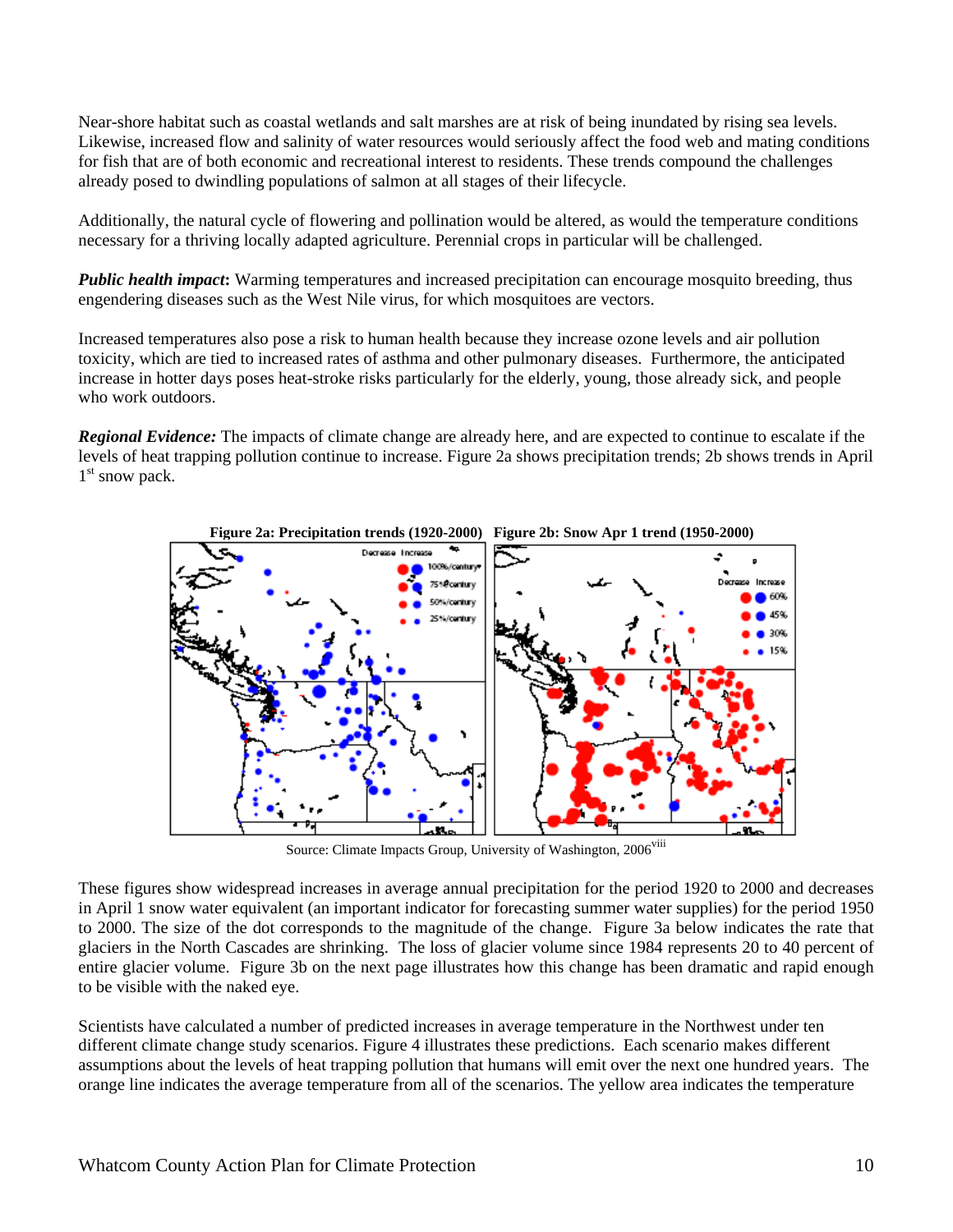range within which two-thirds of the scenarios fall. The blue area indicates the full range of variability of all of the scenarios.



#### **Figure 3a: Rate of recession of glaciers in the North Cascades**

Source: North Cascades Glacier Climate Projectix

#### **Figure 3b: North Cascades Glacier Recession**



Source: North Cascades Glacier Climate Project<sup>x</sup>

It is important to note that there is very little variability in short-term predictions of the average global temperature change. However, the long-term outcome is more variable because it will be governed by decisions made today. This is due to the significant inertia in the climate system; the impact of gases already in the atmosphere will not become apparent until further into the future. Moreover, despite the proliferation of energy saving technologies, existing power plants and vehicles will continue to be used. The short- and medium-term implications of climate change are therefore unavoidable. But the long-term impacts that will be felt between 2040 and 2100 have a high range of variability depending on the actions we take in the present.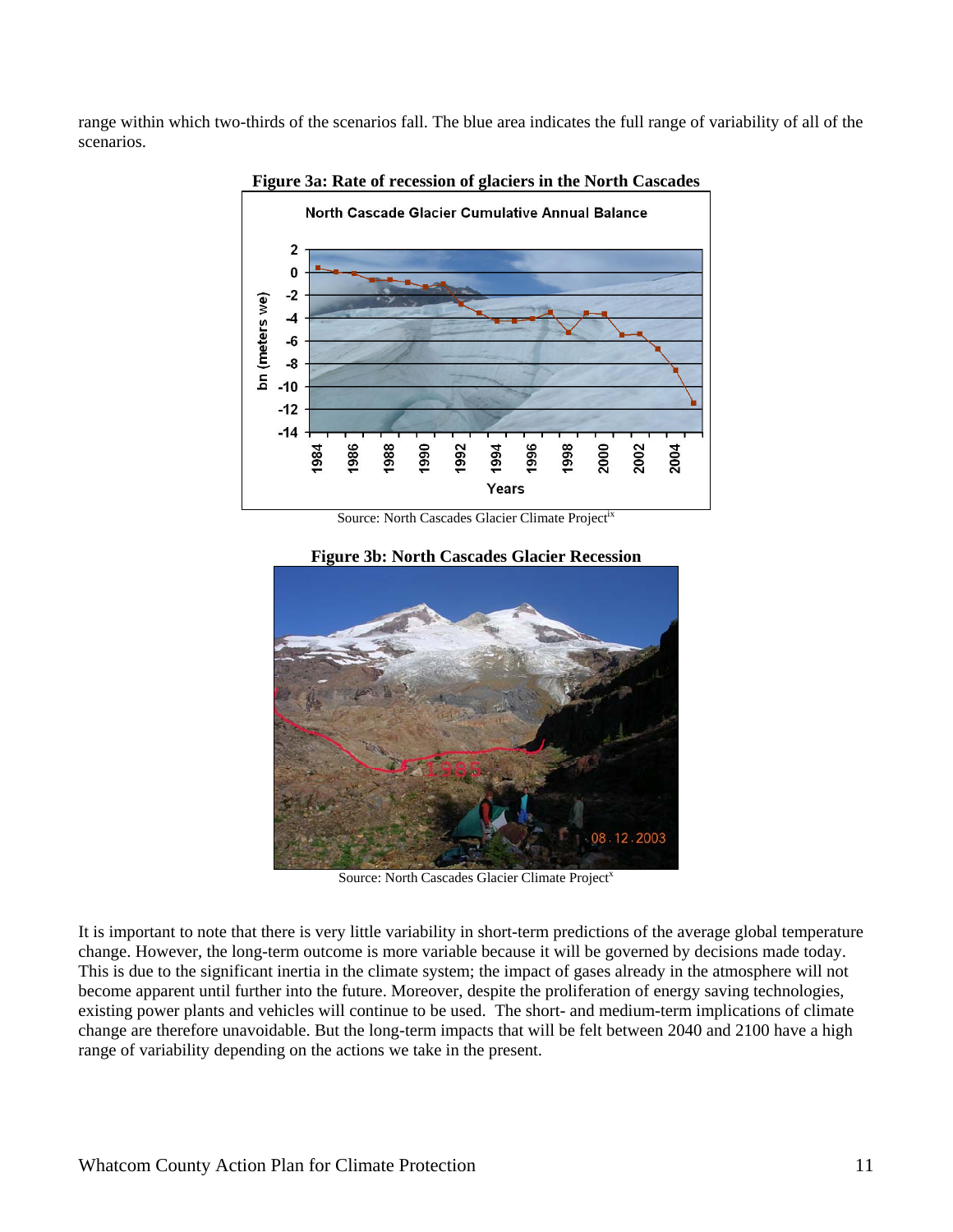

 **Figure 4: Temperature under increased emissions scenarios** 

Source: University of Washington Climate Impacts Group. 2005. "Uncertain Future"

### *C. Action Being Taken on Climate Change*

#### **National and State Action**

Although significant action to prevent climate change has been lacking at the national level, there has been significant movement at the state and local levels.

*State Actions:* Many states have begun to consider the effects of climate disruption. A survey published in 2003 found that legislatures in 21 states had passed legislation specifically directed at climate change.<sup>xi</sup> The laws most commonly covered by the survey fall into three categories: they call for studies of the impacts of climate change, require inventories of the states' greenhouse gas emissions, and they create commissions to study the possible implications of greenhouse gas trading systems.

In addition to these individual state actions, there are two regional coalitions coordinating an interstate agreement to mitigate climate change: the West Coast Governors' Global Warming Initiative and the Regional Greenhouse Gas Initiative (RGGI) of the Northeastern and Mid-Atlantic states.

The West Coast Governors' Global Warming Initiative was approved in 2004 by the Governors of California, Oregon and Washington. The Initiative attempts to synchronize a number of climate change measures that each state was independently pursuing. Examples include the bulk purchase of hybrid cars for state fleets and organized deployment of electrification technologies at truck stops throughout the I-5 corridor. The RGGI coalition has also set reduction targets for greenhouse gas emissions that result from electricity generation, and it is trying to establish a market-based regional cap-and-trade emissions program that will likely be in effect by 2009.<sup>xii</sup>

#### **Washington State**

Over the past three years the Washington State Legislature has passed a number of bills that will have a significant impact on the reduction of greenhouse gas emissions.

**SHB 3141 (2004)** This bill initiates the process of regulating carbon emissions by requiring any fossil-fueled thermal power plants with a generation capacity of 25 MW or more to provide mitigation for 20 percent of its CO<sub>2</sub> emissions over a period of 30 years.xiii

**ESHB 1397 (2005)** Commonly called the "clean cars bill," this legislation adopts the California emissions standards for new cars, which are stricter than national standards. While the California standards, as they now stand, will have significant impact on the ambient air quality in our region, they will have only a minor impact on CO<sub>2</sub> emissions. Changes to the California standards, known as the "Pavley Amendment," are currently being reviewed by the California judiciary. If allowed, this rule would require significant improvements in average fuel efficiency and therefore would reduce CO<sub>2</sub> emissions significantly.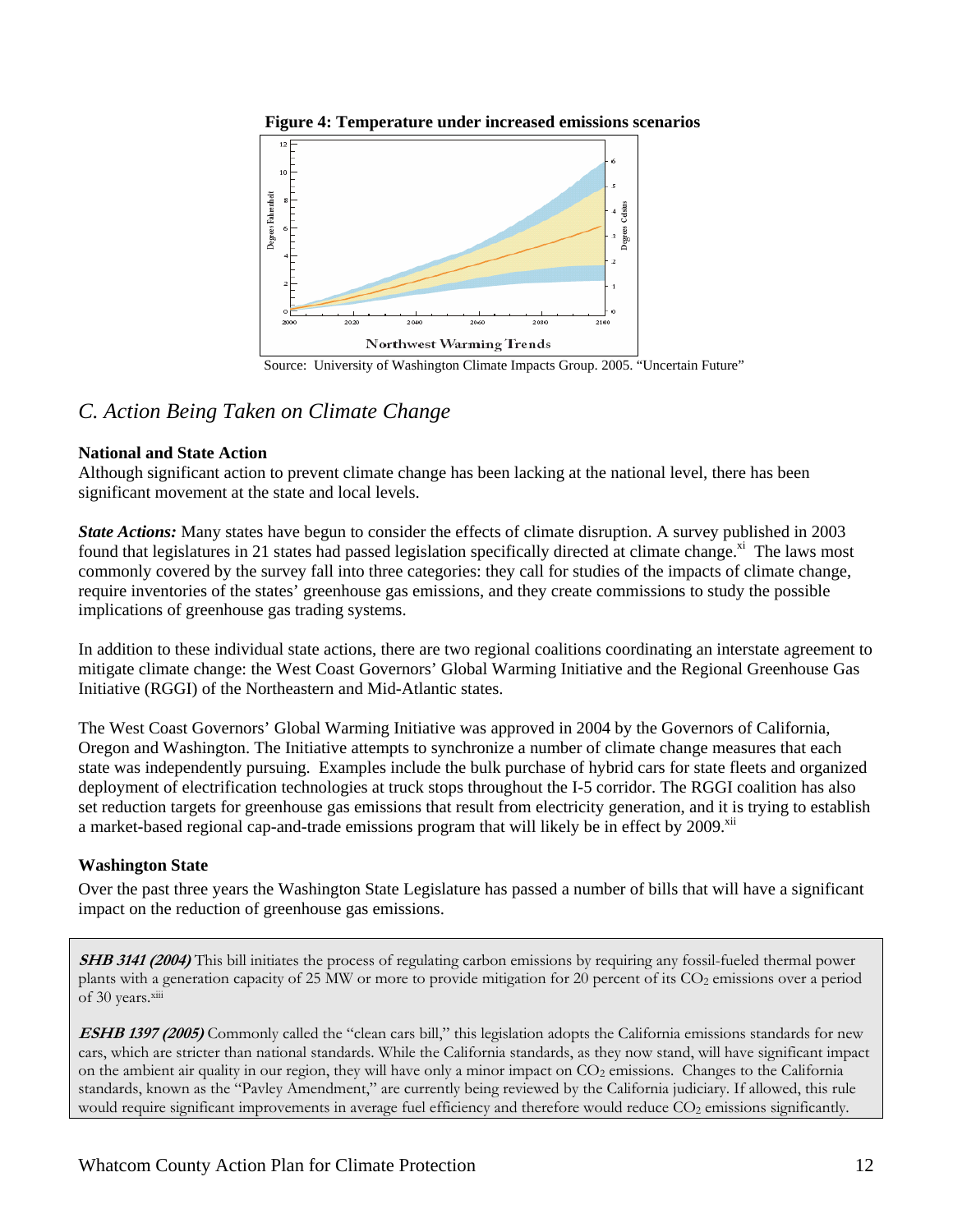**SSB 6508 (2006)** This bill creates a renewable fuel standard, which requires that biodiesel comprise a small percentage of all diesel sold in Washington and that all gasoline should be blended with a small percentage of ethanol. The percentage of the renewable fuels mandated for sale will be increased over time as the Department of Agriculture determines that the state's farmers have the capacity to meet the demand.

#### **Local Action**

A great deal of climate change related effort is being put forth at the local level as well. ICLEI—Local Governments for Sustainability has been a leader on both the international and local level for more than ten years, representing over 770 local governments around the world. ICLEI was launched in the United States in 1995 and has grown to over 200 cities and counties providing national leadership on climate protection and sustainable development. In June 2006, ICLEI and the Northwest Clean Air Agency partnered to launch the Northwest Climate Protection and Energy Conservation Project, which subsequently funded this report.

Additionally, a national effort called the U.S. Mayors' Climate Protection Agreement (MCPA) was launched locally in 2005 by Seattle Mayor Greg Nickels. Its goal is to promote climate protection and the goals of the Kyoto Protocol, an international agreement addressing climate change pollution that has been ratified by 164 countries. Today the MCPA includes over 600 signatures of mayors representing millions of Americans in all 50 states and Washington, D.C. By signing the agreement, they have pledged that their city will reduce its greenhouse gas emissions by 7 percent bellow 1990 levels by the year 2012. For more information about the MCPA, visit: http://www.seattle.gov/mayor/climate/

### *D. ICLEI and the Cities for Climate Protection Campaign*

ICLEI's mission is to improve the global environment through local action. The Cities for Climate Protection® (CCP) Campaign is ICLEI's flagship program, designed to educate and empower local governments worldwide to take action on climate change. ICLEI provides resources, tools, and technical assistance to help local governments measure and reduce greenhouse gas emissions in their communities and their internal municipal operations.

ICLEI's International CCP Campaign was launched in 1993 when municipal leaders, invited by ICLEI, met at the United Nations in New York. There they adopted a declaration that called for the establishment of a worldwide movement of local governments to reduce greenhouse gas emissions, improve air quality, and enhance urban sustainability. The CCP Campaign achieves these results by linking climate change mitigation with actions that improve local air quality, reduce local government operating costs, and improve quality of life by addressing other local concerns. The CCP Campaign seeks to achieve significant reductions in U.S. greenhouse gas emissions by assisting local governments in reducing their own emissions and realizing multiple benefits for their communities.

ICLEI uses the performance-oriented framework and methodology of the CCP Campaign's Five Milestones to assist U.S. local governments in developing and implementing harmonized local approaches for reducing climate change and air pollution emissions. The milestone process consists of:

- Milestone 1: Conduct a baseline emissions inventory and forecast
- Milestone 2: Adopt an emissions reduction target
- Milestone 3: Develop a Climate Action Plan for reducing emissions
- Milestone 4: Implement policies and measures
- Milestone 5: Monitor and verify results

On May 9, 2006, Whatcom County adopted a resolution to take action for climate protection and officially joined ICLEI's Cities for Climate Protection Campaign.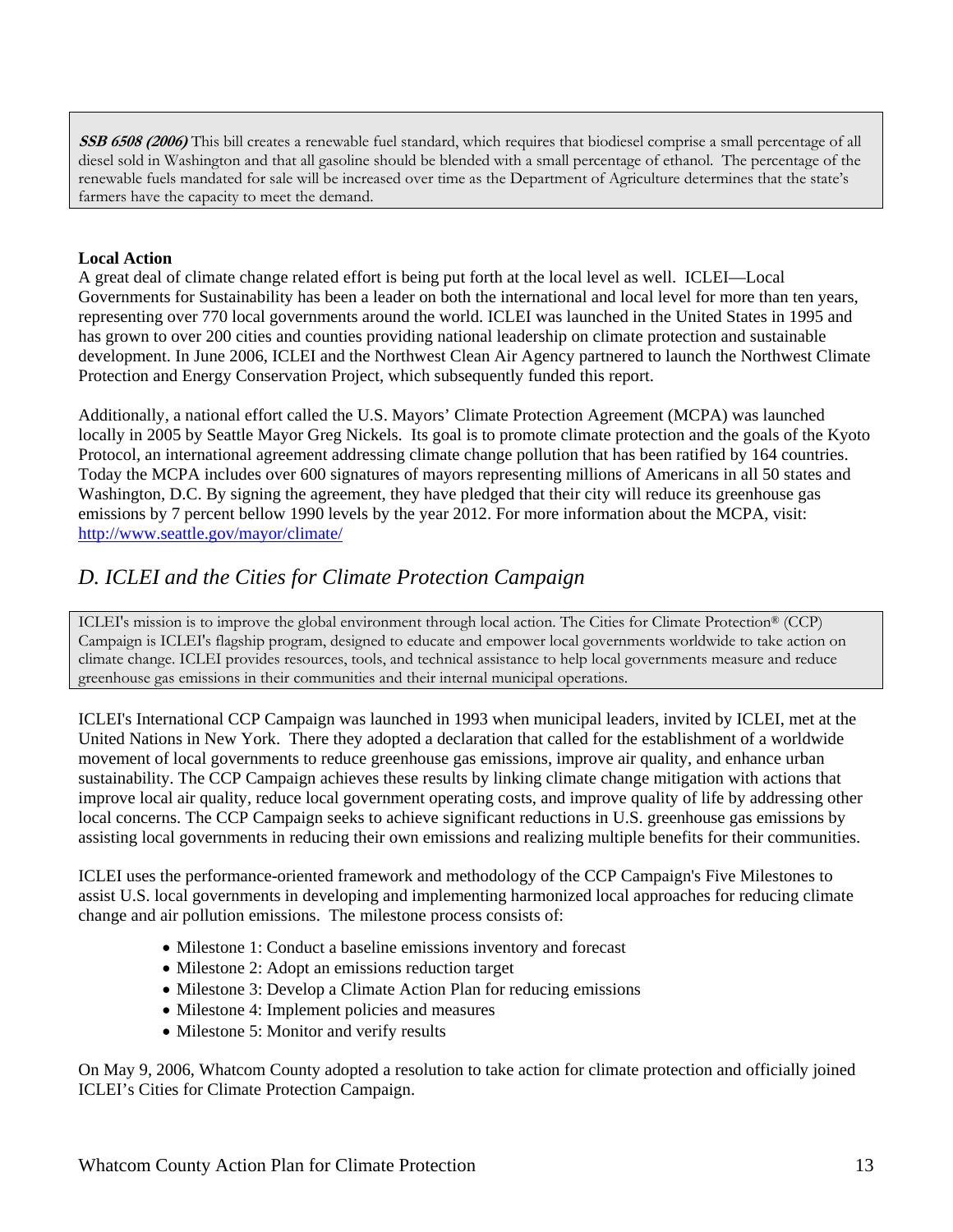### **II. Emissions Inventory**

### *A. Reasoning, Methodology & Model*

ICLEI's Cities for Climate Protection methodology allows local governments to systematically estimate and track greenhouse gas emissions from energy and waste related activities at the community-wide scale and those resulting directly from municipal operations. The municipal operations inventory is a subset of the community-scale inventory.

Once completed, these inventories provide the basis for creating an emissions forecast and reduction target, and enable the quantification of emissions reductions associated with implemented and proposed measures.

#### *1. CACP Software*

To facilitate local government efforts to identify and reduce greenhouse gas emissions, ICLEI developed the Clean Air and Climate Protection (CACP) Software package with Torrie Smith Associates. This software estimates emissions derived from energy consumption and waste generation within a community. The CACP software determines emissions using specific factors (or coefficients) according to the type of fuel used. Emissions are aggregated and reported in terms of equivalent carbon dioxide units, or  $eCO<sub>2</sub>$ . Converting all emissions to equivalent carbon dioxide units allows for the consideration of different greenhouse gases in comparable terms. For example, methane is twenty-one times more powerful than carbon dioxide in its capacity to trap heat, so the model converts one ton of methane emissions to 21 tons of  $eCO<sub>2</sub>$ .

The emissions coefficients and methodology employed by the software are consistent with national and international inventory standards established by the United Nations Intergovernmental Panel on Climate Change (1996 Revised IPCC Guidelines for the Preparation of National Inventories) and the U.S. Voluntary Greenhouse Gas Reporting Guidelines (EIA form1605).

The CACP software has been and continues to be used by approximately 300 U.S. cities and counties to reduce their greenhouse gas emissions. However it is worth noting that, although the software provides Whatcom County with a sophisticated and useful tool, calculating emissions from energy use is difficult to accomplish with precision. The model depends upon numerous assumptions, and it is limited by the quantity and quality of available data. With this in mind, it is useful to think of any specific number generated by the model as an approximation, rather than an exact value.

#### *2. Inventory Sources and Creation Process*

The creation of an emissions inventory required the collection of information from a variety of sectors and sources. These data were entered into the software to create a community emissions inventory and a municipal emissions inventory. The community inventory represents all energy use within Whatcom County and its contribution to greenhouse gas emissions. The municipal inventory is a subset of the community inventory, and includes energy use and emissions derived from internal government operations.

There are two main reasons for completing separate emissions inventories for community and municipal operations. First, the government is committed to action on climate change, and has a higher degree of control to achieve reductions in its own municipal emissions than those created by the community at large. Second, by proactively reducing emissions generated by our own activities, the Whatcom County government takes a visible leadership role in the effort to address climate change. This is important for inspiring local action in Whatcom County as well as for inspiring other communities.

The community inventory is based on the year 2001. The municipal operations inventory is based on the year 2000. The base years are different due to more complete information available for the community inventory in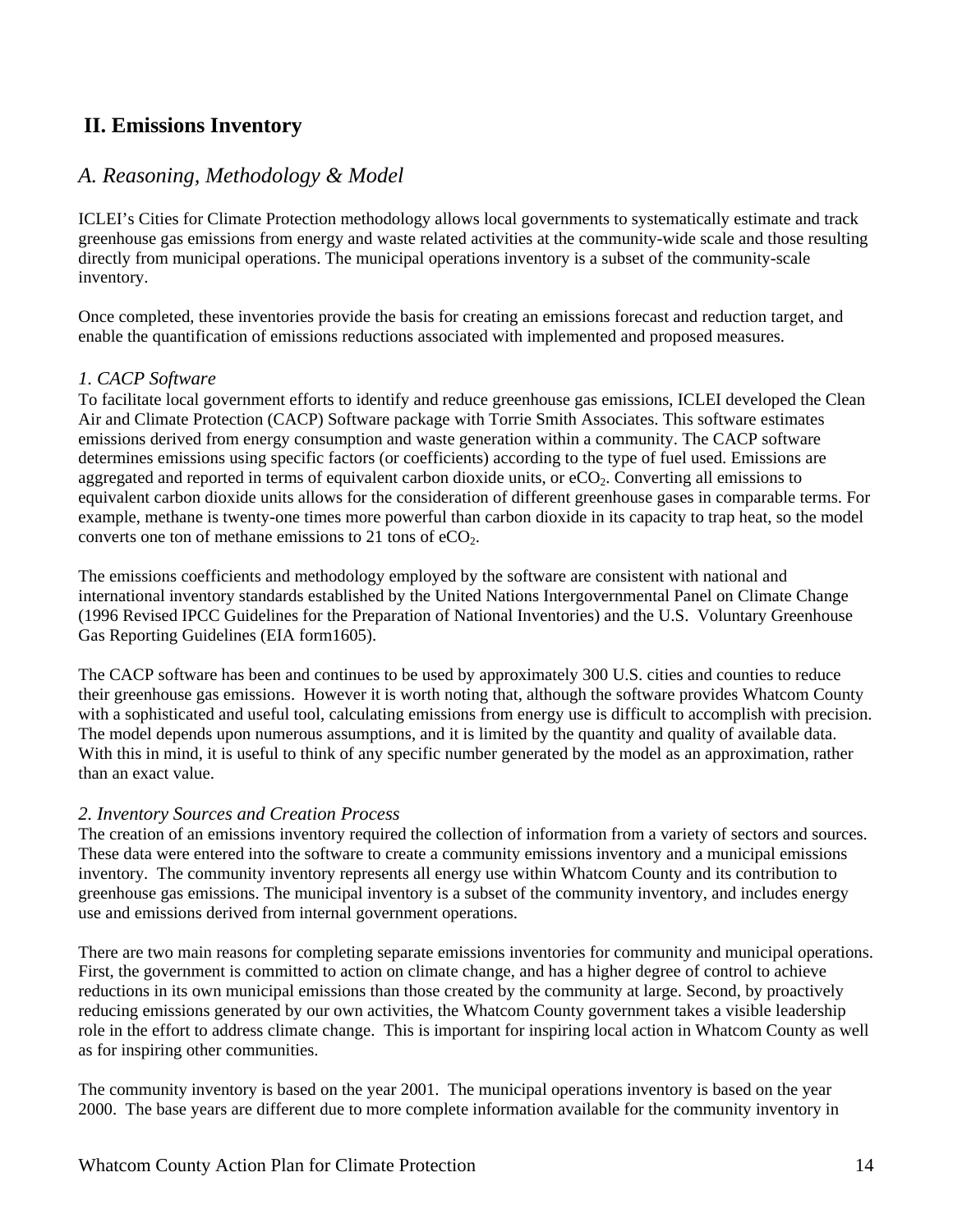2001. In addition, by 2001 Georgia Pacific in Bellingham had already undergone most of its closure, which means that community energy use for that year more closely reflects the current scenario than would 2000.

When calculating Whatcom County's emissions inventory, all energy consumed in the County was included. This means that, even though the electricity used by Whatcom County residents is produced elsewhere, this energy and its associated emissions appear in the County inventory. The decision to calculate emissions in this manner reflects the general philosophy that a community should take full ownership of the impacts associated with its energy consumption, regardless of whether the generation occurs within the geographical limits of the community.

### *B. Inventory Results*

|  |  |  | Table (1): Whatcom County Base Year Emissions Summary |
|--|--|--|-------------------------------------------------------|
|  |  |  |                                                       |

| Whatcom County Emissions Summary, Base and Interim Years |                                             |                                             |
|----------------------------------------------------------|---------------------------------------------|---------------------------------------------|
| Yon                                                      | <b>Community emissions</b><br>(tons $CO2$ ) | <b>Municipal emissions</b><br>(tons $CO2$ ) |
| Base (2001, 2000)                                        | 2,750,728                                   | 10,318                                      |
| Interim $(2005)$                                         | 3,033,169                                   | 10,128                                      |

Source: CACP Model output

#### *1. Community Emissions Inventory – Year 2001*

In the base year 2001, the community of Whatcom County emitted approximately  $2,750,728$  tons of eCO<sub>2</sub>. The largest emitter of  $CO<sub>2</sub>$  in Whatcom County was the Transportation sector, making up 37.5% of all emissions in the County. Table (2) and Figure (5) below show the breakdown of municipal emissions by source.

| Potential Sources   | Equiv $CO2$ | Energy        |
|---------------------|-------------|---------------|
|                     | (tons)      | (million Btu) |
| Residential         | 593,652     | 5,921,495     |
| Commercial          | 416,157     | 3,705,220     |
| Industrial          | 678,549     | 7,450,212     |
| Transportation      | 921,775     | 10,709,750    |
| Waste               | $-20,319$   | n/a           |
| Agriculture (Other) | 160,915     | n/a           |
| <b>TOTAL</b>        | 2,750,728   | 27,786,677    |

#### **Table (2): Whatcom County Community Emissions Summary**

Source: CACP Model output

#### Energy/Stationary Source Emissions

Total stationary emissions include electricity, natural gas, and propane used in the residential, commercial, and industrial sectors. Stationary sources refer to emissions generated from fixed places or objects, such as buildings and homes, from which pollutants are released. In total, stationary emissions account for approximately 60% of all emissions in Whatcom County. The single largest stationary emissions source is residential electricity, which comprises 13.6% of all community emissions.

The industrial and commercial sectors together represent almost 40% of overall emissions. The manufacturing facilities in northwestern Whatcom County give the industrial sector a much higher contribution to emissions than the average community. In fact, industrial emissions are actually higher than shown in this report because electricity and/or natural gas usage information was unavailable for at least three industrial facilities.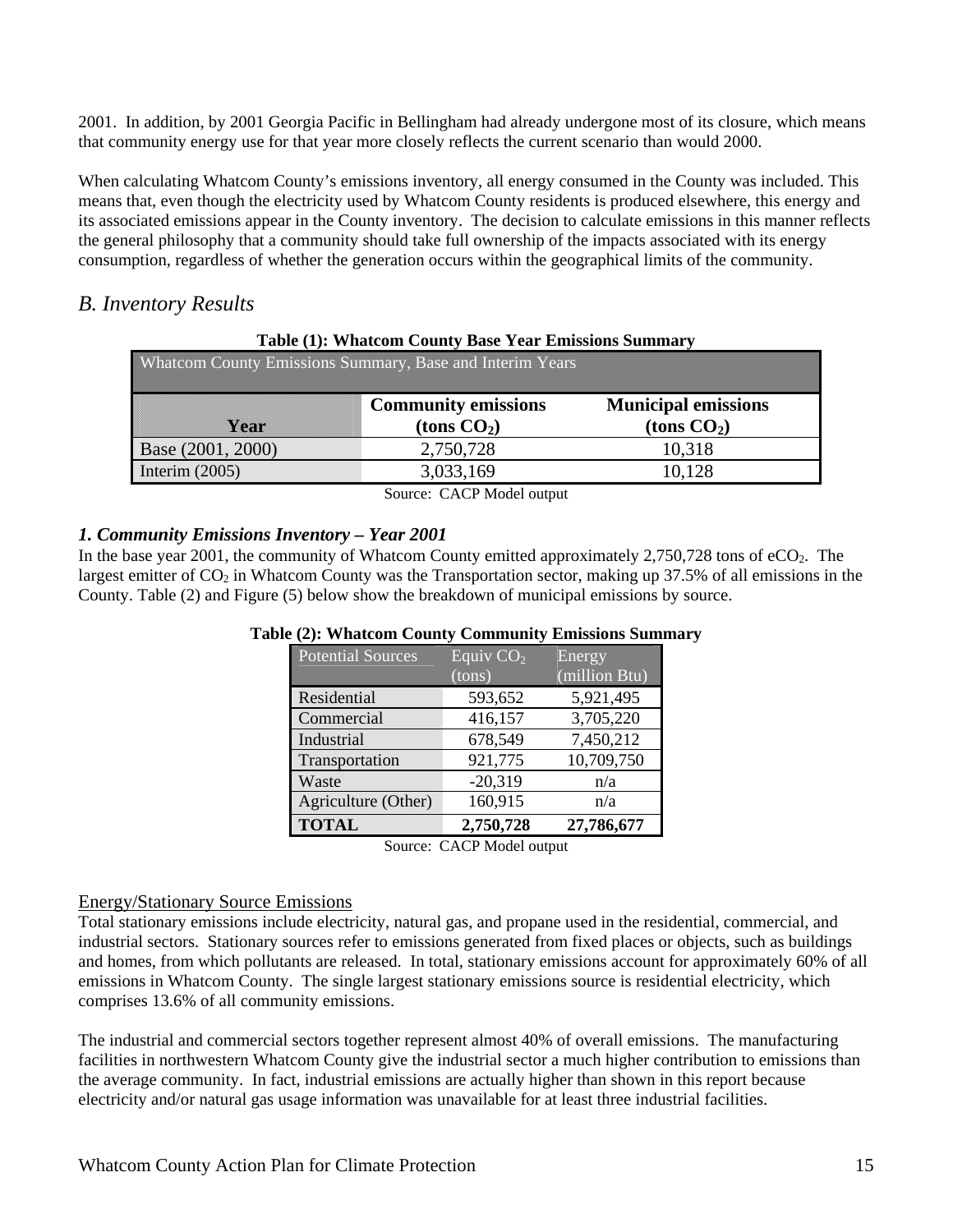

#### **Figure (5): Whatcom County Community Greenhouse Gas Emissions – Year 2001**

Source: CACP Model output

#### Transportation Emissions

The transportation sector is the largest single emitter of greenhouse gases in the County, representing 33% of the total. Eighty three percent of these emissions come from gasoline, while the other 17% come from diesel fuel use. Although these two pieces represent a large portion of the total inventory, they comprise a smaller percentage than than is contributed by our neighbors to the south. In the Puget Sound area, 50% of emissions come from transportation<sup>xiv</sup>. This is likely due to two factors, including the fact that people in Puget Sound tend to commute longer distances than people in this area, and that Whatcom County industry represents a larger proportion of emissions than in many other places, which makes the representative percentages of other sectors appear smaller.

One point to note is that marine vehicle emissions are not included in these numbers. This was purposely left out of the study due to the uncertainty involved in measuring marine fuel usage adjacent to the County versus that used for travel outside of the County.

#### Solid Waste Emissions

Whatcom County solid waste emissions are a special case when compared with many other jurisdictions. The majority of Whatcom County waste is taken by truck and/or train to two landfills to the south: Columbia Ridge Landfill in Oregon and Roosevelt Landfill in Klickitat County, WA. In 2001, approximately 98,000 tons of waste was disposed in these two landfills.

The greenhouse gas emissions generated from waste are dependent on the type of waste being disposed of and the configuration of the landfill where waste is disposed. Two processes usually occur in a landfill. First, the waste does not completely decompose, which causes some of the carbon that would have been released as  $CO<sub>2</sub>$  to actually be sequestered in the landfill. Second, because of the lack of oxygen in the landfill, the decomposing matter is released as methane, a greenhouse gas 21 times more potent than  $CO<sub>2</sub>$ . If methane is not captured or burned, the landfill is a net source of greenhouse gas emissions. And in these cases, waste disposal can be a significant part of a community's climate pollution profile. Some solutions include capturing the methane to produce energy or burning it to convert it back to the less potent  $CO<sub>2</sub>$ .

Whatcom County's waste was sent to Columbia Ridge and Roosevelt Landfill, sanitary landfills with methane recovery factors between 56% and 80%. This means that the majority of what decomposes in the landfill and is released as methane gas is captured (or "recovered") at the landfill. In the County's case, the net result is that a little bit more carbon equivalent is buried and trapped in the landfill than is added to the atmosphere. This effect explains why  $eCO<sub>2</sub>$  emissions from our waste sector are reported as negative.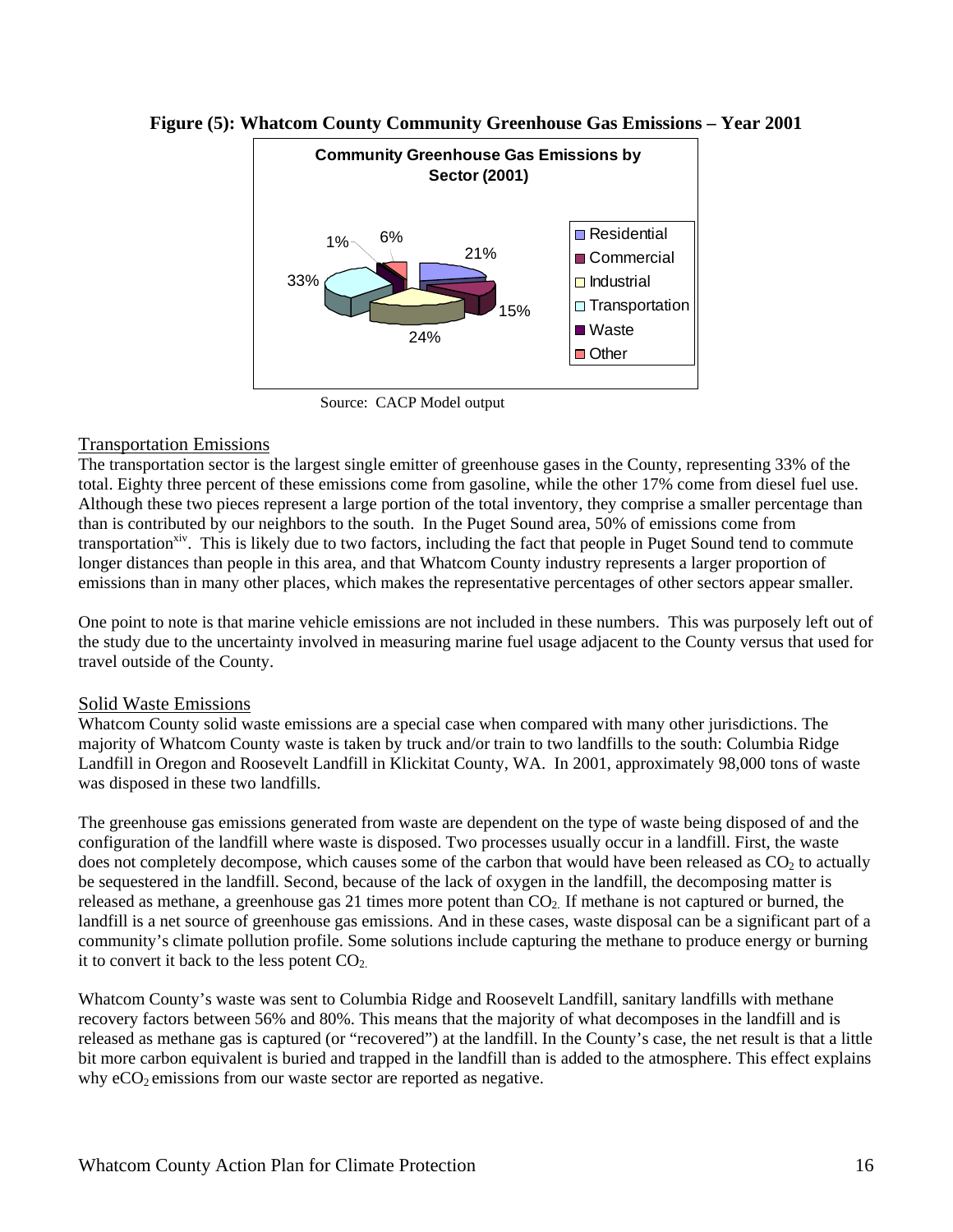This does not mean that creating additional garbage is part of the solution, but that in Whatcom County, waste reduction does not need to be a top priority for climate protection. It is also important to note that while waste reduction from recycling is not a priority for climate protection in this analysis, recycling saves a substantial amount of energy upstream by reducing the need for virgin inputs. While the benefits of recycling are not accounted for within the confines of this inventory, in the larger picture, it does have a net benefit for the climate.

#### Other - Agriculture

Another large source of greenhouse gas emissions in Whatcom County comes from agriculture. Although these emissions come from several agricultural sources and warrant further research, the only portion that was measured in this study was the methane released in relation to cattle farming. This is a considerable factor for two reasons: first, methane is 21 times stronger than  $CO<sub>2</sub>$  in terms of its heat trapping potential. Second, there are over 100,000 cows in Whatcom County, each emitting at least 160 lbs methane per year. Together, these two factors bring cattle emissions up to almost 6% of the overall emissions in Whatcom County (although this number could proportionally be somewhat lower when other aspects of agricultural production are examined).

#### *2. Community Emissions Comparison: 2001 versus 2005*

For the sake of comparison, a community inventory was also completed of emissions during the year 2005. In this interim year, most emissions sources were relatively similar to those in the base year (Figure 6). The one exception is electricity, which showed a rather large increase over the four year period. Over 70% of this increase was in the Industrial sector.

This apparent increase is most likely due to changes in the power supply of large users such as Georgia Pacific, Bellingham Cold Storage, and BP/ARCO after the 2001 energy crisis. At the time of this report all numbers are not yet available, but it appears that this is not actually a sharp *increase* in usage; instead, it is most likely evidence that in 2001 a substantial amount of electricity was purchased on the open market (for which it is much more difficult to gather data) rather than directly from Puget Sound Energy. Unfortunately, at the time of this analysis these data were not readily accessible for quantification.



**Figure (6). Whatcom County Community Emissions, 2001 versus 2005 by Source.** 

Source: CACP Model output

#### *3. Municipal Operations Emissions Inventory*

In the base year of 2000, Whatcom County's municipal operations generated 10,318 tons of  $eCO<sub>2</sub>$ . Similar to the Community data, stationary emissions from buildings make up the largest proportion of  $CO<sub>2</sub>$  emissions in the municipality, followed closely by fleet vehicles. However, when vehicle fleet and employee commute data are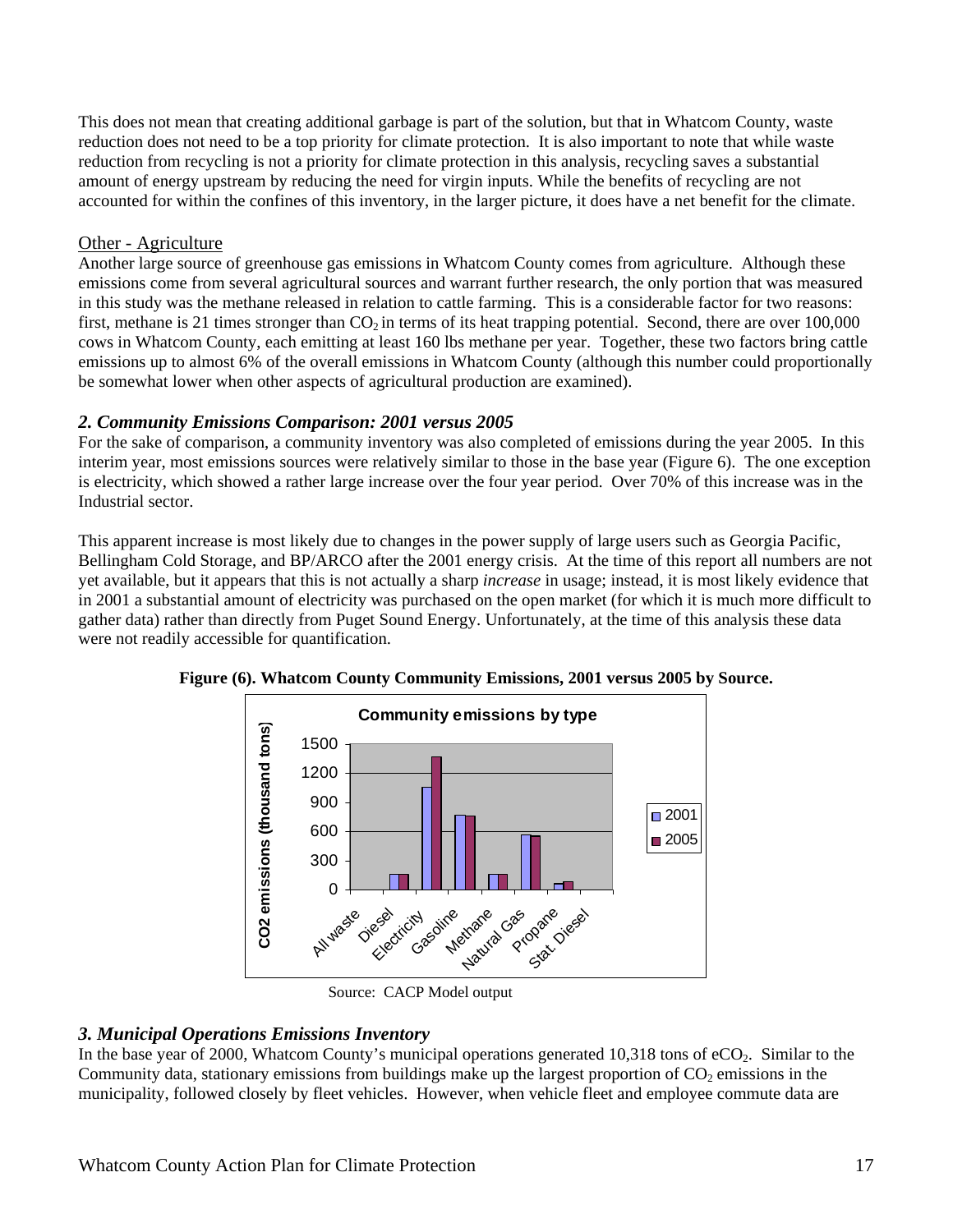combined, emissions from transportation in the County government far exceed the other sources. Table (3) and Figure (7) show the breakdown of municipal operations emissions by source type.

|                                                             | $\overline{ }$                            |                                |             |  |  |
|-------------------------------------------------------------|-------------------------------------------|--------------------------------|-------------|--|--|
| <b>Potential Sources</b>                                    | <b>Equiv</b><br>CO <sub>2</sub><br>(tons) | <b>Energy</b><br>(million Btu) | Cost<br>\$) |  |  |
| <b>Buildings</b>                                            | 4,510                                     | 40,691                         | 615,757     |  |  |
| <b>Vehicle Fleet</b>                                        | 3,943                                     | 45,721                         | 419,369     |  |  |
| Streetlights                                                | 59                                        | 394                            | 16,293      |  |  |
| <b>Employee Commute</b>                                     | 1,849                                     | 21,471                         |             |  |  |
| Waste                                                       | $-42$                                     | n/a                            | 48,539      |  |  |
| <b>TOTAL</b>                                                | 10,318                                    | 108,278                        | 1,099,958   |  |  |
| $\sim$<br>$\alpha$ . $\alpha$ $\alpha$ $\alpha$<br>$\cdots$ |                                           |                                |             |  |  |

**Table (3): Whatcom County Municipal Emissions Summary**

Source: CACP Model output

**Figure (7): Whatcom County Municipal Greenhouse Gas Emissions – Year 2000** 



Source: CACP Model output

As is evident by comparing Tables (2) and (3), County government operations are a minor contributor to countywide emissions. Therefore specific government actions to reduce internal energy use will have a limited impact on overall emissions in Whatcom County. However, municipal action has symbolic value and demonstrates leadership that extends beyond the magnitude of emissions actually reduced.

#### Energy/Stationary Source Emissions

For the government inventory, stationary emissions were comprised of energy use by all buildings owned and operated by the County, as well as energy used by the streetlights and traffic signals that are owned by Whatcom County. Buildings represent the largest proportion of  $eCO<sub>2</sub>$  emissions in the government (43.7%). This number includes all the County facilities, from the Courthouse and Jail (the two largest) to the outbuildings run by the Parks Department. Seventy-five percent of the emissions from these facilities come from electricity; natural gas and propane are both smaller greenhouse gas sources and lesser proportions of County energy needs.

#### Transportation Emissions

The emissions from transportation in the Whatcom County government can be broken down into two sections: fleet vehicle usage and employee commute. Taken separately, they are both smaller than emissions from stationary sources. However, when taken together these mobile sources represent over half of municipal emissions (56%). Within the vehicle fleet there are three predominant fuel users, which are Maintenance and Operations, the Sheriff's office, and diesel used by the Lummi Island Ferry.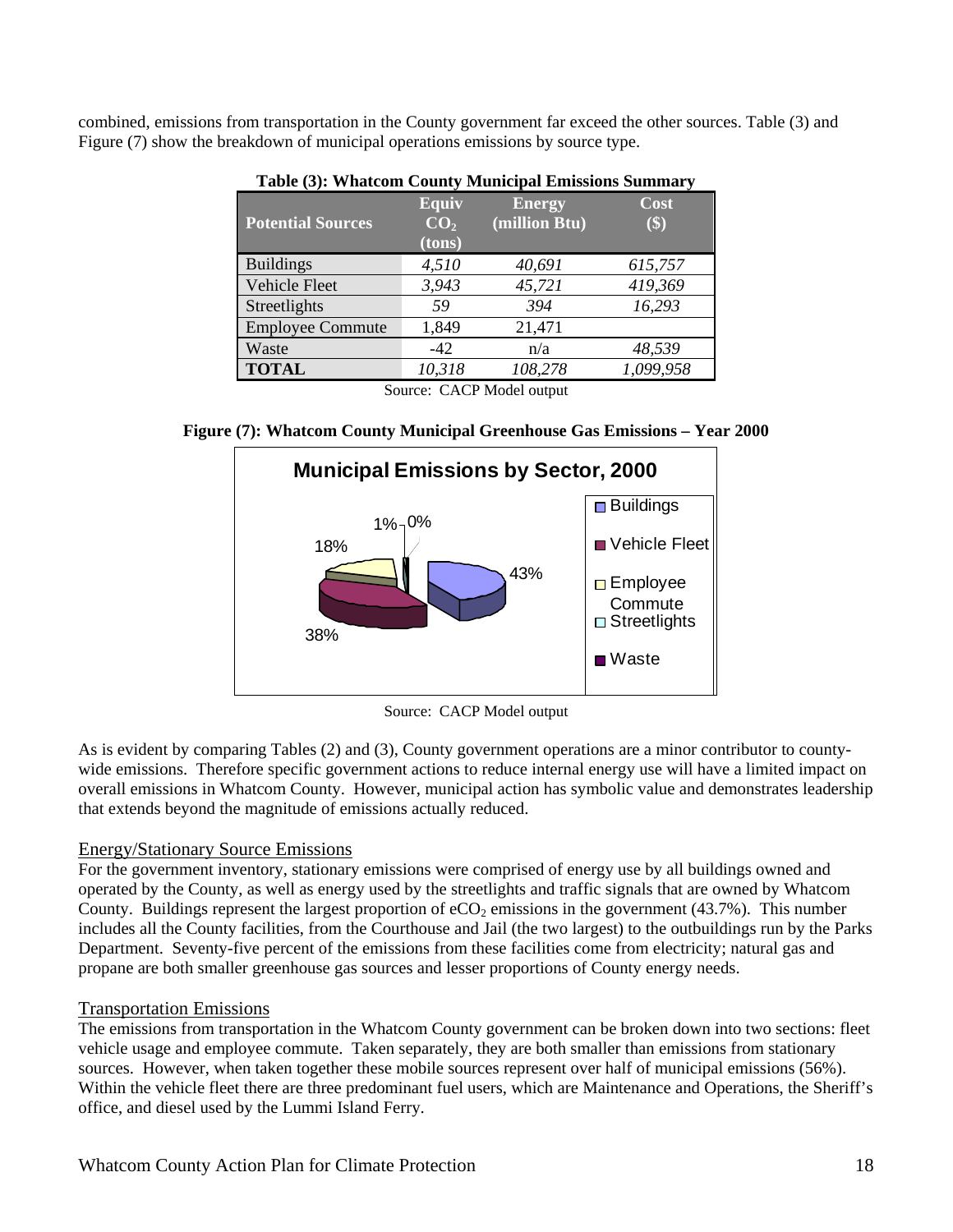Regarding employee commute, in the year 2000 County staff commuted an average of 7-9 miles each way to get to work. This varied somewhat depending on the work location. Specifically, employees who worked in downtown Bellingham had a shorter commute and/or used alternative modes of transportation more frequently than those who worked in more rural locations.

#### Solid Waste Emissions

In the year 2000, estimated total waste generation by County employees was 186 tons, which represents approximately 0.24 tons per employee per year (0.37 tons before recycling). This number is very similar to the results of a California waste study, which estimated municipal employee waste to be 0.36 tons per employee before recycling $x^{\rm v}$ .

As with the community data, this total actually represents a *negative* contribution to County greenhouse gas emissions once disposal methodology and methane recapture are taken into account.

#### *4. Municipal Emissions Comparison: 2000 versus 2005*

An interim year inventory was also completed for the Government sector [Figure (8)]. As seen in Figure (9), this time period showed an overall decrease in emissions. This decrease is evident in emissions from electricity, natural gas, and a slight decrease in diesel consumption. The only significant increase during this period was in gasoline use. There was, however, also an increase in the electricity used by streetlights due to the addition of new lighting in three separate districts in 2001. As will be shown in later sections, annual growth in County operations could have accounted for an increase in all sectors. However, this was not the case because efficiency-related efforts in County facilities have decreased the emissions from electricity and natural gas.



Source CACP Model Output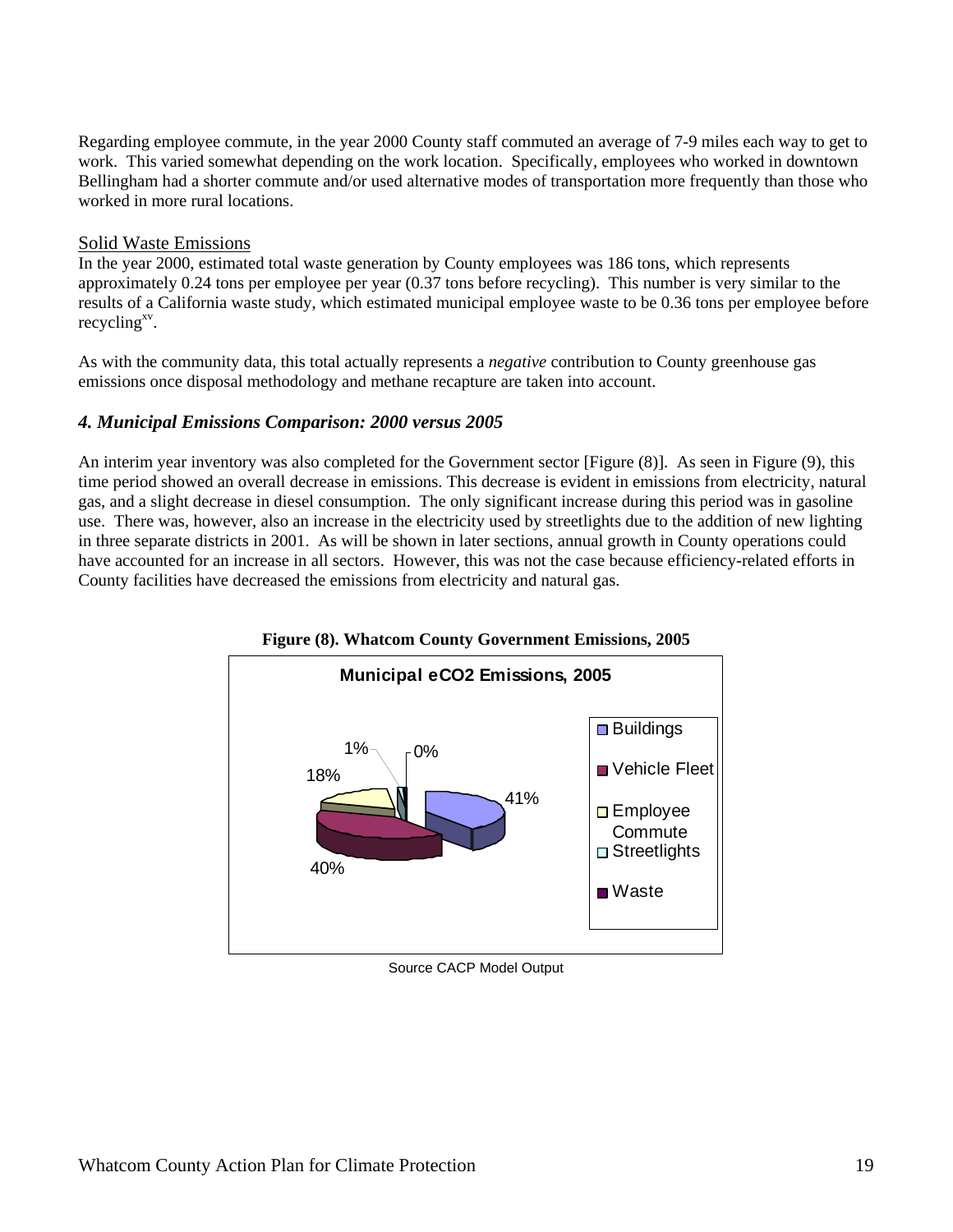

**Figure (9). Whatcom County Government Emissions, 2000 versus 2005 by Source.** 

Source CACP Model Output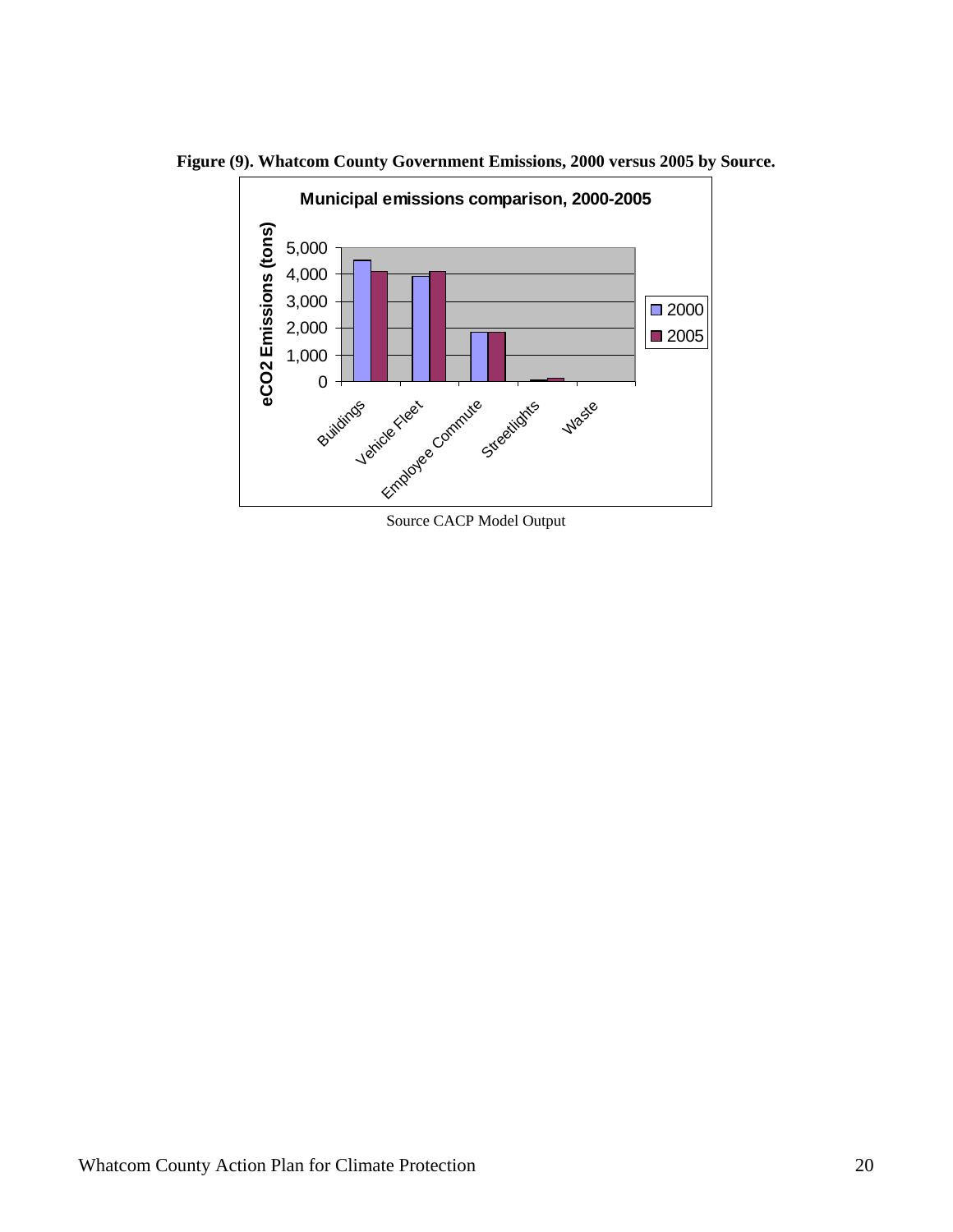### **III. Forecast for Greenhouse Gas Emissions**

Based on the community and municipal emissions inventories developed for Whatcom County for the base years of 2001 and 2000, a forecast of future emissions was generated for the two sectors. This forecast represents a business-as-usual prediction of how greenhouse gas (GHG) emissions will likely change without a shift in policy, and it is used to provide an emissions level against which a targeted reduction goal (see section IV) can be measured.

The forecast year for municipal operations was chosen to be 2012 for two reasons. First, the majority of potential reduction measures could be realistically implemented over the six-year period between 2006 and 2012. Since the forecast year and target year are generally the same, there was no need for a longer progress period. A second reason for choosing 2012 was that ICLEI often recommends setting a municipal goal that is sooner than that for the community so government measures can serve as a model for the community. This was an additional incentive to choose a closer municipal forecast and target than that for the community.

 The municipal forecasted growth was based on the 2002 ECONorthwest study entitled, "Whatcom County Population and Economic Forecasts." In this document, the mid-level projected population growth rate is 1.5% per year from 2002 to 2022. Since County FTEs grow with the population, the assumption was made that all sectors of municipal emissions would grow at the same rate. This resulted in an expected overall growth of 19.56% between 2000 and 2012.

The community forecast year was chosen to be 2020, largely because this brings the forecast almost to the end of current County planning horizon (2022). It also allows time for the community to see the benefits of municipal action and it promotes longer-term incorporation of reduction measures into the growth of the community. For this forecast, more specific rates of change were calculated based on annual predictions from the US Energy Information Administration. The EIA calculates expected growth in each sector by energy type, incorporating regional (Pacific Coast) population growth as well as trends in energy use. The data from the study were recalculated to fit with expected population growth in Whatcom County, and the subsequent growth rates were used to determine forecasted usage of each type of energy.

The largest expected growth for residential, commercial, and industrial sectors is in liquefied petroleum, or propane. In the residential and commercial sectors, propane use is expected to grow at 2-3 times the population growth rate and as much as 5 times as fast in the industrial sector. However, the projected growth in propane may be based on factors that do not affect this area, so further study would be required to ensure that this projection is accurate. In addition to propane, diesel fuel use is expected to increase twice as fast as the population. For all other energy sources, growth is expected to be within 0.5% of population growth (1.0-2.0% per year).

| <b>Whatcom County Emissions Forecast</b> |                  |                                      |  |  |  |
|------------------------------------------|------------------|--------------------------------------|--|--|--|
|                                          | <b>Community</b> | <b>Municipal Operations Analysis</b> |  |  |  |
|                                          | <b>Analysis</b>  |                                      |  |  |  |
| <b>Base Year</b>                         | 2001             | 2000                                 |  |  |  |
| $eCO2$ Emissions, Base Year (tons)       | 2,750,728        | 10,318                               |  |  |  |
| <b>Target Year</b>                       | 2020             | 2012                                 |  |  |  |
| in<br>emissions<br>Forecasted $eCO2$     |                  |                                      |  |  |  |
| Target Year (tons)                       | 3,650,660        | 12,370                               |  |  |  |
| $\sim$                                   | --------         |                                      |  |  |  |

#### **Table (4): Whatcom County Emissions Forecast from Base Year to Target Year**

Source CACP Model Output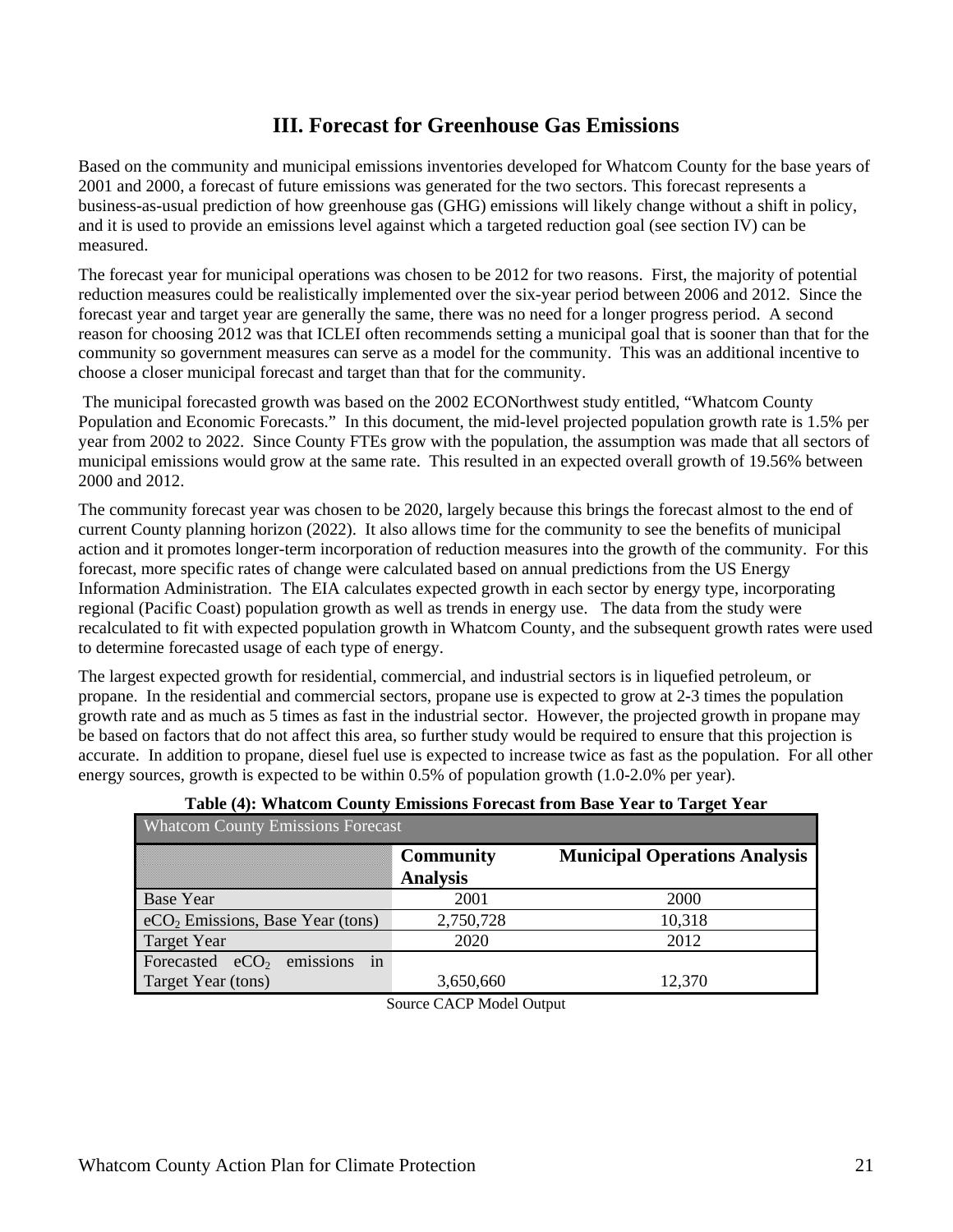### **IV. Greenhouse Gas Emissions Reduction Target**

A reduction target provides a tangible goal for Whatcom County's emissions reduction efforts. This emissions reduction target represents a percentage by which the community aims to decrease emissions, below the baseline, by a target year.

Many factors were considered in developing a recommendation for Whatcom County's reduction target. We strove to choose a target that is both aggressive and achievable given local circumstances. A major factor is the fact that Whatcom County's population and emissions are growing at a rapid rate, making it a challenge simply to keep community-wide emissions stable over time.

Other local factors considered in selecting the recommended target included: 1) estimation of the effects of implemented and planned programs and policies, 2) an approximate assessment of future opportunities to reduce emissions, 3) targets adopted by peer communities, and 4) emissions reductions expected to result from policies mandated by the state of Washington.

With a forecast year of 2020, almost two decades' growth will be incorporated into the reduction goal for community emissions. Therefore, because the County's emissions are forecast to grow by almost 35% between 2001 and 2020, a reduction target of 10% was chosen. To reach this target, the community will have to reduce its annual  $CO<sub>2</sub>$  emissions by 1.1 million tons by the year 2020.

For the municipal target, however, an alternative tactic was used for selecting the proposed reduction target. Because a much closer target year was proposed (2012), emissions are only expected to grow by 19% during the interim period. Moreover, it will be easier for the County government to reduce emissions resulting from its own activities than to impact those of the larger community. Therefore, a more aggressive target of 40% seems feasible. To reach this target, Whatcom County government must reduce annual emissions by 6,179 tons per year by 2012.

| <b>Whatcom County Emissions Summary</b> |                           |                                      |
|-----------------------------------------|---------------------------|--------------------------------------|
|                                         | <b>Community Analysis</b> | <b>Municipal Operations Analysis</b> |
| <b>Base Year</b>                        | 2001                      | 2000                                 |
| eCO <sub>2</sub> Emissions in Base Year |                           |                                      |
| (tons)                                  | 2,750,728                 | 10,318                               |
| <b>Target Year</b>                      | 2020                      | 2012                                 |
| Business-as-usual<br>projection         |                           |                                      |
| of $eCO2$ emissions in Target           |                           |                                      |
| Year (tons)                             | 3,650,660                 | 12,370                               |
| Targeted % eCO2 reduction               |                           |                                      |
| below baseline year emissions           | 10%                       | 40%                                  |
| Total % of $eCO2$ reduction             |                           |                                      |
| needed to reach target                  | 33%                       | 50%                                  |
| Quantity of $eCO2$ Reduction            |                           |                                      |
| targeted (tons)                         | 1,175,005                 | 6,179                                |
|                                         | Source CACP Model Output  |                                      |

### **Table (5) : Whatcom County Target Emissions Summary**

Below, Figures (10) and (11) show both community and municipal emissions based on the differing ways that Whatcom County chooses to address its greenhouse gas output. Note that in Figure (10), the 2005 actual emissions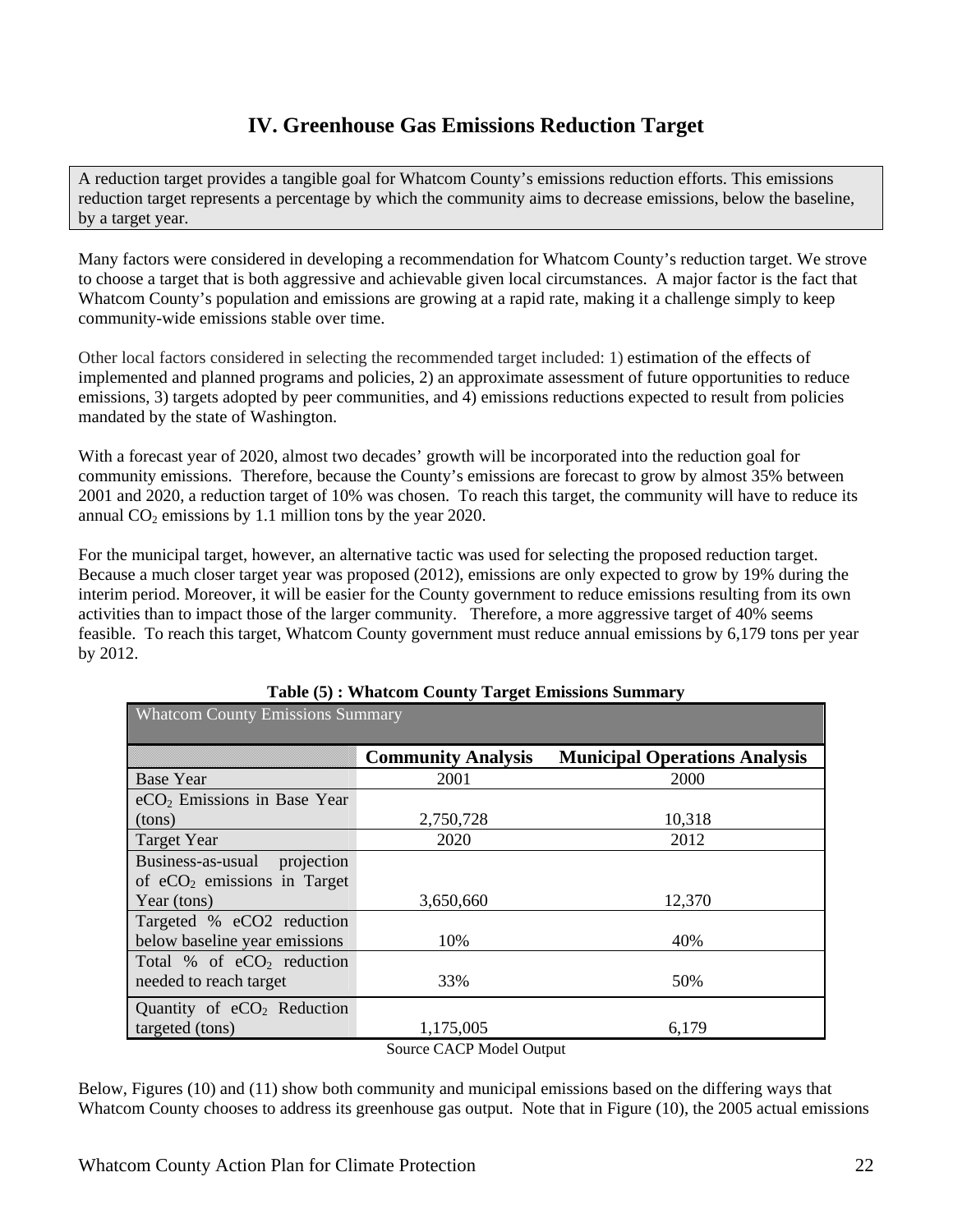are higher than the forecast emissions. As explained above, this is likely due to inconsistencies in the electricity data received from County industry and probably does not represent an actual increase in emissions.



**Figure (10). Comparison of Community Emissions based on: No Change (baseline), Forecast, Actual (2001- 2005), and Target.** 

Source: CACP Model output





Source: CACP Model output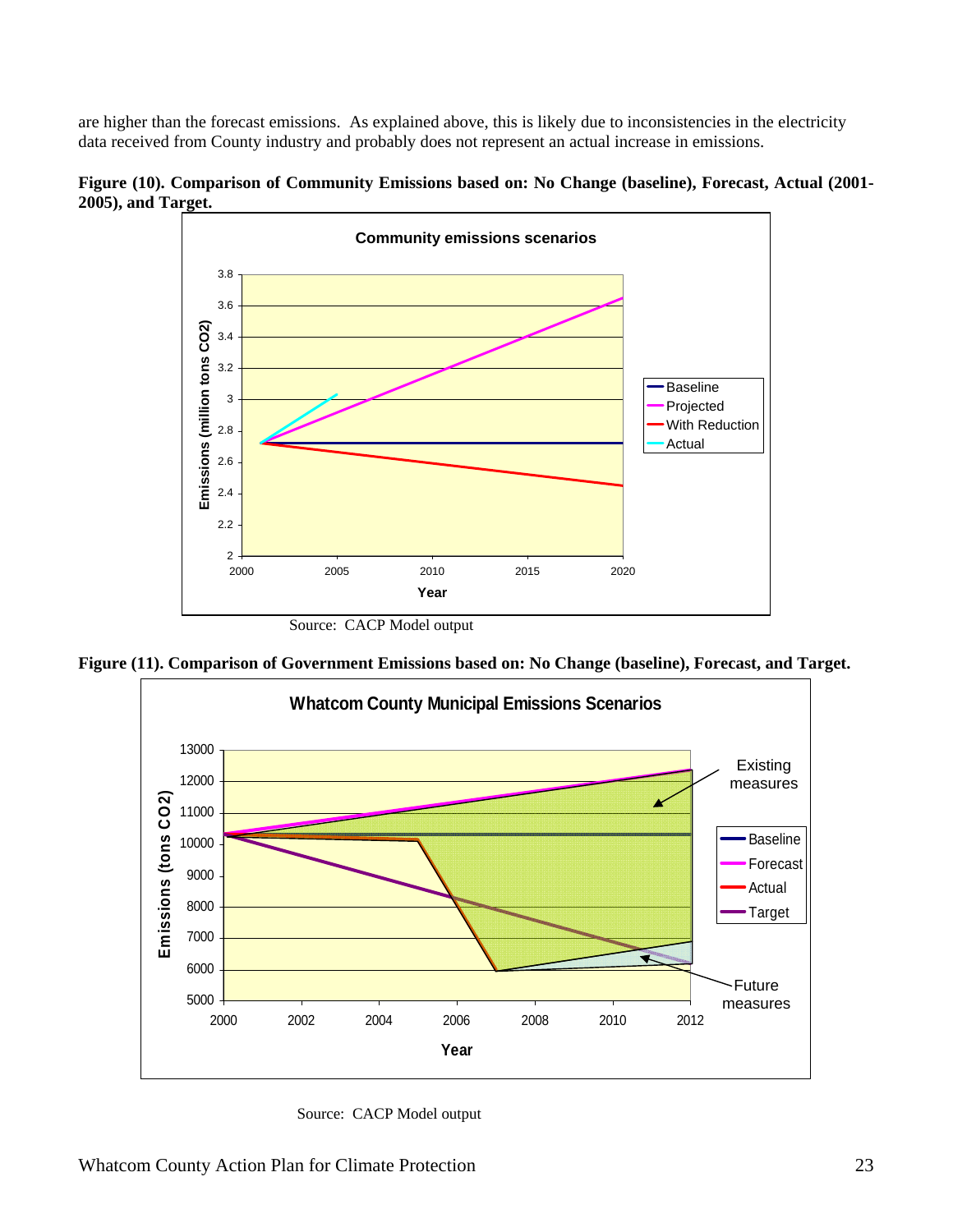### **V. Existing Measures**

At both the community scale and within municipal operations, Whatcom County has already undertaken a number of programs, policies, and projects resulting in reduced greenhouse gas emissions. This section provides a detailed description of the actions currently in place.

### *A. Existing Community-Scale Measures*

This community has already implemented several measures that have resulted in reduced greenhouse gas emissions relative to the base year of 2001. These measures are an excellent first step towards significant reduction of greenhouse gas emissions in Whatcom County. According to estimates produced using the CACP software, these measures already account for 56,197 tons eCO<sub>2</sub> reduction, or 4.78% towards Whatcom County's ultimate reduction goal. These measures have been broken down by sector and are outlined below.

#### **Table (6): Existing Community Greenhouse Gas Emissions Reduction Measures**

|                                                   | Year      | eCO <sub>2</sub><br><b>Tons</b><br>of | % of Total<br>Reduction        |                              |
|---------------------------------------------------|-----------|---------------------------------------|--------------------------------|------------------------------|
| Measure                                           | Initiated | Reduced annually                      | Needed to<br><b>Reach Goal</b> | <b>Project Contact</b>       |
| <b>Residential</b>                                |           |                                       |                                |                              |
| Green tag purchase                                | 2001      | 7015                                  | 0.60%                          | Heather Mulligan, PSE        |
| <b>Commercial</b>                                 |           |                                       |                                |                              |
| Large-Volume<br>Green                             |           |                                       |                                |                              |
| <b>Power Purchases</b>                            | 2006      | 32,014                                | 2.72%                          | Various                      |
| <b>Federal Building, Energy</b>                   |           |                                       |                                |                              |
| Star certified                                    | 2000      | 292                                   | 0.02%                          | Michael Okoro                |
| <b>Industrial</b>                                 |           |                                       |                                |                              |
| Point<br>Pollution<br>Post<br>facility<br>Control | 2000      | 86                                    | 0.01%                          | Larry Bateman,               |
| upgrades                                          |           |                                       |                                | <b>Operations Supervisor</b> |
| <b>Transportation</b>                             |           |                                       |                                |                              |
| <b>Biodiesel</b> purchase                         | 2004      | 3023                                  | 0.26%                          | <b>Whole Energy Fuels</b>    |
| Hybrid vehicle purchase                           | 2002      | 1,325                                 | 0.11%                          | Judy Abern, WA DOL           |
| Waste                                             |           |                                       |                                |                              |
| FoodPlus recycling                                | 2004      | 1,079                                 | 0.09%                          | Rodd Pemble, SSC             |
| Other/Agriculture                                 |           |                                       |                                |                              |
|                                                   |           |                                       |                                | WSU<br>Frear.<br>Craig       |
| VanderHaak Biodigester                            | 2005      | 11,363                                | 0.97%                          | Extension                    |
| <b>Total reduction</b>                            |           | 56,197                                | 4.78%                          |                              |

Source: CACP Model output

The largest reduction in community emissions thus far has come from green power purchases through Puget Sound Energy. The three largest purchases of green power are Western Washington University, the City of Bellingham, and Whatcom County. As of spring 2007, the community-wide green power purchase including those organizations was about 6.8 million kWh/year.

Another important piece of community  $CO<sub>2</sub>$  reduction thus far has been through energy efficiency measures in private homes and businesses. To a large degree, these measures were unable to be quantified in the scope of this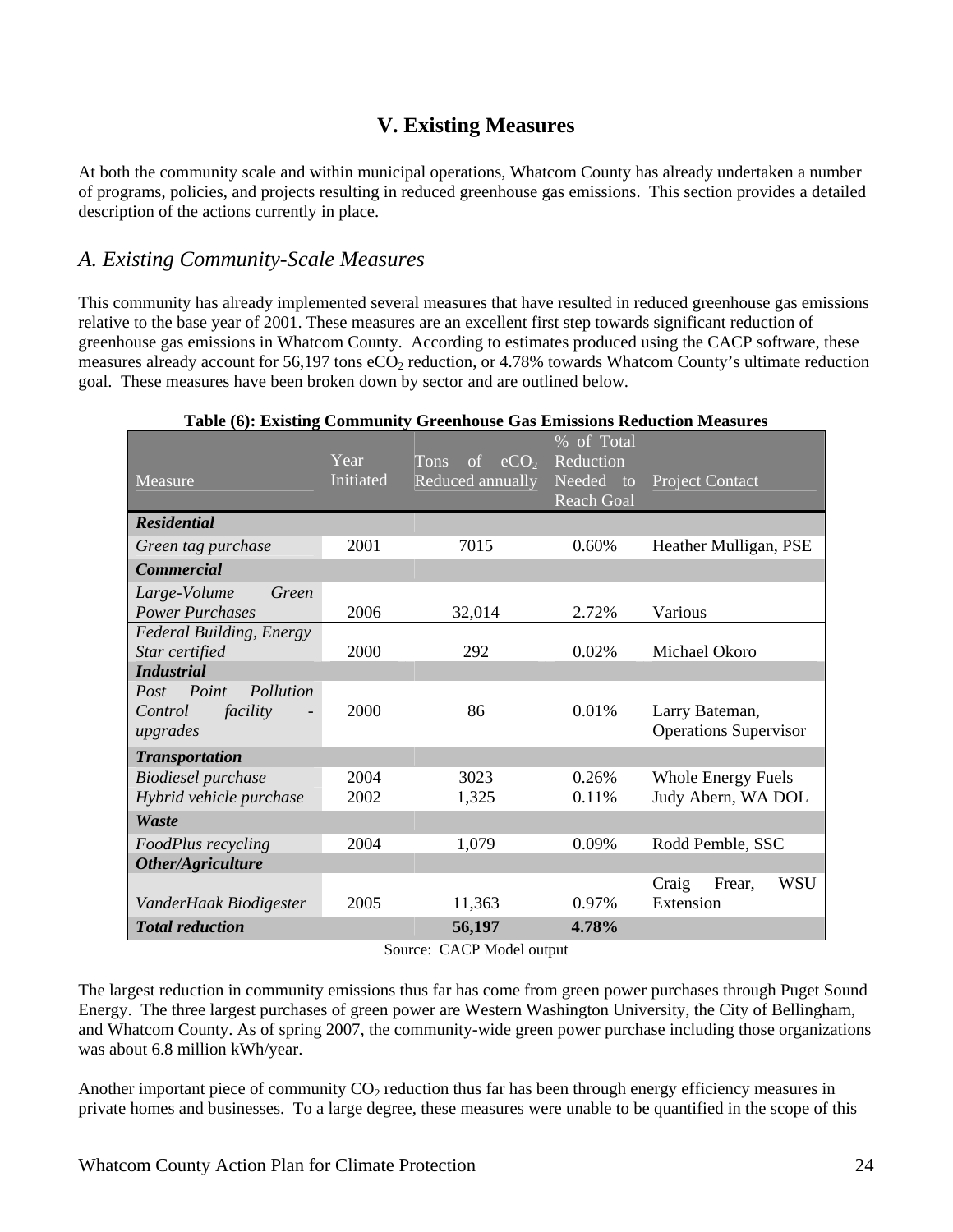study; those listed in Table 6 are the few for which data could be compiled. For example, Alcoa Intalco Works has laid out ambitious energy conservation goals for its Ferndale operation, but specific information about those efforts was unavailable. Therefore, it is likely that Whatcom County as a community is further toward its overall reduction goal than was able to be measured in this report.

The two key transportation related measures that have been implemented in Whatcom County are biodiesel fuel use and hybrid vehicle purchase. As of July 2007, Whatcom County's residents and businesses were using 300,000 gallons of B100 biodiesel annually, reducing  $CO<sub>2</sub>$  emissions by 3023 tons. In addition, there were 533 registered hybrid vehicles in this community which, if driven 12,000 miles per year, already reduce our total  $CO<sub>2</sub>$  emissions by 1,325 tons.

Finally, a large emissions reduction measure that has been recently undertaken in Whatcom County is the VanderHaak Dairy anaerobic digester in Lynden. The digester uses methane emissions from cattle waste as an energy source, simultaneously generating green power and preventing the emission of over  $11,000$  tons of  $eCO<sub>2</sub>$ into the air. And this number accounts for only the reduction in agricultural methane;  $eCO<sub>2</sub>$  reduction from generated green power is counted at the point where that electricity is used in place of fossil-fuel based power.



### *B. Existing Municipal Operations Measures*

Whatcom County's municipal operation has also undertaken several measures to reduce greenhouse gas emissions relative to the base year of 2000. These measures are an excellent first step towards significant reduction of greenhouse gas emissions from municipal operations. According to estimates produced using the CACP software, they already account for 4,330 tons annual  $eCO<sub>2</sub>$  reduction, or 70% towards the County's municipal operations reduction goal. These measures have been broken down by sector and are outlined in Table (7).

The largest emissions reduction thus far is the result of the September 2006 Council Resolution to purchase 100% green power for County operations. This measure alone takes Whatcom County 2/3 of the way toward its goal of 40% emissions reduction by 2012.

Another notable reduction in greenhouse gas emissions has been due to upgrades to the Courthouse and County Jail. With the help of the Facilities Department, since 2000 these buildings have had lighting retrofits and partial HVAC upgrades, as well as installation of high-efficiency pumps, drives and motors. These facilities have also been the focus of intensive energy management. Together, these measures have saved 830,000 kWh of electricity and 16,000 therms of natural gas annually, which reduced carbon emissions by 102 tons/yr and avoid at least \$75,000/yr in utility bills.

|                |                       |             | % of Total |                            |
|----------------|-----------------------|-------------|------------|----------------------------|
|                |                       | Tons $eCO2$ | Reduction  |                            |
|                |                       | Reduced     | Needed to  | <b>Project Contact and</b> |
| <b>Measure</b> | <b>Year Initiated</b> | annually    | Reach Goal | Department                 |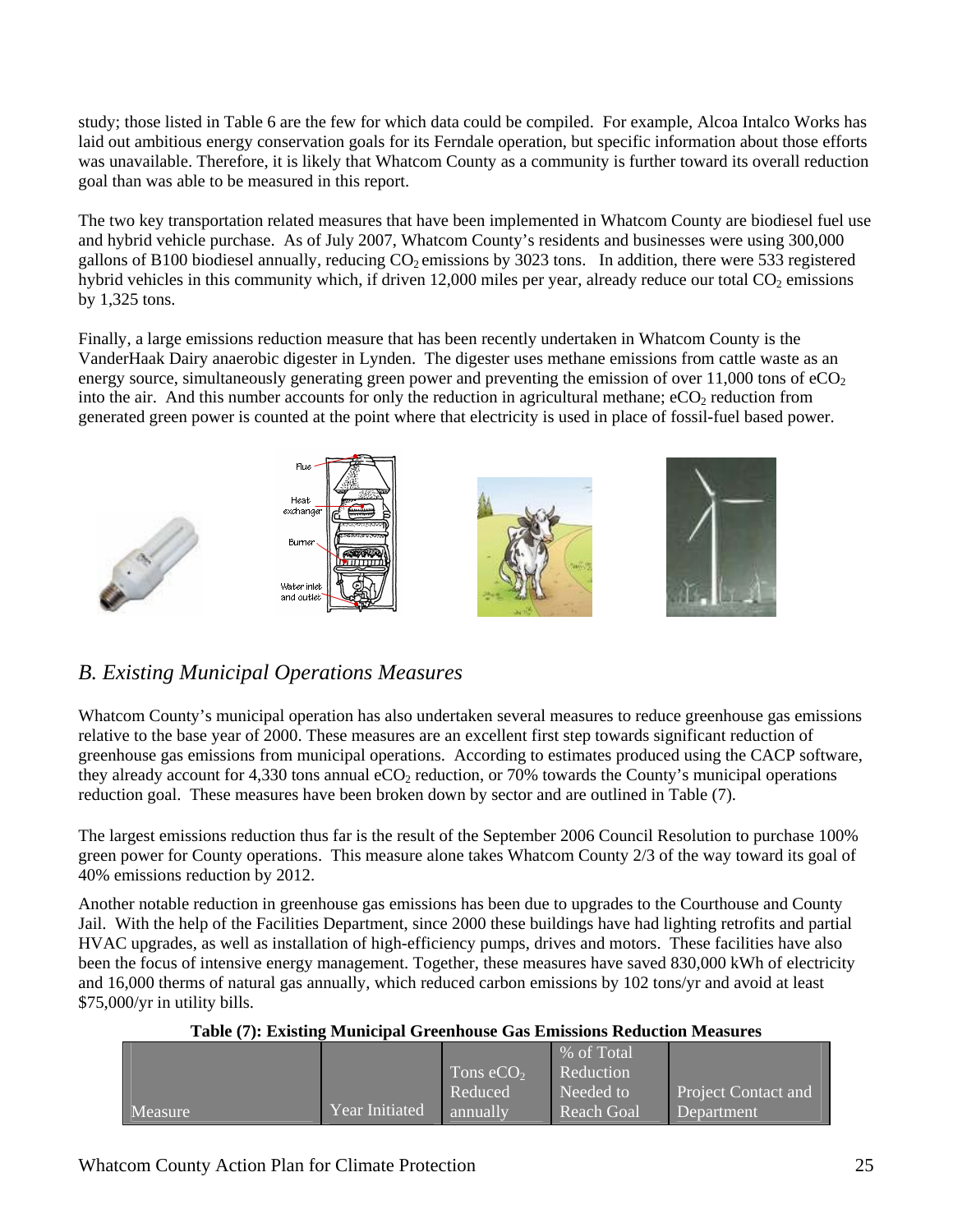| <b>Buildings</b>           |           |       |        |                         |
|----------------------------|-----------|-------|--------|-------------------------|
| Courthouse/Jail upgrades   |           |       |        |                         |
| $-$ lighting, HVAC, pumps, |           |       |        | Mike Russell,           |
| fans, etc.                 | 2002-2005 | 102   | 1.65%  | Facilities              |
| High-efficiency furnaces   |           |       |        | Michael                 |
| in Parks facilities $(6)$  | 2001-2005 | 6     | 0.10%  | Chiavario, Parks        |
|                            |           |       |        | County Council,         |
| Green Power Purchase -     |           |       |        | <b>Executive Kremen</b> |
| $100\%$ of usage           | 2007      | 4,096 | 66.29% |                         |
| Fleet                      |           |       |        |                         |
|                            |           |       |        | Eric Schlehuber,        |
| Hybrid Priuses $(14)$      | 2002-2005 | 13    | 0.21%  | M & O                   |
|                            |           |       |        | Carey James,            |
| De-centralized Sheriff     | 2003      | 113   | 1.83%  | Sheriff's Office        |
| <b>Total reduction</b>     |           | 4,330 | 70.08% |                         |

Source: CACP Model output

Other upgrades to County facilities since 2000 included 5 lighting retrofits as well as the addition of 6 highefficiency furnaces and 4 on-demand hot water heating systems. In fall 2006, Whatcom County installed occupancy sensors on all refrigerated vending machines, a measure that saves \$150 in electricity per machine. Together, these save an estimated \$18,983/year and prevent the emission of 6 tons of CO<sub>2</sub>. *Note: the reduction for these upgrades, as well as those for the Courthouse and Jail, would be significantly higher if the County were not purchasing 100% green power. This purchase effectively brings electricity-related emissions to zero; therefore, reductions associated with these measures are only from natural gas usage.* 

In addition, two significant measures have been taken to reduce the impact of County transportation. First, since 2002 the County has purchased 16 hybrid Toyota Priuses, which have thus far averaged over 42 mpg. Although their usage has not been extremely high, they currently prevent the emission of an estimated 13 tons  $CO<sub>2</sub>$  per year compared to the average passenger vehicle. Second, the Sheriff's Office has re-organized significantly since 2000. Because the patrollers no longer drive in to the Courthouse for each shift, they have saved an estimated 10,000 gallons of gas and 113 tons of  $CO<sub>2</sub>$  annually.

Quantifying the emissions reductions achieved from these existing measures has enabled Whatcom County to determine how far we have come in approaching our target and how far we have left to go. With a reduction target of 40% below the 2000 emissions level, we will have to reduce 1,849 additional tons of  $eCO<sub>2</sub>$  emissions to reach our goal.



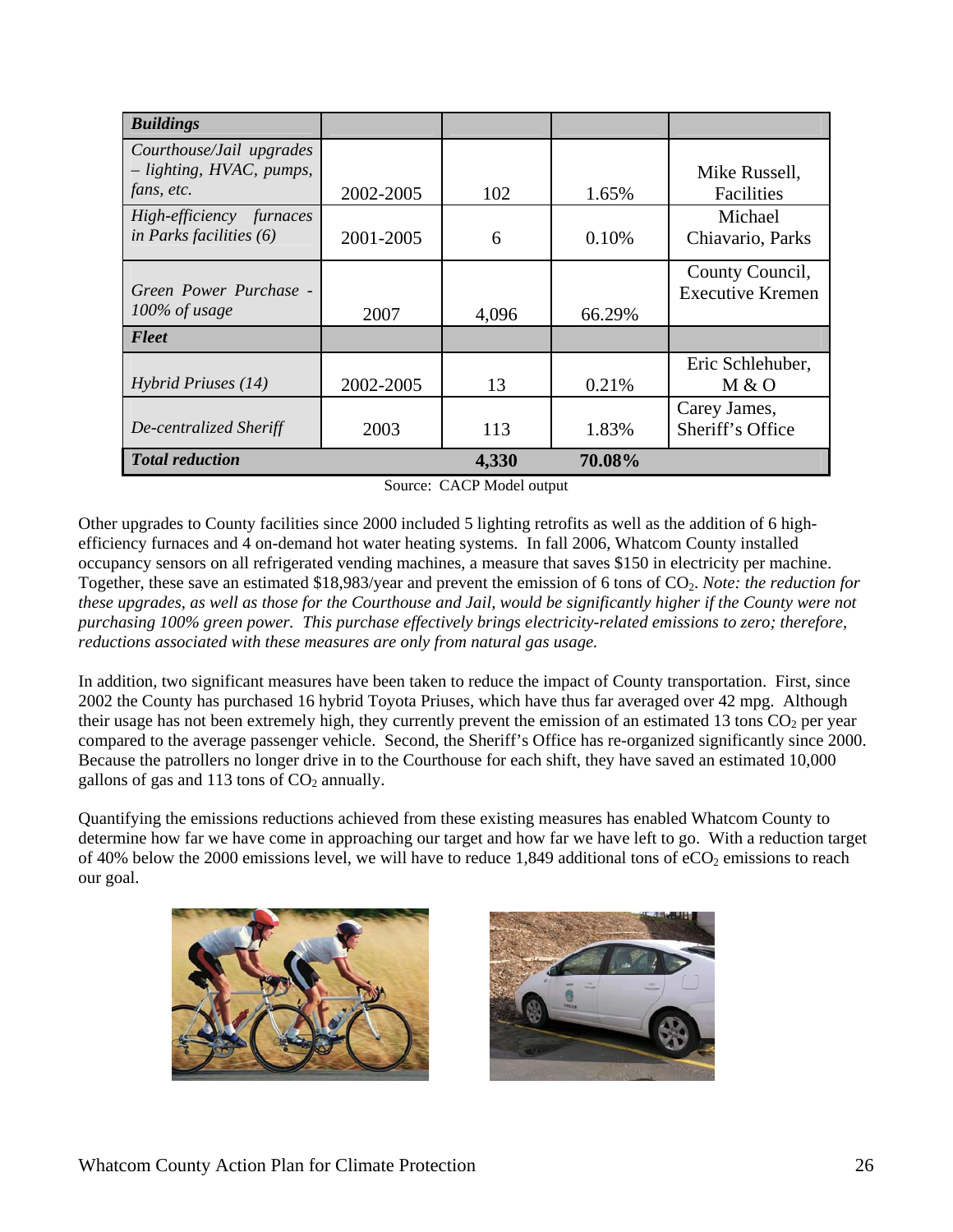| <b>Whatcom County Emissions Summary</b> |                           |                                      |
|-----------------------------------------|---------------------------|--------------------------------------|
|                                         | <b>Community Analysis</b> | <b>Municipal Operations Analysis</b> |
| <b>Base Year</b>                        | 2001                      | 2000                                 |
| $eCO2$ Emissions in the Base            |                           |                                      |
| Year (tons)                             | 2,750,728                 | 10,318                               |
| <b>Target Year</b>                      | 2020                      | 2012                                 |
| Business-as-usual projection            |                           |                                      |
| of $eCO2$ emissions in Target           |                           |                                      |
| Year (tons)                             | 3,650,660                 | 12,370                               |
| Total<br>% $eCO2$ reduction             |                           |                                      |
| Targeted (from forecast year)           | 33%                       | 50%                                  |
| Quantity of $eCO2$ Reduction            |                           |                                      |
| Targeted (tons)                         | 1,175,005                 | 6,179                                |
| emissions<br>eCO <sub>2</sub><br>Total  |                           |                                      |
| reduction achieved to date              | 56,197                    | 4,330                                |
| $%$ eCO <sub>2</sub> emission reduction |                           |                                      |
| pending to reach the goal               | 95%                       | 30%                                  |
| Quantity of $eCO2$ emission             |                           |                                      |
| reduction pending to reach              |                           |                                      |
| the goal (tons)                         | 1,118,808<br>$\sim$       | 1,849                                |

#### **Table (8) : Whatcom County Emissions Summary**

Source CACP Model Output

### *C. External Measures*

In addition to emissions reduction measures implemented within our community, the effects of legislation recently enacted at the state and federal level also deserves consideration in the context of our greenhouse gas emissions inventory. For the most part, these have not been integrated into the emissions reductions for Whatcom County shown above because they are imposed from outside of the community. However, actions at other levels do warrant recognition and have thus been outlined below.

For example, several policies were recently passed by the Washington State legislature. In 2004, the Washington legislature passed SHB 3141, requiring large fossil-fuel fired power plants to gradually offset the carbon emissions in their energy supply. Currently they must reach 20% reduction over a period of 30 years. This means that, over time, a larger and larger share of the energy electrifying homes and businesses in Whatcom County will be generated either cleanly or with carbon offsets. It is estimated that this change will decrease community emissions by 8.6% and municipal emissions by 6.7% from baseline levels.

On a national level, automobile manufacturers are bound by fuel efficiency standards set by the Department of Transportation. These standards, known as "CAFE" (Corporate Average Fuel Economy standards), require that the fleet of passenger cars sold by any single manufacturer have an average fuel economy of 27.5 mpg. This standard is the same today as it was in 1985, despite technical progress and increased understanding of the environmental impacts of fossil fuel combustion. However, these are federal standards and states are prevented from passing laws addressing vehicle fuel economy. In response to the stagnant standards the California Assembly passed AB 1493, known as the Pavely Amendment, which allows the California Air Resources Board to create carbon dioxide emissions standards for cars sold in California. They argue that a greenhouse gas emissions standard is distinct from a fuel economy standard. In 2005 the California automobile standards, including the Pavely Amendment, was adopted by the legislature for the state of Washington. If this standard goes into effect, the reduction in fuel consumption will reduce community emissions in Whatcom County by 2.5 to 5.4 percent and municipal emissions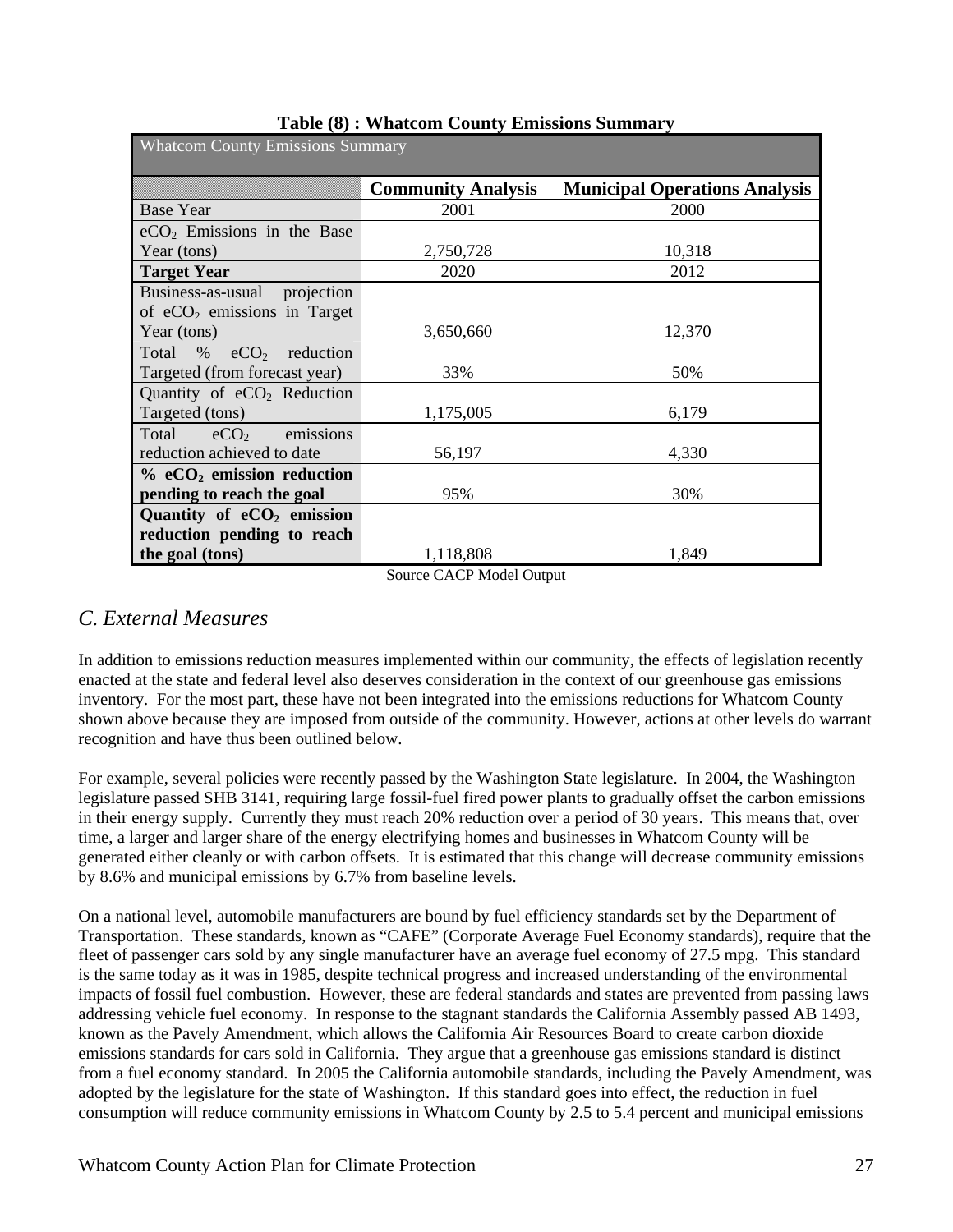by 0.3 to 0.6 percent from the baseline year.

However, this legislation is currently being challenged in court by car manufacturers, who suggest that the state is interfering with the federal CAFE standards. Therefore, the County should not consider these reductions to be definite, and should play an active role in supporting regulatory development of stronger automobile fuel economy standards.

In 2006, the Washington State Legislature passed SSB 6508, which requires the transition to using biodiesel and ethanol as part of the State Fuel Mix. The required percentage of these fuels will grow over time as agricultural supply of the necessary feedstocks becomes adequate. If the goal of 5% biodiesel and 10% ethanol is reached, this will reduce  $CO_2$  emissions in the community by 3.4% and in the municipality by 4.7% below the baseline year.

Most recently, in November 2006 Washington State voters passed I-937, the "clean energy initiative." This will require energy providers to incorporate a growing percentage of renewable sources into their energy portfolios. If this and other statewide measures are put into effect, Whatcom County residents may not notice these changes in their day-to-day life. However, these measures will have the potential to significantly impact both county and state greenhouse gas emissions.





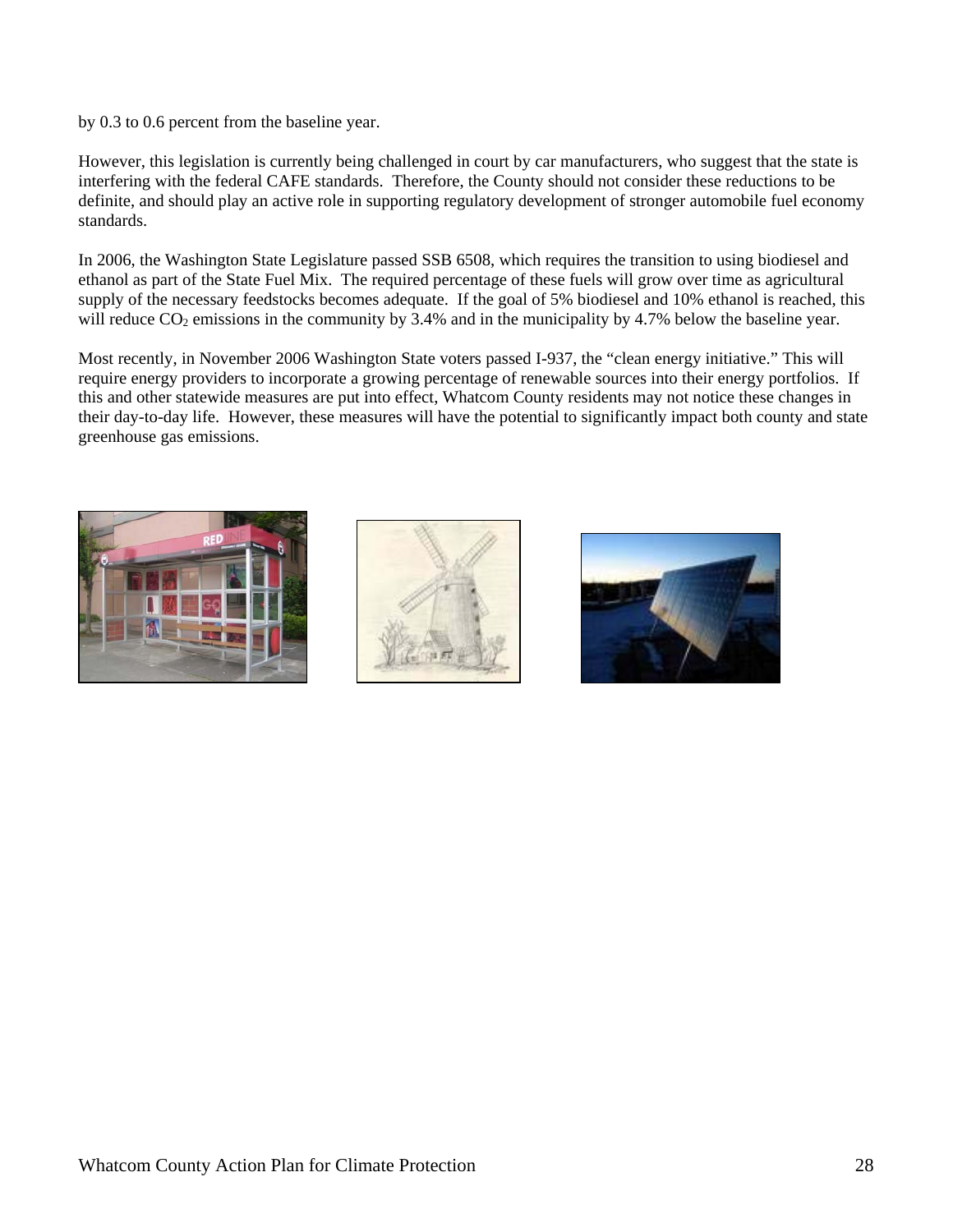### **VI. Proposed Emissions Reduction Measures**

In order to choose the most beneficial and feasible greenhouse gas emissions reduction measures for this community, careful consideration was given to the distribution of emissions within the community, the resources available, and the potential costs and co-benefits of each measure*.* CACP Software was used to calculate the greenhouse gas reductions both in tons and percentage. In addition to reducing GHG emissions, these measures will serve other purposes such as reducing particulate pollution by 29% below the baseline year and saving the community upwards of \$19 million in utility bills and fuel expenditures. The measures have been broken down by sector and are described below.

### *A. Community Measures*

In addition to greenhouse gas reduction measures that have already been implemented, there are many measures that are currently in the process of becoming a reality. These include growth in green power purchases, several commercial and residential buildings in the process of LEED certification, and steady growth in both hybrid vehicles and biodiesel use in Whatcom County.

| Measure                                   | Proposed<br>Program | Tons $eCO2$<br><b>Reduced Annually</b><br>(2020) | % of Target<br>Reduction<br>by 2020 |
|-------------------------------------------|---------------------|--------------------------------------------------|-------------------------------------|
|                                           | <b>Start Year</b>   |                                                  |                                     |
| <b>Residential</b>                        |                     |                                                  |                                     |
| <b>Green Power</b>                        | 2006                | 99,490                                           | 8.47%                               |
| Energy Efficiency Challenge               | 2007                | 80,032                                           | 6.81%                               |
| <b>LEED Buildings (current)</b>           | 2006                | 51                                               | 0.01%                               |
| Commercial/Industrial                     |                     |                                                  |                                     |
| <b>Green Power</b>                        | 2006                | 117,496                                          | 10.00%                              |
| <b>LEED Buildings (current)</b>           | 2006                | 174                                              | 0.01%                               |
| <b>Energy Efficiency Challenge</b>        | 2008                | 97,345                                           | 8.28%                               |
| <b>Transportation</b>                     |                     |                                                  |                                     |
| Biodiesel, ethanol sales                  | 2007                | 150,139                                          | 12.78%                              |
| Hybrid vehicle purchases                  | 2007                | 25,976                                           | 2.21%                               |
| No-idling policy                          | 2008                | 8,399                                            | 0.71%                               |
| Bellingham Mode Shift Goal                | 2006                | 17,281                                           | 1.47%                               |
| <b>Whatcom Transportation Authority</b>   |                     |                                                  |                                     |
| Expansion (outside Bellingham)            | 2005                | 484                                              | 0.04%                               |
| Waste                                     |                     |                                                  |                                     |
| Growth in Community Composting            | 2007                | 13,089                                           | 1.11%                               |
| Other/Agriculture                         |                     |                                                  |                                     |
| <b>Additional Anaerobic Digesters (3)</b> | 2009                | 34,089                                           | 2.9%                                |
| <b>Total Quantified Reduction from</b>    |                     |                                                  |                                     |
| <b>Proposed Measures</b>                  |                     | 644,045                                          | 54.81%                              |
| <b>Total Reduction, Current Measures</b>  |                     | 56,197                                           | 4.78%                               |
| Total Reduction from Current              |                     |                                                  |                                     |
| and Proposed Measures                     |                     | 694,802                                          | 59.13%                              |

#### **Table (9): Proposed Community Greenhouse Gas Emissions Reduction Measures**

Source: CACP Model output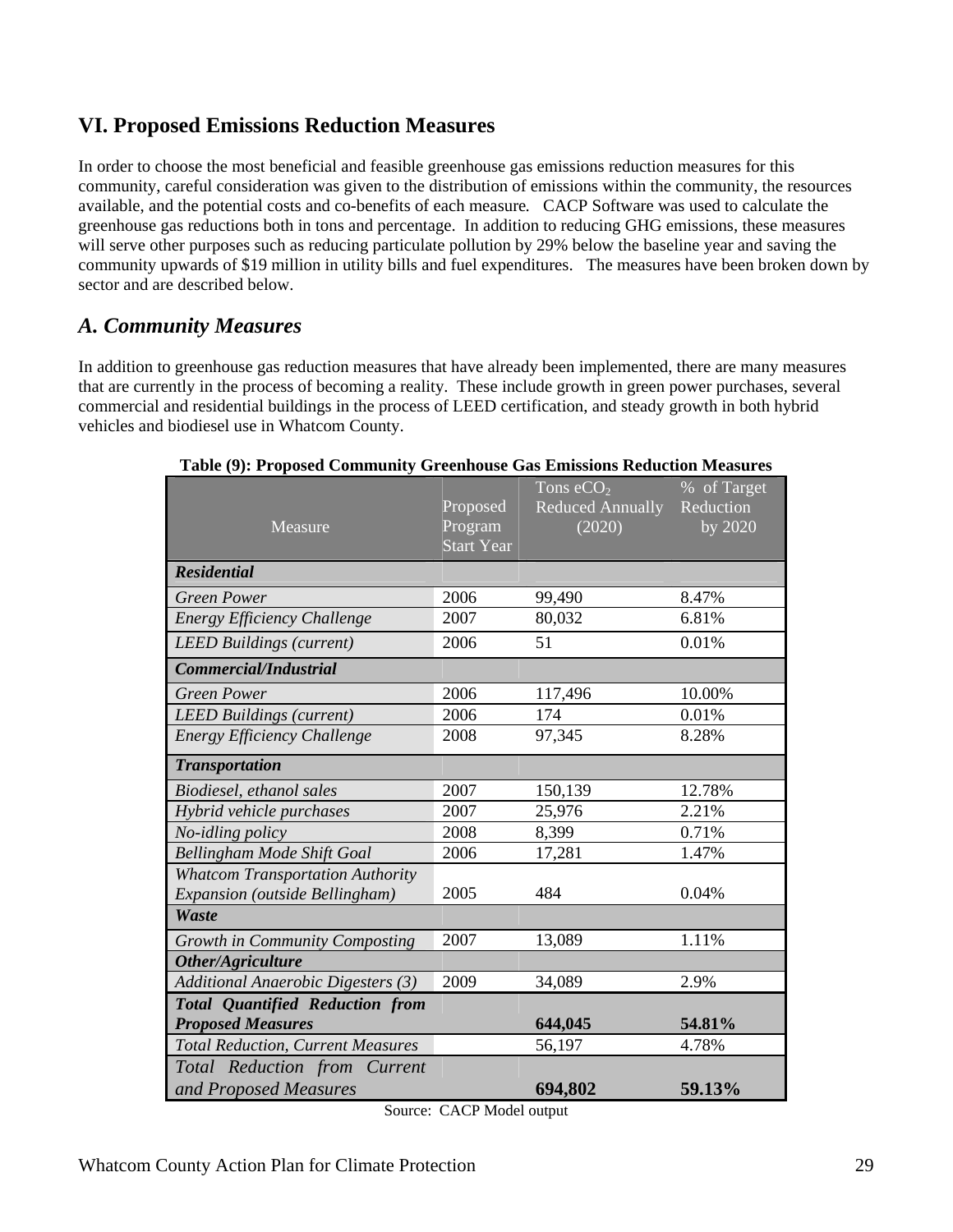There are also several proposed measures that will help the County to reach its goal of 10% reduction below 2001 levels by 2020. These quantified measures, together with current and upcoming measures, equate to over 59% of the target reduction [Table (9)].

These measures will provide the necessary first steps toward our emissions target, especially in conjunction with imminent changes due to State legislation. In addition, the 14 years between this report and the target year can be expected to reveal additional measures that have not yet been considered.

### **1. STATIONARY - BUILDINGS IN ALL THREE SECTORS**

### A. Green Power Use (216,986 tons CO<sub>2</sub> reduction)

*Importance/Context*- In 2005, electricity comprised almost half of the overall CO<sub>2</sub> emissions in Whatcom County. Therefore, a reduction in the fossil fuel content of the electricity we use would have a tremendous impact on overall County emissions. Puget Sound Energy is currently working to increase the renewable energy component of its power portfolio in two ways. First, the company has been trying to independently build its green power portfolio in anticipation of I-937 (an initiative passed in November 2006 that will require energy providers in Washington to gradually increase their non-fossil fuel based energy component). In addition, PSE offers consumers the ability to pay a premium on their electricity that is applied toward green power purchase (called green tags). These green tag purchases will go toward a green power mix that is over and above the level required by law.

*Implementation Scenario* – This measure assumes that by 2020, Whatcom County will be powered by 20% green electricity in the residential sector, 15% in the commercial sector, and 10% in the industrial sector. This will occur partly through the purchase of Green Tags and partly through an increase in the green power used by the County's electricity providers. As I-937 is implemented, the actual green component of our power is likely to far exceed these estimates.

*Emissions Reductions-* If Whatcom County's electricity comes from 10-20% green power by 2020, varying by sector, this will lead to a  $216,986$ -ton reduction in County eCO<sub>2</sub> emissions overall.

*Co-Benefits-* If this level of green electricity use can be achieved, it will likely also allow a reduction in the need for fossil fuel-fired power plants to service the Pacific Northwest. A reduction in coal burning would lead to a concurrent reduction in particulate and other types of pollution that are associated with fossil fuels. In addition, it would improve American energy security and promote our economy through jobs based in local energy production.

*Costs* – If rates for green power purchase remain steady and all of the increase in green power came from Green Tag purchase, the cost to the Whatcom County community would be \$4.64 million per year. The majority of this cost would fall on the residential sector, for which the price of Green Tags is \$0.0125/kWh instead of \$0.006/kWh for the large purchasers.

### **B. Energy Efficiency Challenge (177,377 tons CO<sub>2</sub> reduction)**

*Importance/Context*- Energy efficiency is the easiest, most cost-effective way to reduce greenhouse gas emissions. A large portion of efficiency measures can be implemented without any additional cost, such as turning off lights and appliances when not needed, turning down heat or air conditioning when a building is empty and regular flushing of hot water tanks.

This measure recommends that Whatcom County lead the community to a 10% reduction in overall energy use from the base year. Success of this measure will save money, energy, and greenhouse gas emissions simultaneously.

*Implementation Scenario* – If Whatcom County were to launch a County-wide Energy Efficiency Challenge, it would champion a movement toward the most cost-effective way to reduce the community's overall carbon emissions. This would require employee time to organize and publicize the effort, which could be modeled after the national Energy Star Challenge (more details can be found at:

http://www.energystar.gov/index.cfm?c=news.nr\_spring2006#2). This measure would also require a system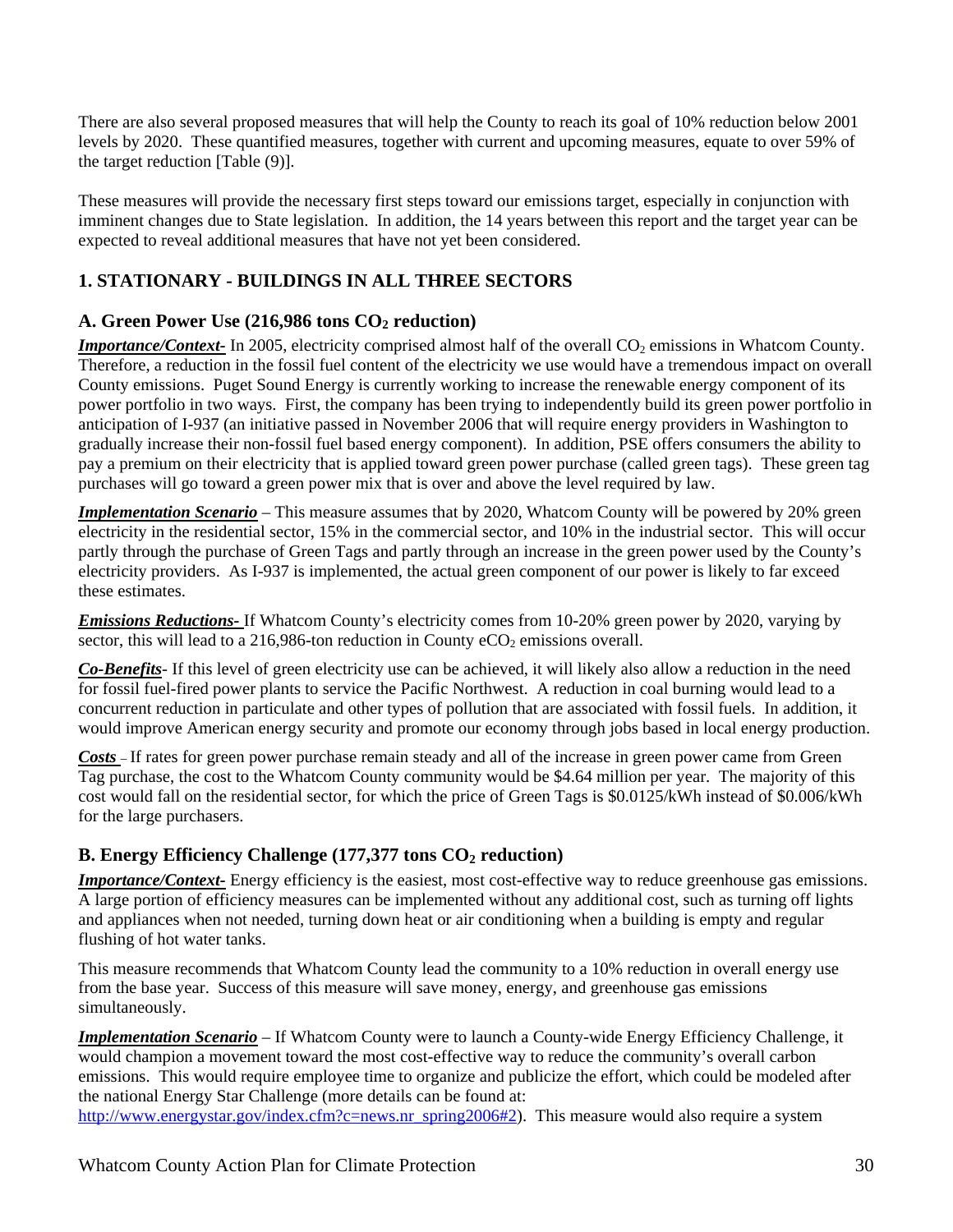whereby creative and interesting awards are given to the homes, businesses, and even industries with the largest resultant savings. To reach this goal, new structures that are built with efficiency in mind could also qualify as part of the Challenge.

There are a number of communities in Whatcom, Skagit and Island Counties that are considering such challenges. Therefore, it might be feasible to coordinate a multi-jurisdictional effort with PSE and the Northwest Clean Air Agency. Such an effort would manifest economies of scale, reduce costs to individual organizations and expand the scope of the impact. Because of Whatcom County's impressive existing efforts in this area, we would be a natural leader for this project.

*Resource Savings*- If successful, this measure could reduce the energy requirements of Whatcom County by 64 million kWh per year, concurrently saving approximately \$5 million annually.

*Emissions Reductions-* A 10% reduction in energy use in Whatcom County would result in over 177,000 tons reduction in  $CO<sub>2</sub>$  emissions annually.

### **C. LEED Buildings (225 tons CO<sub>2</sub> reduction)**

*Importance/Context-* New buildings constructed to LEED standard can save anywhere from 5% to 40% of the operational energy that would have been required if they were only built to code. Although LEED methods can certainly be more expensive than standard building practices, a recent study comparing 600 facilities built to both LEED and non-LEED standard showed no significant difference in construction cost.<sup>xvi</sup>

*Implementation Scenario* – This measure only includes those residential and commercial structures that are either slated for construction or in the process of being built to LEED standards. Therefore, the municipality is not involved in the implementation of this measure. However, an un-quantified number of additional buildings will be constructed to 'green' standards based on Whatcom County Planning Department's 2006 decision to fast-track permit applications that have registered with LEED or the local Built Green certification.

*Resource Savings*- While every building is different and performs differently, one might assume that these buildings will achieve the average efficiencies seen by other regional LEED buildings documented by the Cascadia Green Building Council. Therefore, the five buildings listed under this measure will combine to save approximately 247,000 kWh per year.

*Emissions Reductions-* Based on the same assumptions, these LEED buildings will reduce the County carbon emissions by 225 tons per year.

### **2. TRANSPORTATION**

#### A. Biodiesel and ethanol sales (150,139 tons CO<sub>2</sub> reduction)

*Importance/Context -* By 2020, the State of Washington will require that the statewide vehicle fuel mix be at least 10% ethanol in gasoline and 5% biodiesel in diesel. This will reduce our national dependence on foreign oil. In addition, switching to agriculturally-produced fuels stimulates the Washington economy. Finally, biofuels greatly reduce overall carbon emissions because the resulting carbon was absorbed from the atmosphere during the life of the plant and so does not add to the carbon cycle.

*Implementation Scenario* – This measure will likely succeed without direct influence from County government. However, encouraging the use of biofuels by the community of Whatcom County could easily lead to a reduction that is substantially greater than this estimate.

*Emissions Reductions-* Based on estimated growth in demand of gasoline and diesel by the year 2020, a switch to 10% ethanol and 5% biodiesel will avoid 150,000 tons of  $CO<sub>2</sub>$  emissions from Whatcom County each year.

*Co-Benefits-* In addition to the benefit of these fuels burning cleaner than traditional gasoline and diesel, their use promotes our energy independence and boosts the local agricultural economy.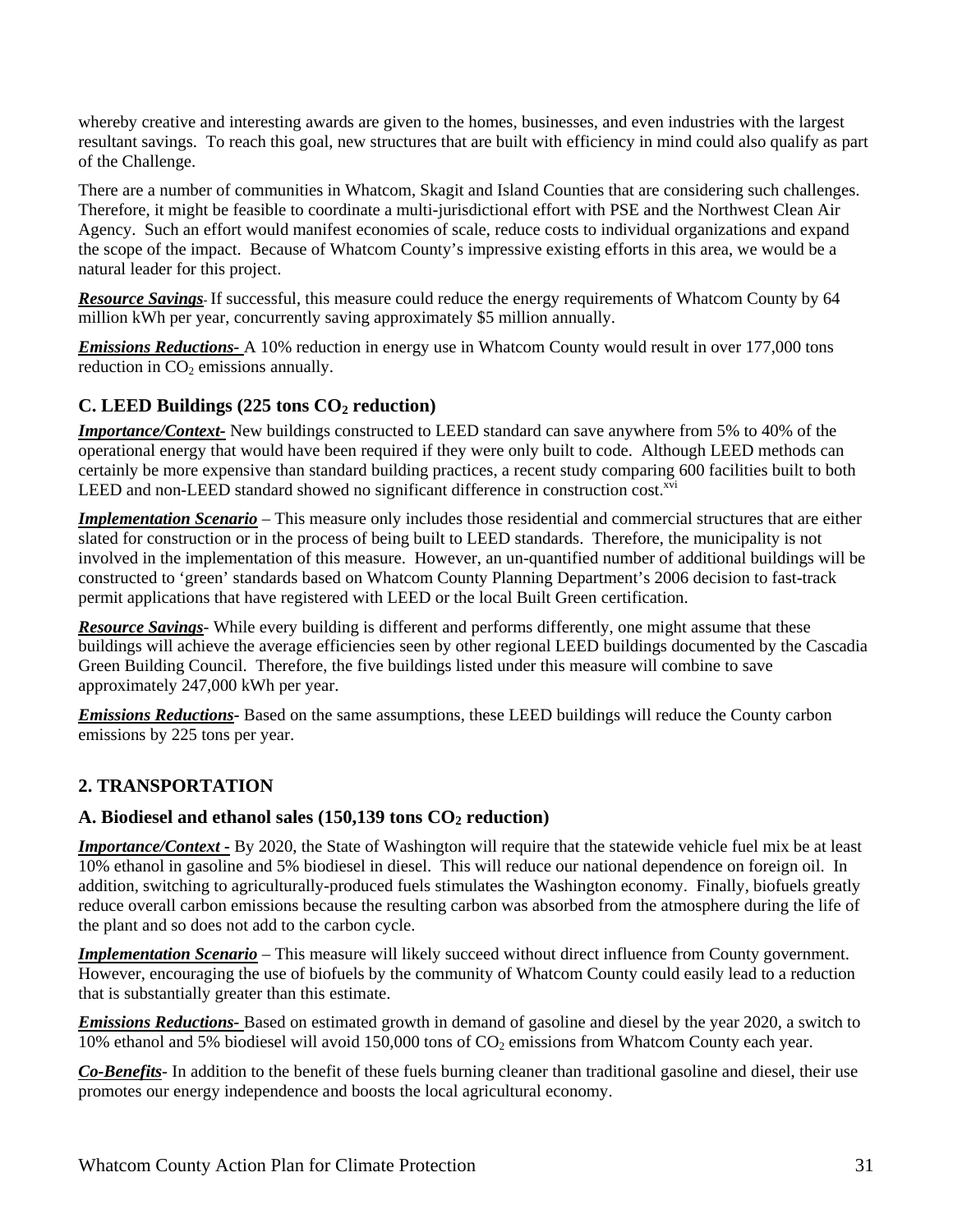### **B.** Hybrid vehicle purchases (25,976 tons  $CO<sub>2</sub>$  reduction)

*Importance/Context-* Hybrid vehicles, especially the Toyota Prius and the Honda Insight, can achieve up to double the fuel efficiency of the national average. Driving these vehicles can therefore have a substantial impact on the greenhouse gas emissions generated by a personal or commercial vehicle.

*Implementation Scenario* – According to recent automotive research, hybrid vehicles are expected to comprise at least 5-6% of all passenger vehicle purchases by  $2010^{x}$ . This is partly due to the increasing cost of motor vehicle fuel and partly due to a large expected increase in hybrid models available. This measure is therefore likely to be successful without stimulus from Whatcom County government. However, public promotion of hybrid vehicles could help the community to surpass this level of engagement.

*Emissions Reductions-* If 5% of all passenger vehicles in Whatcom County are hybrids in the year 2020, it will reduce  $CO<sub>2</sub>$  emissions by almost 26,000 tons per year.

*Co-Benefits-* As with all vehicle-related reduction measures, an extensive switch to hybrid vehicles will also lead to reduced emissions of such air pollutants as  $CO$ ,  $NO<sub>x</sub>$ , and volatile organic compounds (VOCs).

### **C. No-idling Policy (8,399 tons CO2 reduction)**

*Importance/Context-* Studies have shown that people generally leave their vehicles idling for an average of 5 to 10 minutes per day. Idling vehicles waste between  $\frac{1}{2}$  and 1 gallon of fuel per hour<sup>xviii</sup>. Therefore, the over 100,000 vehicles in Whatcom County waste approximately 1.5 million gallons of gas per year to idling.

*Implementation Scenario* – Whatcom County government can help to reduce the quantity of fuel wasted in idling by implementing a County-wide "no idling" policy. The reduction total listed here is based on the assumption that such a policy could cut idling time in Whatcom County by 50%. This effort could be coordinated with the Northwest Clean Air Agency.

*Resource Savings*- Not only would this policy save over 750,000 gallons of fuel per year, there would also be a savings on vehicle maintenance because the wear and tear that occurs during idling would be reduced<sup>xix</sup>.

*Emissions Reductions-* This "no idling" policy would prevent the emission of approximately 8,400 tons of CO<sub>2</sub> on an annual basis in Whatcom County.

*Co-Benefits-* In addition to resource and GHG emissions savings, reducing idling will also decrease the emission of nitrous oxides, carbon monoxide, and VOCs that are emitted from vehicle tail pipes.

*Costs* – The cost to Whatcom County would be based on the amount of effort that is put forth for educating the community about the benefits of reduced idling time.

### **D. Success of Bellingham Mode Shift Goal (17,281 tons CO<sub>2</sub> reduction)**

*Importance/Context-* A recent study of Bellingham residents showed that 87% of trips in Bellingham happen in a single occupant vehicle. This travel method uses a tremendous quantity of fuel and emits the largest proportion of CO2 within the city. The City of Bellingham has therefore adopted a Mode Shift Goal, as part of the Comprehensive Plan, through which it hopes to reduce that number to 75% by the year 2022.

*Implementation Scenario* – In order to reduce single occupant vehicle travel by 12% in the next 16 years, there must be a dramatic increase in pedestrian traffic, bicycling, and transit use. Bellingham and the Whatcom Council of Governments plan to accomplish this through several means, including improved bicycle corridors, road improvements that encourage transit, and incentives to people who choose alternative modes of transportation. Whatcom County can also play an important role in this shift by publicly supporting the City's efforts, by continuing its support of the Whatcom Smart Trips Program, and by stepping up its effort with County employees to help them use alternative means of travel.

*Emissions Reductions-* If this effort leads to the targeted 12% reduction in vehicle trips, it will reduce community  $CO<sub>2</sub>$  emissions by 17,281 tons per year.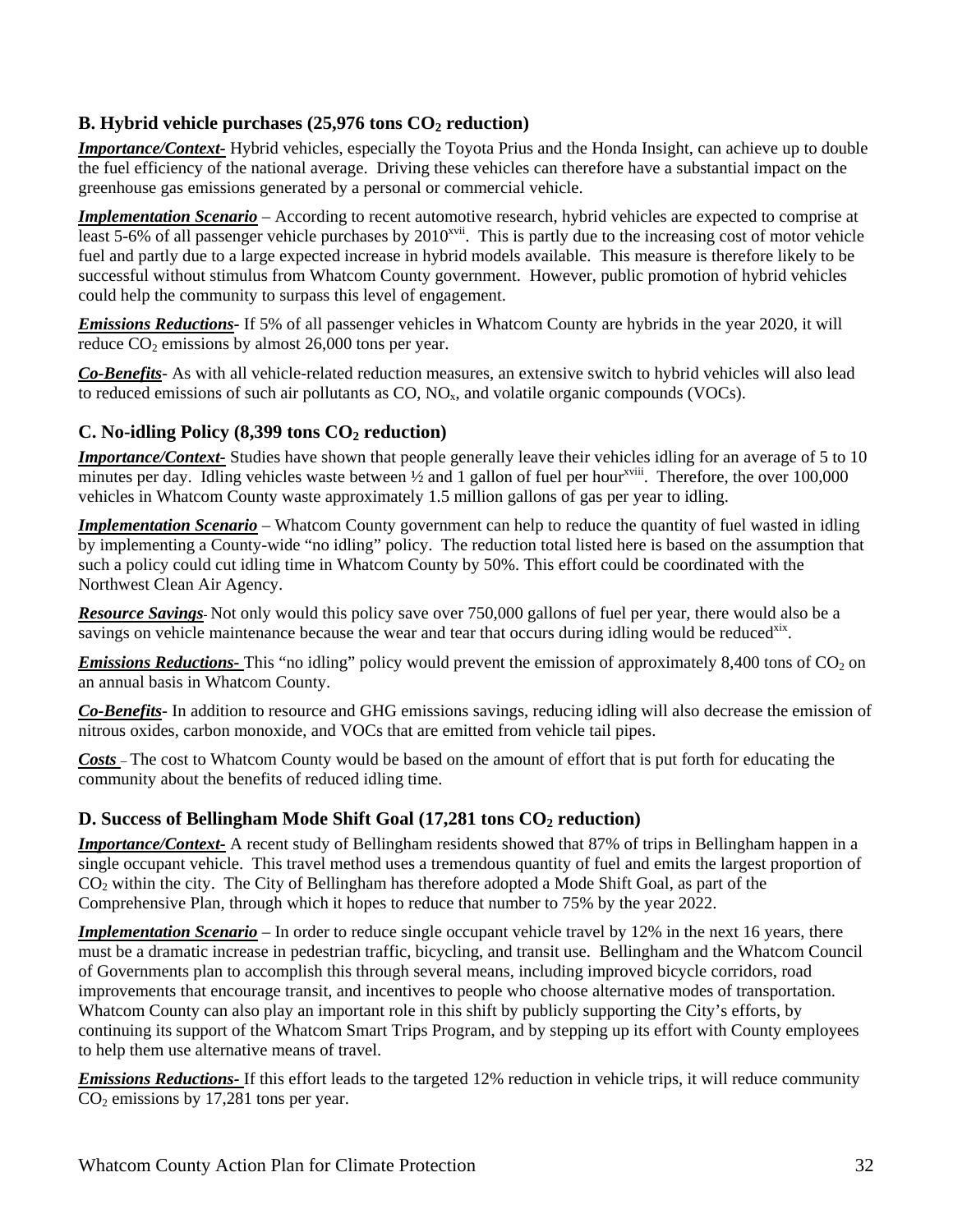*Co-Benefits-* The success of this measure will bring a contingent reduction in air pollution, as with all transportation-related improvements. It will also act to reduce traffic congestion.

#### **E. Whatcom Transportation Authority Expansion (484 tons CO<sub>2</sub> reduction)**

*Importance/Context-* Functional and easy-to-use mass transit is one of the simplest ways to move people out of their cars and into a transportation method that is less emissions-intensive. In New York City, it is easier to move by transit than in a car – which is also increasingly true in Seattle at rush hour. Therefore, the vast majority of people choose mass transit over driving a vehicle. Although Whatcom County is much less densely populated than New York City, this success should be a lesson to other communities that transit does not have to be limited to lowincome travelers.

*Implementation Scenario* The WTA has recently restructured its transit service, increasing overall bus miles by approximately 20%. WTA expects that in the next year or two, ridership miles will also increase by 20% due to increased service. However, this measure aims to strive for another 10% increase in ridership due to increased usability of the new, more straightforward transit system. This increase is separate from that listed in Section B-4 (Bellingham's Mode Shift Goal); instead, it prioritizes increased ridership from outside the Bellingham city limits. To achieve this goal, Whatcom County should work with WTA to devise marketing strategies for County residents outside of Bellingham who might find transit a convenient alternative.

*Emissions Reductions-* If WTA can increase its overall miles ridden by the percentages listed above, total County emissions would be reduced by  $484$  tons eCO<sub>2</sub> per year.

*Co-Benefits-* The success of this measure will bring about the added benefit of reducing congestion in areas adjacent to urban zones.

### **3. WASTE**

### A. Growth in Community Composting Efforts (13,089 tons CO<sub>2</sub> reduction)

*Importance/Context-* In 2005, almost 30,000 tons of organic waste was hauled with the rest of our garbage from Whatcom County down to landfills in south-central Washington and Oregon. The FoodPlus Recycling program through Sanitary Service Company is a program already in place that enables organic wastes to stay in Whatcom County and be composted and reused by our community. This measure assumes that by 2020, there will be no organic waste (food scraps, paper, cardboard or yard waste) traveling to the landfill. Although this may seem an ambitious goal, it is more moderate in scope than the Olympia, WA, and San Francisco, CA, goals of *zero* landfilled waste by the end of a similar time frame.

*Implementation Scenario*- The only way that Whatcom County can achieve a complete elimination of organics in the waste stream is to make it mandatory by instituting a County regulation or ordinance. Therefore, it is recommended that Whatcom County work with Sanitary Service Company to increase the capacity of its FoodPlus program to the point that it can accommodate this level of recycling. Once the infrastructure is in place, the County can slowly implement requirements for people to separate their organic waste from other trash.

*Emissions Reductions-* If this measure is successful, community CO<sub>2</sub> emissions can be reduced by over 13,000 tons per year.

*Co-Benefits-* In addition to the environmental benefit of a smaller waste stream, the composted waste will be available as a nutrient additive for local agricultural, nursery, and commercial use. In addition, there will be a reduction in the cost of waste transport because a smaller volume will need to be sent out of Whatcom County.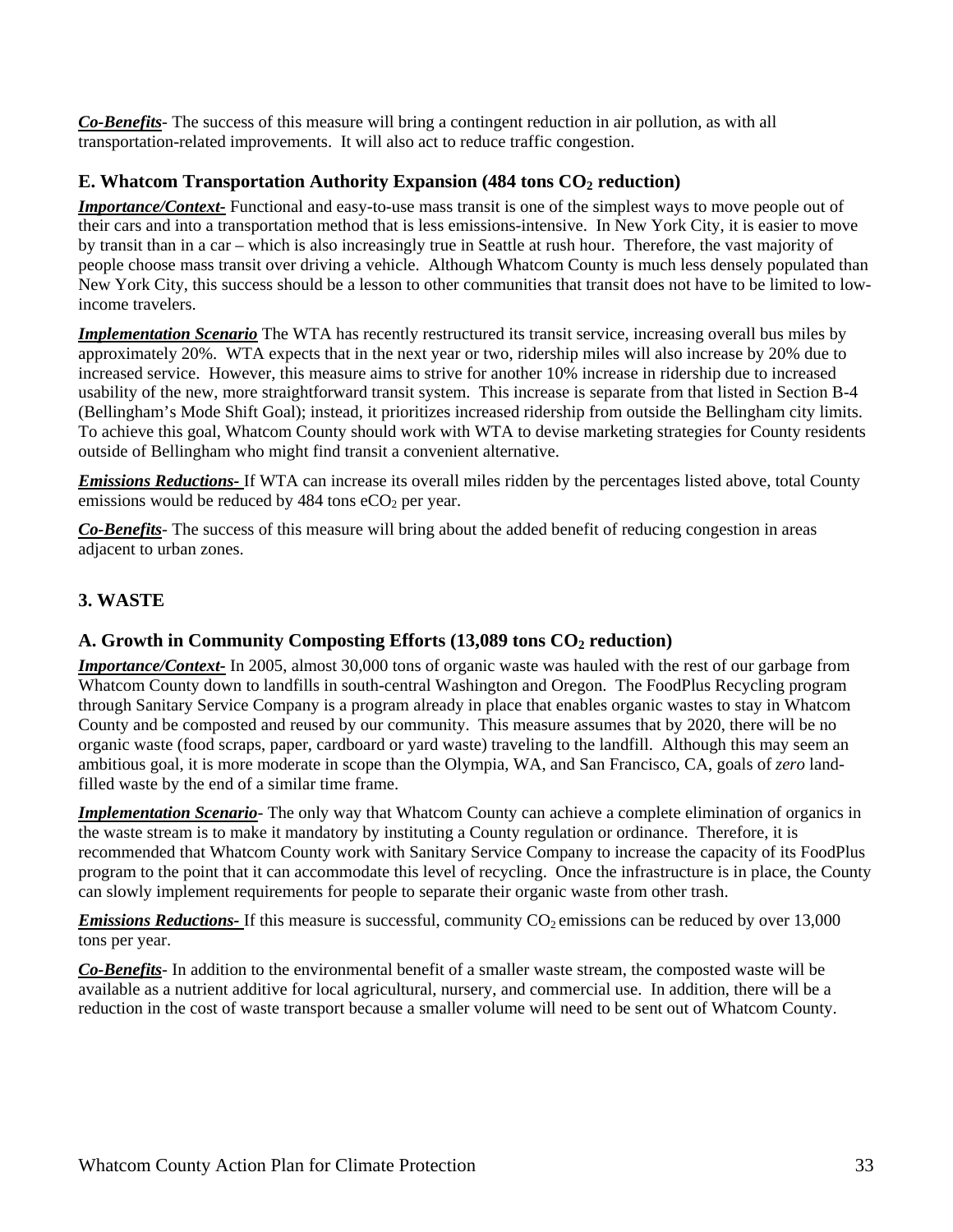### **4. OTHER - AGRICULTURE**

#### A. Three Additional Anaerobic Digesters (34,089 tons CO<sub>2</sub> reduction)

*Importance/Context-* Anaerobic digesters, like the one currently operating in Lynden, generate electricity using methane that is released during cattle waste decomposition. The digesters accomplish several purposes simultaneously, by 1) generating "green" (non-petroleum based) electricity, 2) adding another marketable product to the local agriculture industry, 3) solving the problem of agricultural waste disposal, 4) creating clean compost and fertilizers, and 5) burning methane that would otherwise contribute to climate change.

**Implementation Scenario** – The VanderHaak facility in Lynden has shown that digesters are an economically feasible green electricity option, especially due to research grants that are currently available. Whatcom County can promote the realization of up to three additional digesters by working with Puget Sound Energy, the USDA, and the WSU Climate Friendly Farming Project to create a mutually beneficial project for all involved.

*Emissions Reductions-* If three more digesters of the scale currently in operation can be placed in central Whatcom County, this will reduce community  $CO<sub>2</sub>$  emissions by 34,089 tons annually. This number includes only the reduction in methane emissions, not the green electricity component (which is measured at the end-use).

*Costs* – The overall cost for the current digester was \$1.2 million. Of this total, over \$400,000 was paid by USDA grant funding and the WSU Climate Friendly Farming Project. The digester has an overall 8% annual return on investment (ROI) until its financing is paid off. At that time, annual ROI will be close to 22%.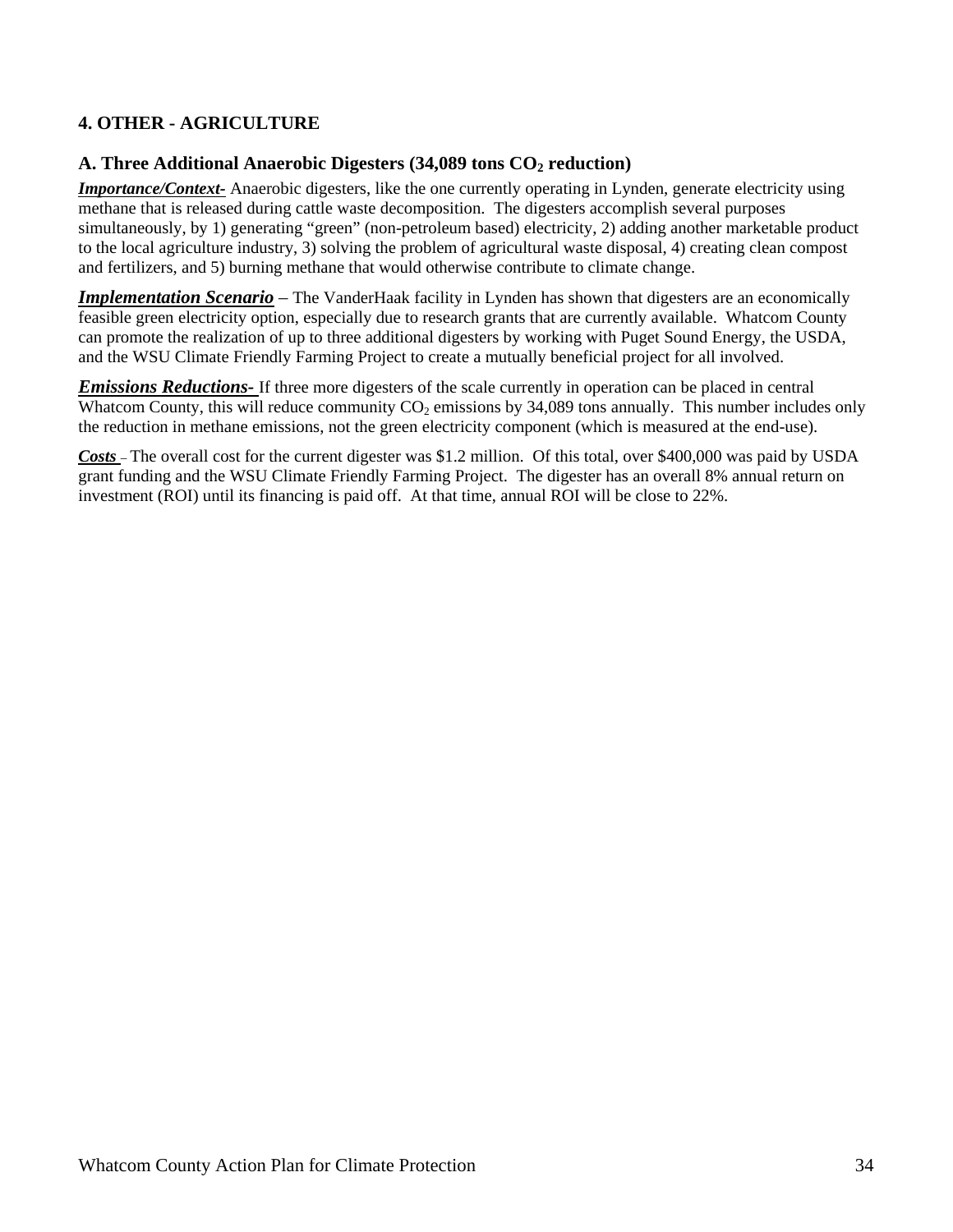## *B. Municipal Measures*

As with the community, the Whatcom County government has already slated several emissions reduction measures for implementation over the next few years. The following section details these measures as well as potential additional actions that could be implemented to reach the goal of 25% reduction by 2012.

| Measure                                                                     | Proposed<br>start year | Tons $eCO2$<br>Reduction by<br>2012 | $%$ of<br>Reduction<br>Goal by<br>2012 | Project Contact and<br>Department           |
|-----------------------------------------------------------------------------|------------------------|-------------------------------------|----------------------------------------|---------------------------------------------|
| <b>Buildings</b>                                                            |                        |                                     |                                        |                                             |
| HVAC upgrade - Health Dept<br>building                                      | 2007<br>(study)        | 7                                   | 0.11%                                  | Mike Russell and                            |
| HVAC upgrade - Civic Center                                                 | 2008<br>(study)        | $\overline{7}$                      | 0.11%                                  | Craig Cummings,<br>Facilities               |
| certification<br><b>LEED</b><br>in future<br>building projects              | 2007                   | 78                                  | 1.26%                                  |                                             |
| $\sigma f$<br><b>Success</b><br>Country's<br>Conservation Resource Analyst* | 2007                   | 95                                  | 1.54%                                  | Christina Reeves,<br>Executive's Office     |
| <b>Fleet</b>                                                                |                        |                                     |                                        |                                             |
| $Biodiesel - 5\%$ of Ferry                                                  | 2009                   | 27                                  | 0.44%                                  | K. Richardson, Ferry                        |
| Biodiesel 20% of fleet                                                      | 2007                   | 252                                 | 4.08%                                  | Eric Schlehuber,<br><b>Equipt.</b> Services |
| Ethanol $-10\%$ of fleet                                                    | 2008                   | 316                                 | 5.11%                                  |                                             |
| 3% reduction in VMT                                                         | 2007                   | 104                                 | 1.68%                                  | All departments                             |
| Additional hybrids (10)                                                     | 2007                   | 21                                  | 0.34%                                  | E. Schlehuber                               |
| <b>Employee Commute</b>                                                     |                        |                                     |                                        |                                             |
| <b>Bus Passes – increased transit</b>                                       | 2007                   | 110                                 | 1.78%                                  | C. Reeves                                   |
| Education – increased walking<br>and biking                                 | 2007                   | 110                                 | 1.78%                                  | C. Reeves                                   |
| <b>Total Proposed Reduction</b>                                             |                        | 1064                                | 17.2%                                  |                                             |
| <b>Reduction</b><br><b>Total</b><br>including<br>current measures           |                        | 5,457                               | 88.3%                                  |                                             |

#### **Table (10): Proposed Municipal Greenhouse Gas Emissions Reduction Measures**

Source: CACP Model output

*\*Note: Although Whatcom County hired a Conservation Resource Analyst in early 2007, the emissions reduction resulting from this position will not occur immediately. Instead, it will happen gradually from 2007 through 2008 and beyond. Therefore, this measure fits appropriately in "proposed measures" section.* 

### **1. BUILDINGS – UPGRADES AND EFFICIENCIES**

All of the following measures will enable the Whatcom County municipal facilities to reduce their energy consumption. However from an  $eCO<sub>2</sub>$  standpoint, only those measures which reduce the natural gas usage will lead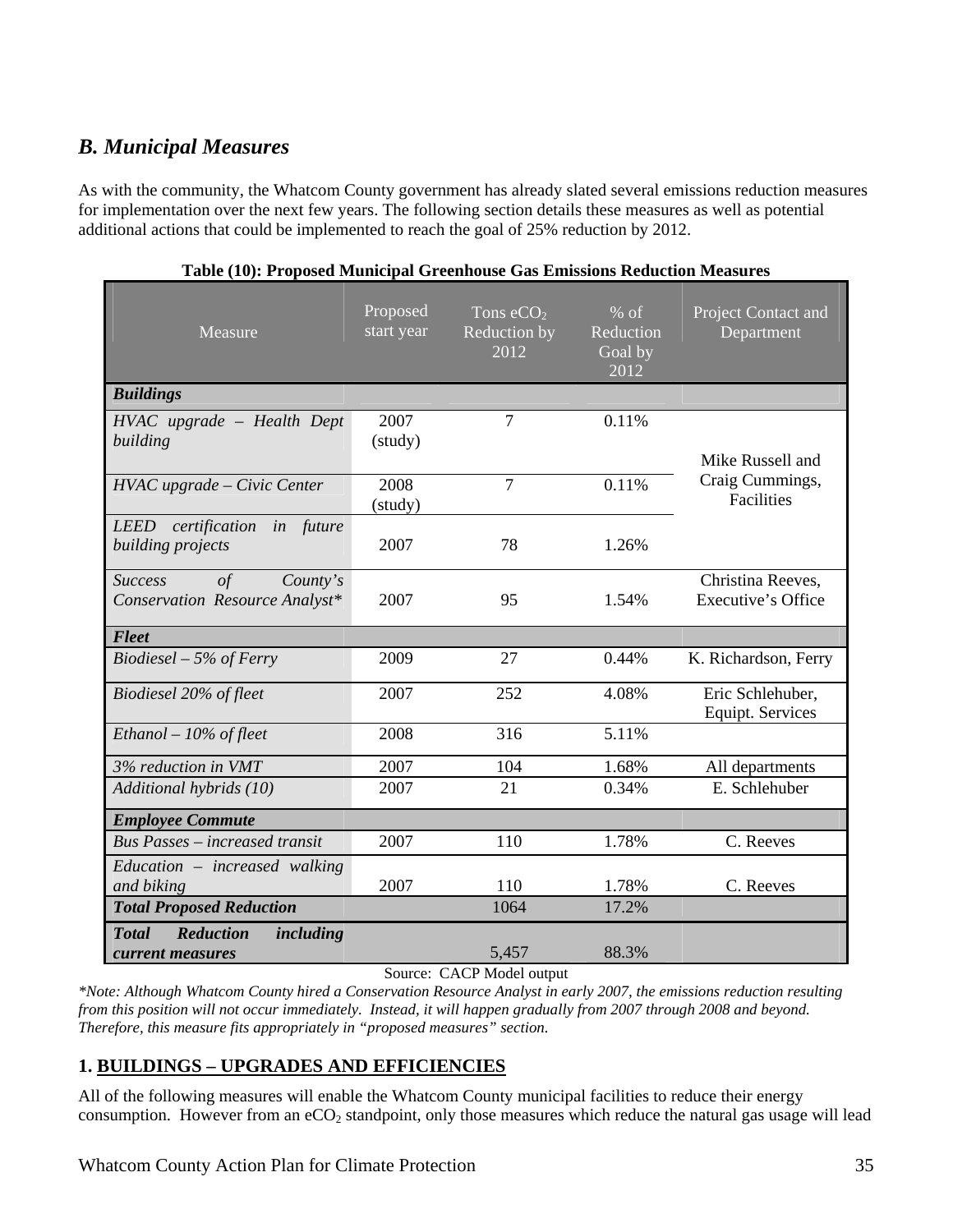to lower greenhouse gas emissions. This is because Whatcom County is now purchasing all of its electricity through green sources. Therefore, emissions from electricity are already reduced to zero. Nonetheless, these measures will increase the energy efficiency of the County's operations and so they remain an essential part of this Action Plan.

### A. **HVAC** upgrade – Health Department Building (7 tons CO<sub>2</sub> reduction)

*Importance/Context*- Heating and cooling systems are generally the largest energy users in a building. As HVAC systems get older, their efficiency steadily decreases and can reach as low as 40%. Installing a high-efficiency boiler, for example, can bring its efficiency up to 85-95%.

*Implementation Scenario* - The Health Department's HVAC system is extremely old and inefficient. HVAC upgrades can be a fairly expensive investment, but they save up to 35% of the energy required for a building (according to Energy Star). For this measure, a resultant 20% reduction in energy requirement was assumed.

*Resource Savings*- If a high-efficiency HVAC system is installed to replace the current system, overall electric and natural gas requirements for the Health Department building could be reduced by 62,000 kWh per year.

*Emissions Reductions-* If the new HVAC system is installed and has the expected efficiency, it will reduce the electricity and heating requirements for the Health Department building by approximately 20%. The natural gas portion of this savings will reduce the facility's  $CO<sub>2</sub>$  output by 7 tons per year.

*Co-Benefits-* Because the current system is inefficient, installing a new system is likely to result in a more comfortable building for both employees and public who use it.

*Costs* – This project is tentatively estimated to cost \$275,000, but it will provide at least \$3,400 per year in energy savings.

*Available Funding-* PSE often provides grants of up to 50% of the cost of building upgrades and retrofits. However, for HVAC systems this is highly dependent on the building itself, especially based on how much of the new system will use electricity versus natural gas (they do not provide funding for the gas portion of systems). Therefore, a more precise estimate would need to come through a site visit by PSE.

### **B. HVAC upgrade – Civic Center Annex (4 tons CO<sub>2</sub> reduction)**

*Importance/Context-* Heating and cooling systems are generally the largest energy users in a building. As HVAC systems get older, their efficiency steadily decreases and can reach as low as 40%. Installing improvements such as a high-efficiency boiler, for example, can bring efficiency up to 85-95%. Although HVAC upgrades can be a fairly expensive investment, they can also save up to 35% of the energy required for a building (according to Energy Star). For this measure, an expected 20% reduction in energy was assumed.

*Implementation Scenario* The Civic Center Annex facility is currently in a state of flux. If a decision is made that the County intends to keep the building, the Facilities Department should talk with PSE about grant funding availability. They can then obtain more exact cost estimates and the County can move forward with plans to complete the upgrade.

*Resource Savings*- If this upgrade saves 20% of the energy required for this facility, the resultant savings will be approximately \$6,081 per year between electricity and natural gas.

*Emissions Reductions*- By upgrading the HVAC system in the Civic Center, the emission of 4 tons natural gasrelated  $CO<sub>2</sub>$  can be prevented annually.

*Co-Benefits-* The current system is highly inefficient and frequently leaves employees either hot or cold. When the building gets hot, employees turn on several fans around the building, thereby increasing the electrical load. A more efficient system would keep employees more comfortable and reduce this secondary electrical load.

*Costs* – Although this project has not yet been bid, there is currently \$300,000 budgeted for engineering and analysis of the best way to proceed with this measure.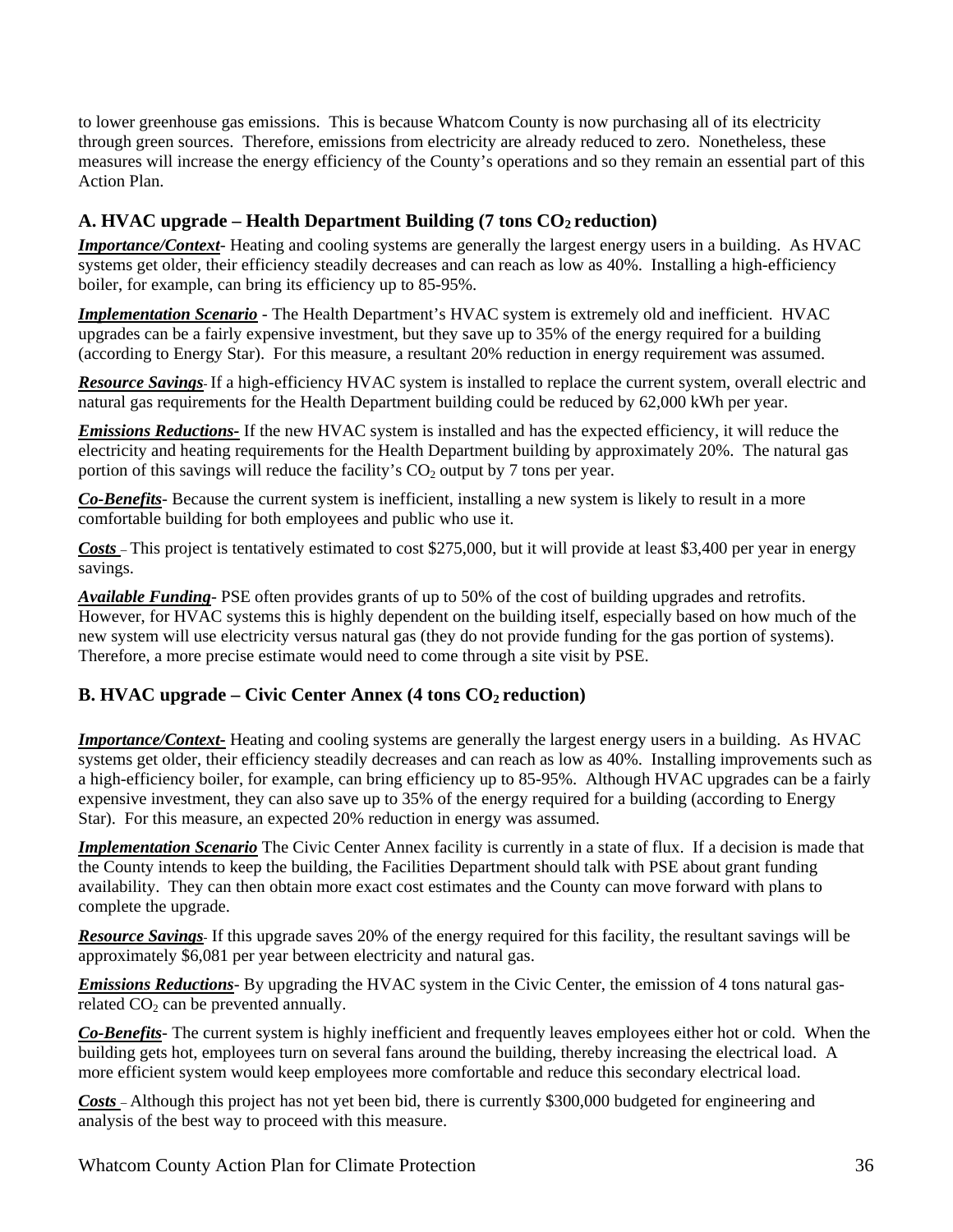*Available Funding-* PSE often provides grants of up to 50% of the cost of building upgrades and retrofits. However, for HVAC systems this is highly dependent on the building itself, especially based on how much of its HVAC system will be using electricity versus natural gas (they do not provide funding for the gas portion of systems). Therefore, a more precise estimate would need to come through a site visit by PSE.

### **C. LEED Certification in Future Building Projects (78 tons CO<sub>2</sub> reduction)**

Building a facility to LEED standard can save anywhere between 10% and 40% of its energy requirements. In addition, new studies of LEED-certified facilities are showing that building to LEED standard is generally within 1% of the cost of standard building practices $x^{\text{x}}$ .

*Implementation Scenario* – In 2005, Whatcom County Council resolved to build and renovate any additional County buildings to LEED Silver standard whenever feasible. With this in mind, the County should look to inexpensive LEED options that will save over the long term when considering any new construction or renovation projects. These options have already been sought in the County Courthouse over the past several years, and this has allowed the County to pursue LEED-Existing Buildings certification for that building.

*Resource Savings*- Based on the forecasted 19% growth in County operations between the base year and target year, a concurrent growth is expected in County energy requirements. Therefore building to LEED standard on all facilities used to accommodate this growth, whether new or renovated, should provide an opportunity to reduce this additional energy requirement by 864,000 kWh (496,000 kWh electricity and 12,555 therms natural gas) by 2012.

*Emissions Reductions*- A reduction of 12,555 therms of natural gas will reduce the municipality's  $CO<sub>2</sub>$  emissions by 78 tons per year.

*Co-Benefits-* Because there remain a limited number of LEED-certified buildings in Whatcom County, the municipality could easily become a leader and a model for efficient, green building practices in the community.

*Costs* – If implemented intelligently, studies show that LEED standards can be met at a cost within 1% of standard (to-code) building practices.

### **D. Success of Conservation Resource Analyst (95 tons CO<sub>2</sub> reduction)**

In January 2007, Whatcom County hired a full-time Conservation Resource Analyst to work on energy efficiency and climate protection issues. Although this position has already been filled, the full emissions reduction potential has not yet been realized which therefore places it in the Proposed Measures category.

This position is partially funded by Puget Sound Energy for the first year, and is expected to pay for itself in energy savings within three years. The initial focus of the position has been employee education, specifically with respect to turning off lights and equipment when they are not needed. Additional focus is placed on building energy management systems, so they operate as efficiently as possible. The CRA is also charged with finding energysaving and cost-effective upgrade options for equipment used in County facilities. Finally, this position audits other aspects of County operations in search of innovative ways to reduce emissions from things like vehicle travel and employee waste generation.

*Resource Savings* - This position can be expected to enable a 5-10% reduction in the County's utility bills over the long term.

*Emissions Reductions*- The addition of a CRA to County staff is expected to enable a 95-ton reduction in annual  $eCO<sub>2</sub>$  output by municipal operations.

*Co-Benefits-* This position will more than pay for itself in savings over time. In addition, the CRA will work to increase the energy-consciousness of County employees so that opportunities to conserve energy may become more readily apparent in their homes as well.

*Costs* – The funding for a CRA costs the County approximately \$50-60,000 per year, when all wages and benefits are added together.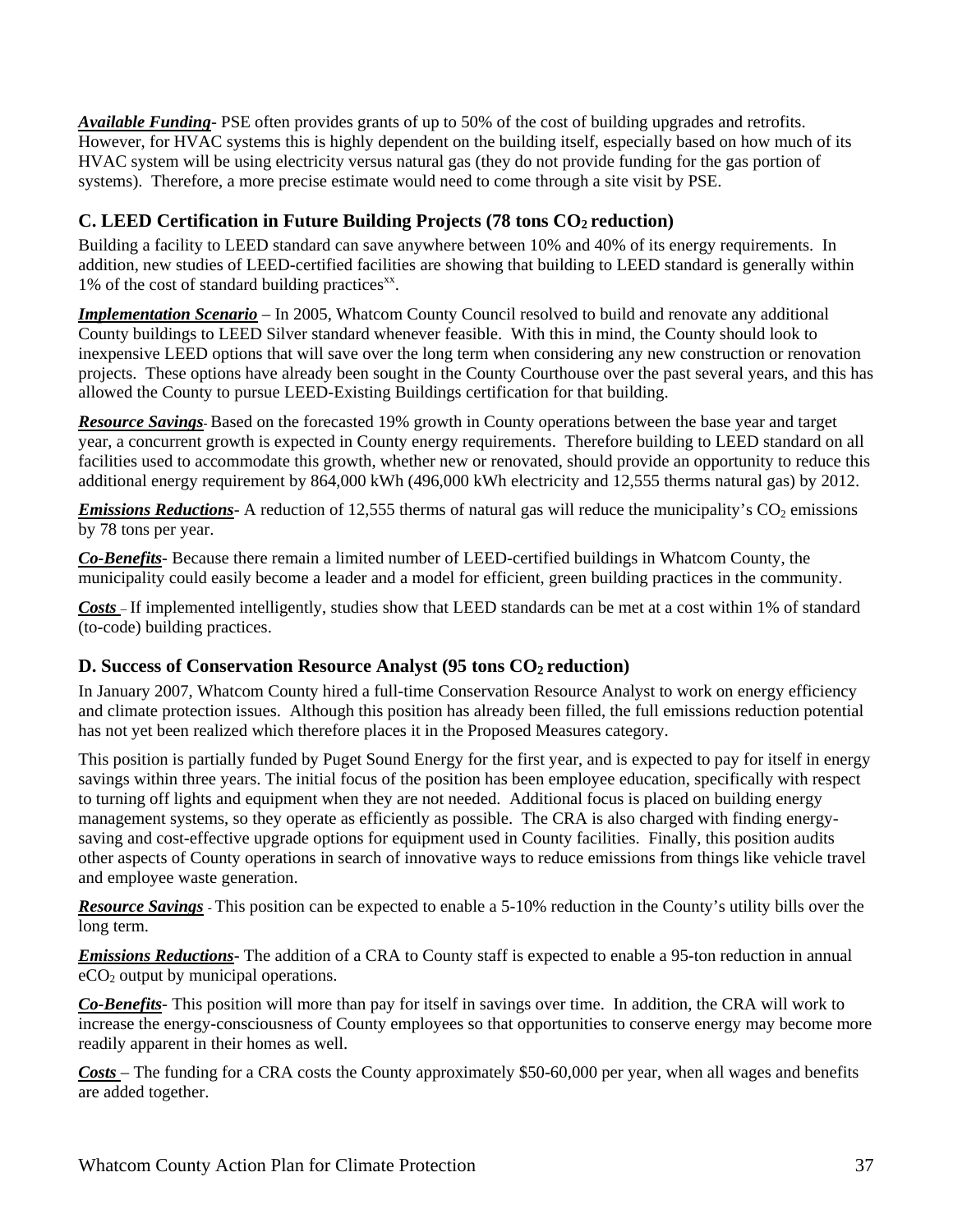*Available Funding-* Puget Sound Energy is currently funding about 13% of the first year's salary for this position. Moreover, PSE also offers a guarantee that the position will pay for itself over a three year period; if savings does not more than cover the cost of the position, then PSE will pay Whatcom County the difference.

| <b>Cost to County</b> |                          |
|-----------------------|--------------------------|
| Capital               |                          |
| Ongoing               | $$50-60,000/\text{year}$ |
| Payback Period        | 2-3 years                |

### **E. Additional on-demand water heater at Lighthouse Park (Savings only in electricity, no emissions reduction)**

On-demand water heaters have already been installed in 4 locations in Parks facilities. These heaters utilize electric heating coils that are only used when the water is running, thereby avoiding the need for a tank-style water heater that runs regardless of whether anyone is using it.

*Implementation Scenario* – One of the three restrooms at Lighthouse Park already contains an on-demand water heater. The tank-style heater that serves the other two restrooms is due for replacement in the near future. Instead of purchasing a large, commercial tank heater, the County could purchase an on-demand unit.

*Resource Savings*- An on-demand water heater should save \$250 per year in energy costs.

*Costs* – These units cost between \$400 and \$1,000 per unit. Because this one will need to service two restrooms, the projected cost is \$1,000.

| <b>Cost to County</b> |          |
|-----------------------|----------|
| Capital               | \$1,000  |
| Ongoing               |          |
| Payback Period        | 4 years  |
| <b>Annual Savings</b> | \$250/yr |

### **2. BUILDINGS – LIGHTING UPGRADES**

According to the Energy Star web site, lighting in an office building uses 25-30% of the energy requirements for that facility. Lighting retrofits can reduce those energy requirements by up to 50%. Although these retrofits will not technically reduce eCO<sub>2</sub> emissions because they are all electricity-related (electric emissions are already zero due to Green Power Purchase), they save a substantial amount of money each year in utility bills. In addition, Puget Sound Electric provides grant funding for up to 50% of retrofits, which creates a payback period of only about three years.

### **A. Light Retrofit – Civic Center Annex**

This building is scheduled for a lighting retrofit during the 2008 budget season.

*Implementation Scenario* – This is the only proposed lighting upgrade for which there has not been a PSE estimate completed for replacement costs and benefits. The County must first obtain a bid for the project, and then the following assumptions can be verified.

*Resource Savings*- Based on the other lighting bids for County facilities, upgrading the Civic Center Annex will save approximately 56,000 kWh per year (about \$4,266).

*Costs* – Although the bid has not yet been completed, Whatcom County Facilities estimates that this upgrade will cost approximately \$65,000.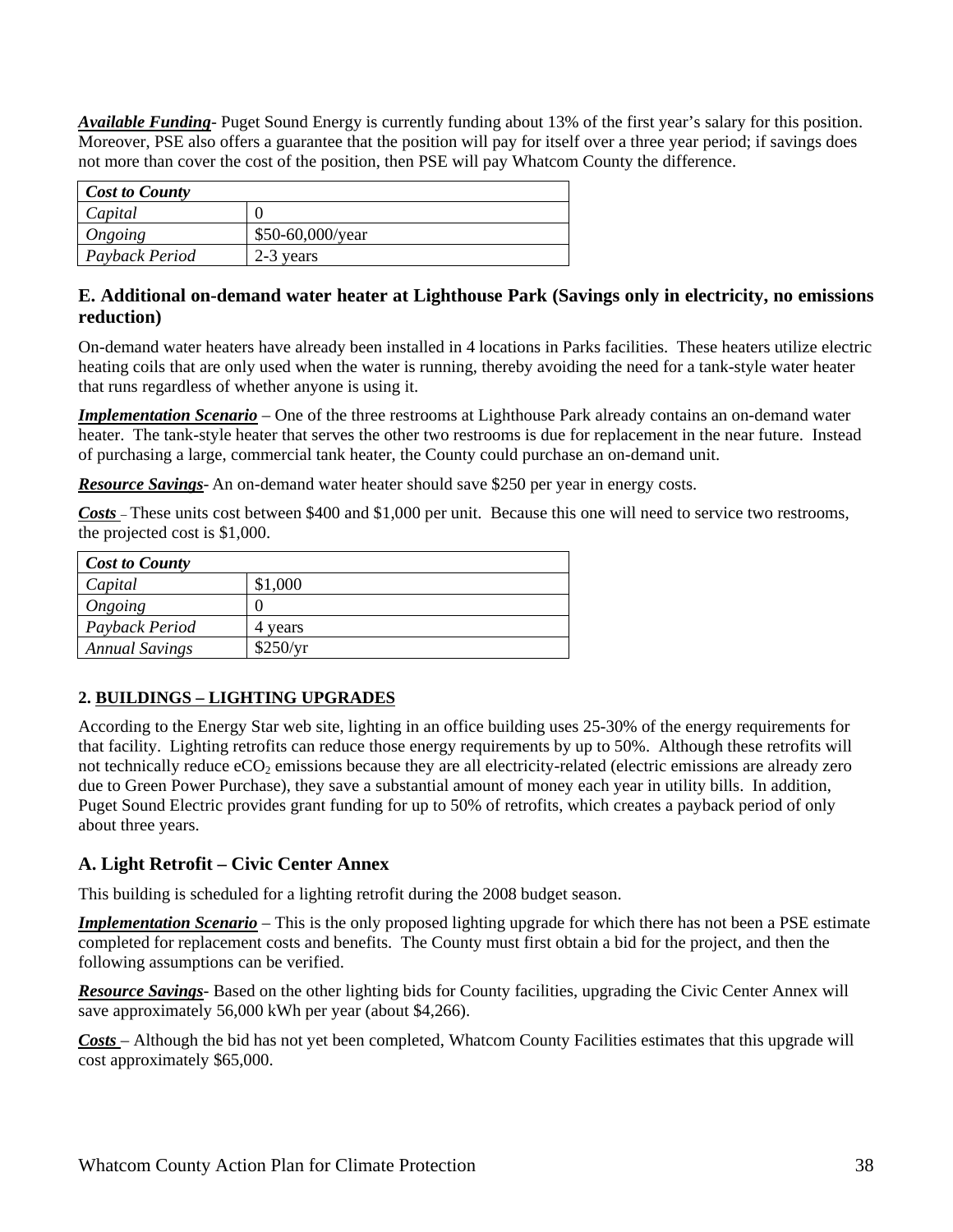*Available Funding-* A PSE retrofit grant will likely be available to cover 50% of this project. However, the current available grant structure will be up for renegotiation for 2008. Therefore to ensure this funding, the County should move to complete this project as soon as is feasible.

| <b>Cost to County</b> |           |
|-----------------------|-----------|
| Capital               | \$32,500  |
| Ongoing               |           |
| Payback Period        | 7.6 years |
| <b>Annual Savings</b> | \$4,266   |

### **B. Light Retrofit – Bellingham Senior Center**

A lighting retrofit for the Bellingham Senior Center was calculated by PSE in 2005 but did not receive budget funding until 2007.

*Implementation Scenario* – The bid that was completed in 2005 must be re-approved by PSE, at which time the estimates can be updated to current dollar figures. The County can then move forward to complete the lighting retrofit in late 2007 or early 2008.

*Resource Savings*- This project is projected to save approximately 19,000 kWh per year, equivalent to \$1,443 in savings.

*Costs* - As of summer 2005, this retrofit was bid at \$12,444.

*Available Funding-* There is a 50% PSE grant available for this project. However, the current available grant structure will be up for renegotiation for 2008. Therefore to ensure this funding, the County should move to complete this project as soon as is feasible.

| <b>Cost to County</b> |           |  |
|-----------------------|-----------|--|
| Capital               | \$6,222   |  |
| Ongoing               |           |  |
| Payback Period        | 4.3 years |  |
| <b>Annual Savings</b> | \$1,443   |  |

### **C. Light Retrofit – Plantation Rifle Range**

The grant funding available from PSE for this project was calculated in 2005, and the project is expected to take place in late 2007 or early 2008.

*Implementation Scenario* – The PSE grant funding for this project will have to be re-calculated to reflect 2007 costs. Then the project will need to go through the County's regular bidding process and move to completion by early 2008.

*Resource Savings*- This project is expected to save 12,026 kWh per year, equal to \$1,241.

*Costs* – The expected cost for this retrofit is approximately \$6,000.

*Available Funding-* There is a PSE grant available for up to 50% of the project's costs. However, the current available grant structure will be up for renegotiation for 2008. Therefore to ensure this funding, the County should move to complete this project as soon as is feasible.

| Cost to County |           |
|----------------|-----------|
| Capital        |           |
| Ongoing        |           |
| Payback Period | 3.2 years |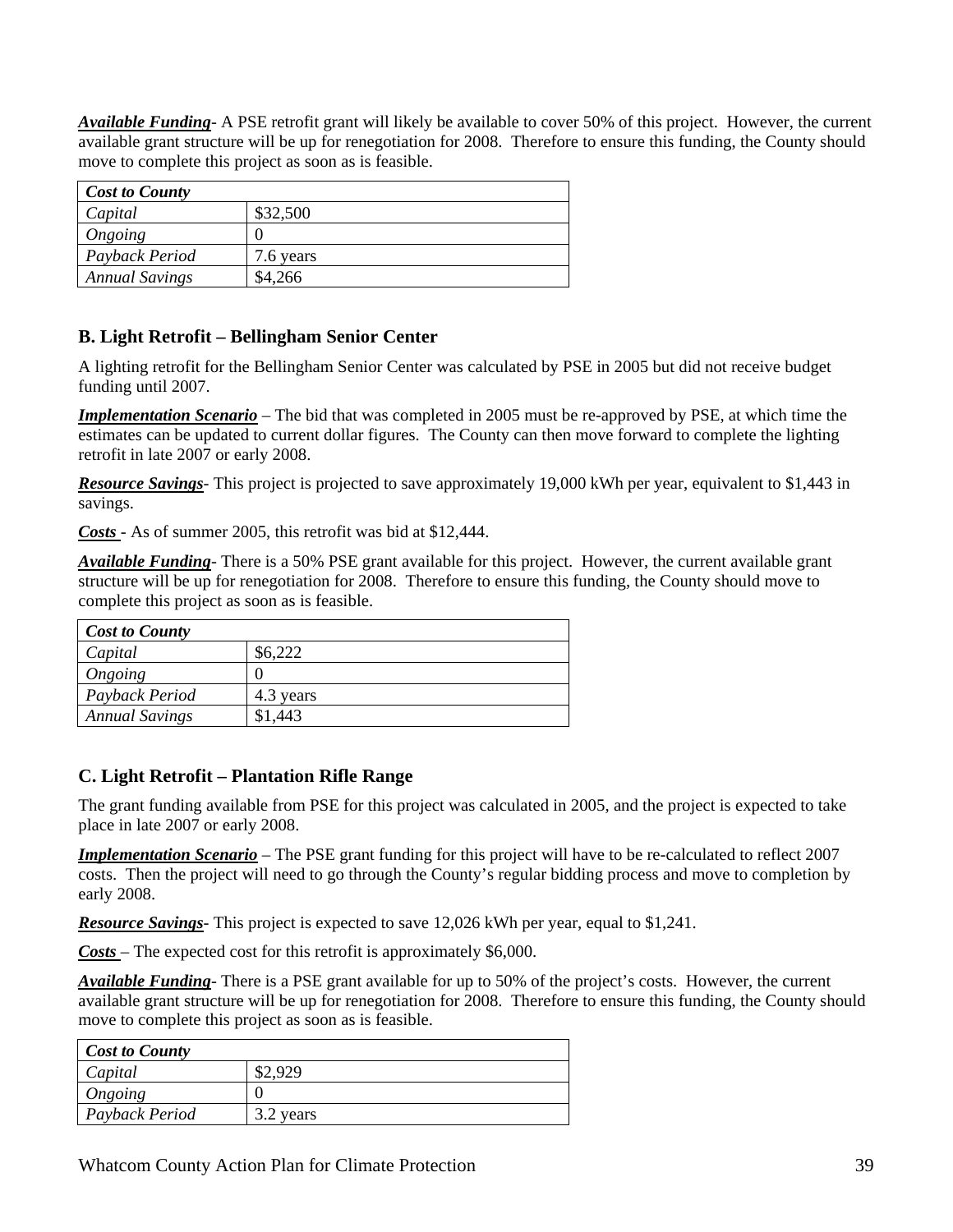| <b>Annual Savings</b> | \$1,241 |
|-----------------------|---------|
|-----------------------|---------|

### **3. STREETLIGHTS AND SIGNALS**

Upgrading street lighting and signals is an often-overlooked measure that is extremely cost-effective. Switching from regular bulbs to Light Emitting Diodes (LEDs) reduces the energy requirements of these lights by up to 85%. In addition, LEDs last 8-10 times longer than standard signal lighting, which saves a great deal on maintenance as well. Savings listed below do not include expected maintenance reductions; they are only based on electricity usage.

As with the electricity-related building improvements, these upgrades will not reduce the  $CO<sub>2</sub>$  output of County operations because the Green Power purchase has brought electricity-related emissions to zero. However, the substantial savings that are possible over time makes these measures excellent candidates for improving the energy efficiency of County operations.

### **A. Convert all flashing traffic signals to LED**

*Implementation Scenario* – In the fall of 2006, an audit was completed of County-owned lights and signals. This audit was completed to ensure that the County is only using, and therefore only upgrading, those signals which are still needed and which exist over roads that are still owned by Whatcom County. The details of this measure are based on the results of that audit.

*Resource Savings*- This measure should save \$800 per year in reduced electricity usage. As noted above, there will also be a significant but difficult to quantify reduction in maintenance costs.

*Costs* –Yellow LEDs cost approximately \$120 apiece, while red LEDs cost about \$75 each. There are approximately 16 intersections in Whatcom County with flashers that are maintained by the County. Most of these intersections utilize four-way, red flashing lights. Based on the number of each type of light, this upgrade will cost \$4,020.

| <b>Cost to County</b> |                                                   |
|-----------------------|---------------------------------------------------|
| Capital               | Approximately \$4,020                             |
| Ongoing               |                                                   |
| Available funding     | \$410                                             |
| Payback Period        | $\sim$ 5 years, not including reduced maintenance |
| <b>Annual Savings</b> | \$800/yr                                          |

*Available Funding-* PSE offers rebates of \$10/light for red signals, but not for yellow signals.

### **B. Convert all stop signals to LED**

*Implementation Scenario* – As with the flashing amber lights, an audit of County lights has been completed prior to moving forward on this measure, to ensure that the upgrade includes all signals owned by Whatcom County. Since the City of Bellingham maintains County stop-lights, they will be upgrading these lights in fall 2007 as part of regular maintenance activities.

*Resource Savings*- If the current rough estimates are correct, this measure will save \$3,682 per year on utility bills. In addition, maintenance costs for the lights will be drastically reduced.

*Costs* - Red LED lights costs approximately \$75 apiece, and yellow or green LED lights cost about \$120 each. The current estimate is that the County owns 4 four-way street lights (each having four of each color). Therefore, total cost for the project should be about \$5,040.

*Available Funding-* PSE provides funding for lighting upgrades in the amount of \$10 per red light, \$20 per green light, and \$5 per yellow when it is in the same light as the other colors. Based on the above estimates, there should be a PSE rebate of approximately \$560.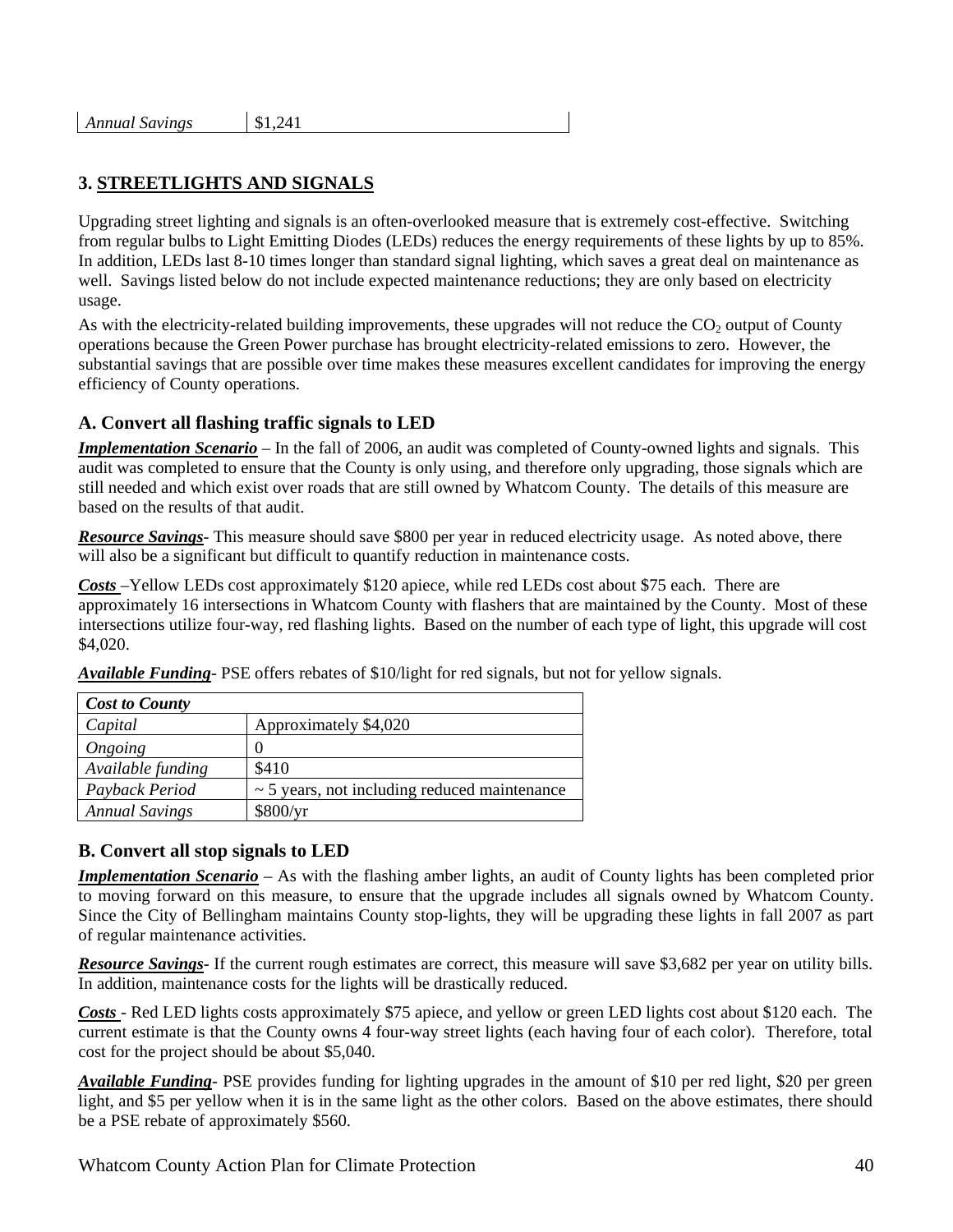| <b>Cost to County</b> |            |
|-----------------------|------------|
| Capital               | \$5,040    |
| Ongoing               |            |
| Available Funding     | \$560      |
| Payback Period        | 1.2 years. |
| <b>Annual Savings</b> | \$3,682    |

### **4. FLEET VEHICLES**

### A. Switch to 20% biodiesel in all diesel vehicles except Ferry (252 tons CO<sub>2</sub> reduction)

*Importance/Context-* Transportation factors make up over 38% of the County's greenhouse gas emissions. Therefore, reducing the carbon output of the municipal fleet will be a necessary step toward reaching the reduction target. Switching to agriculturally-based fuels helps to reduce this output.

While biofuels emit CO<sub>2</sub> when burned, the original source of the carbon is relevant. The carbon released from biofuels originally comes from plants that absorbed it from the atmosphere as they grew. If these plants were not used as fuel, they would decompose and the  $CO<sub>2</sub>$  would be emitted nonetheless. Biodiesel and ethanol emissions are therefore part of the natural carbon cycle, whereas petrochemical emissions release carbon that was previously sequestered underground and is being added to the cycle.

*Resource Savings*- At current prices, biodiesel mixes are slightly more expensive than straight diesel. However, diesel prices are currently very volatile, making it difficult to accurately estimate costs versus savings.

*Emissions Reductions*- If this switch to 20% biodiesel is put into effect, the result would be a 252-ton reduction in annual  $CO<sub>2</sub>$  emissions in Whatcom County.

*Costs* – As long as biodiesel remains less expensive than standard diesel fuel, the only costs for this measure would be employee time to research warranty issues and then to secure a supplier at the B-20 level. It is likely that these vendors will be the same as those used to implement the B-5 level of biodiesel use, which would make the cost of implementation minimal.

### **B.** Switch to 10% ethanol in all fleet vehicles using gasoline (316 tons  $CO_2$  reduction)

*Importance/Context-* Transportation factors make up over 38% of the County's greenhouse gas emissions. Therefore, reducing the carbon output of the municipal fleet will be a necessary step toward reaching the reduction target. Switching to agriculturally-based fuels helps to reduce this output. While biofuels emit  $CO<sub>2</sub>$  when burned, the original source of the carbon is relevant. The carbon release from biofuels originally comes from plants that absorbed it from the atmosphere as they grew. If these plants were not used as fuel, they would decompose and the CO<sub>2</sub> would be emitted nonetheless. Biodiesel and ethanol emissions are therefore part of the natural carbon cycle, whereas petrochemical emissions release carbon that was previously sequestered underground and is being added to the cycle.

*Implementation Scenario* – Over the next several years, ethanol will be required as 10% of all gasoline sold in Washington State. Therefore, achieving this transition early will place Whatcom County in a leadership role that paves the way for a smooth transition elsewhere. Currently, the only known public fueling station dispensing a high proportion of ethanol is the Connell Oil Pacific Pride station in Richland. In order for Whatcom County to begin using an in-house mix fuel containing ethanol, contact should be established with this company to arrange either delivery or a direct supply from its distributor.

For out-of-house fueling, all ARCO stations in Whatcom County already use a fuel mix with 10% ethanol. Therefore, the County should consider either filling at these stations or making contact with our current fuel supplier (Reisner) to request that ethanol be added to its own mix.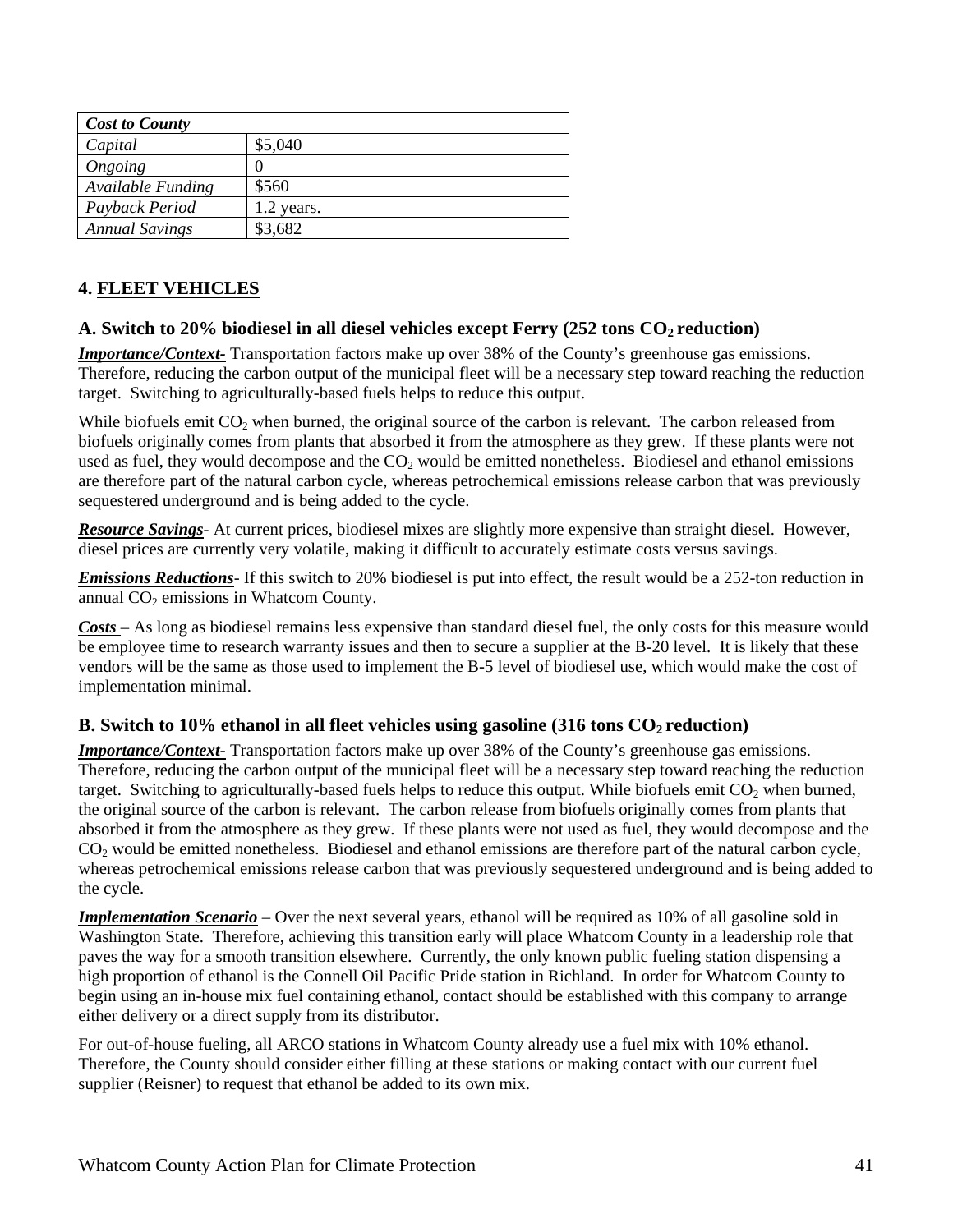*Emissions Reductions-* This measure will enable one of the largest reductions in  $CO<sub>2</sub>$  emissions for Whatcom County government. Transitioning to 10% ethanol in all gasoline-powered fleet vehicles will lead to an annual 316-ton reduction in carbon emissions. It should be noted, however, that ethanol production is currently in a state of transition. Therefore, this level of reduction will only be achieved after corn-based ethanol (a highly energyintensive product) has been replaced by a product made from switchgrass or other "cellulosic" feedstocks.

*Co-Benefits-* As with biodiesel, using ethanol in the fleet fuel mix will help to promote local agriculture and reduce our dependence on foreign oil.

*Costs* – Ethanol is 10% less efficient than gasoline, making a 10% ethanol/gasoline mix approximately 1% less efficient overall. In 2005, Whatcom County fleet vehicles used a total of 211,078 gallons of gasoline. At 1% less efficient, the cost for this switch would be about \$6,500 per year.

### **C. Switch to 5% biodiesel Lummi Island Ferry (27 tons CO<sub>2</sub> reduction)**

*Importance/Context-* The Lummi Island Ferry is the largest single user of fuel in Whatcom County's vehicle fleet. Therefore, adding biodiesel to the Ferry's fuel mix is the fastest way to increase the overall biodiesel component of the County fleet.

*Implementation Scenario* – The Washington State Ferries (WSF) system ran a biodiesel pilot in 2004, which ended early due to problems with precipitation of biofuel components. The Washington State Ferry system is currently performing laboratory tests to determine the exact nature of the problems and to find solutions that will allow biodiesel to be used in cold-water marine situations. Implementation of this measure will require research and close contact with Paul Brodeur of WSF to ensure that the Lummi Ferry does not have the same problems.

*Resource Savings*- As mentioned above, pure biodiesel is slightly more expensive than regular diesel. However, overall costs or savings are difficult to estimate due to fluctuating fuel prices.

*Emissions Reductions*- Switching to 5% biodiesel in the Ferry would reduce CO<sub>2</sub> emissions by 27 tons per year. In the future, increasing this proportion to 20% biodiesel would reduce County  $CO<sub>2</sub>$  emissions by an additional 108 tons annually.

*Costs* – A feasibility study will be necessary to determine whether any retrofits of the existing ferry engine will be necessary in order to successfully transition to using biodiesel.

### **D. Promote an overall 3% reduction in fleet vehicle travel (104 tons CO<sub>2</sub> reduction)**

*Importance/Context-* In order to substantially reduce the County vehicle fleet's greenhouse gas emissions, the above measures must be implemented in conjunction with an effort to reduce the total number of fleet miles traveled. This can be accomplished through an attempt to educate employees about reducing the number of trips they take and to carpool whenever possible.

One possible scenario for implementing this measure would include maintenance of a log book that provides closer monitoring of vehicle use in each department. Oversight of this process could be another duty of the Conservation Resource Analyst.

*Resource Savings*- Reducing fleet vehicle usage by 3% would save over \$30,000/yr in fuel costs alone, not including the associated reduction in maintenance costs.

*Emissions Reductions-* This measure would reduce the fleet CO<sub>2</sub> emissions by 104 tons per year.

*Costs* – The only costs for this measure would be staff time and the resources required for an educational campaign to reduce overall miles traveled in County vehicles.

| <b>Cost to County</b> |                                                 |
|-----------------------|-------------------------------------------------|
| Capital               | \$5,000 in employee wages and educational tools |
| Ongoing               | \$1,000/year ongoing educational effort         |
| <b>Annual Savings</b> | \$30,000/yr at current fuel prices              |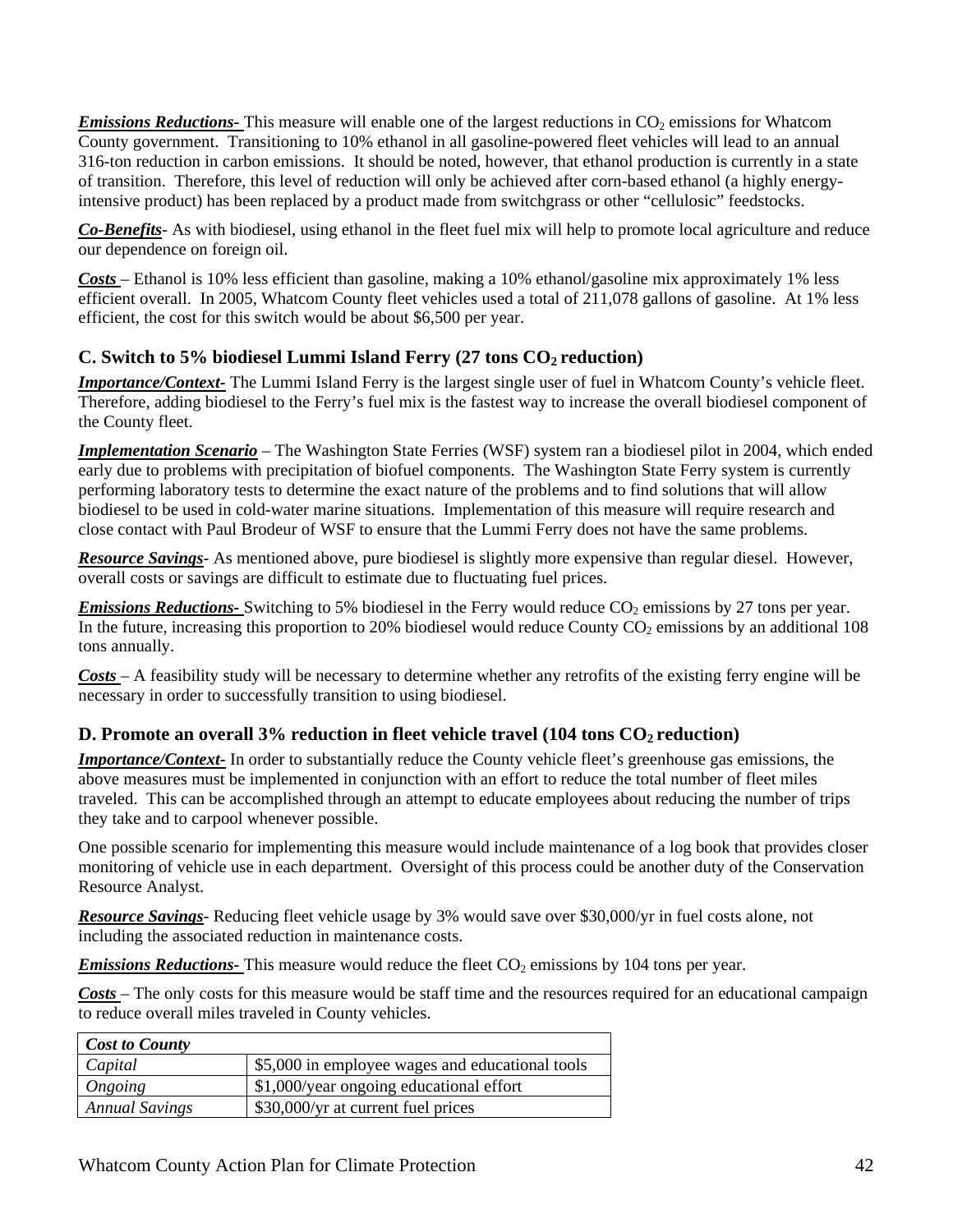### **5. EMPLOYEE COMMUTE**

Employee commuting comprised 18% of all municipal  $CO<sub>2</sub>$  emissions in the year 2000. In 2005, that number had actually grown by 0.5% as a result of both an increase in FTEs and a longer commute distance per employee. Therefore, efforts to reduce single occupant vehicle trips by County employees will be an important step toward reducing the greenhouse gas emissions of the Whatcom County government. The most effective ways to reduce these trips are through: 1) transit use, 2) walking and biking, and 3) carpooling.

#### **A. Reduce employee vehicle miles traveled (VMT) by 5% through increased transit use (110 tons**  CO<sub>2</sub> reduction)

*Implementation Scenario* – This measure will be most successful if employees have some incentive for using public transit. Therefore, it is recommended that the County look into the purchase of annual bus passes (currently \$200) for employees who sign up for them. One option would be to provide these passes for free to those employees willing to give up their County parking spaces. This would then provide the concurrent benefit of easing the present need for additional employee parking.

The additional cost to provide these passes could be partially offset by an increase in monthly parking rates in the County's downtown lots, which are currently available at below-market prices.

The assumption of a 5% emissions reduction is based on a goal of 10% sign-up for the program and that those who sign up will take the bus half of the time.

*Emissions Reductions*- If this measure led to a 5% reduction in total vehicle-miles traveled (VMT) by commuting employees, the County's  $CO<sub>2</sub>$  emissions would be reduced by 110 tons per year.

*Co-Benefits-* This program, if successful, could become an educational platform for the community. It will help show that public transit is a viable transportation method for employees of downtown businesses. In addition, it will both improve the economic success of the WTA and reduce the growing traffic congestion in the Bellingham area.

*Costs* – There will be a small cost in employee time for an educational effort to promote the program among the County staff. This effort could be a joint project between the Conservation Resource Analyst and the Commute Trip Reduction coordinators. If 10% of employees sign up for the program, at current prices it will cost Whatcom County an additional \$18,000 per year for the bus passes.

| <b>Cost to County</b> |                                     |  |  |
|-----------------------|-------------------------------------|--|--|
| Capital               | \$1,000 for an educational campaign |  |  |
| Ongoing               | $$18,000$ per year                  |  |  |

#### **B. Reduce 5% of employee VMT through increased walking, biking, and carpooling to work (110**  tons  $CO<sub>2</sub>$  reduction)

*Implementation Scenario* – The biking and walking portion of this measure should be geared toward County employees that live 5 miles from their workplace or closer, while carpooling is most effective for longer-distance commuters. The success of this measure will depend upon a strong educational program to promote employee buyin to these forms of transportation.

One scenario to make this program effective would be to implement a tracking system by which employees tally each time they either walk, bicycle, or carpool to work, using the Whatcom Smart Trips web site. Each quarter, the department with the most per-capita reduction in vehicle miles could receive a free luncheon or other reward as available from the County.

*Emissions Reductions*- If this measure successfully generates a 5% reduction in vehicle-miles traveled by commuting employees, the County's  $CO<sub>2</sub>$  emissions will be reduced by 110 tons per year.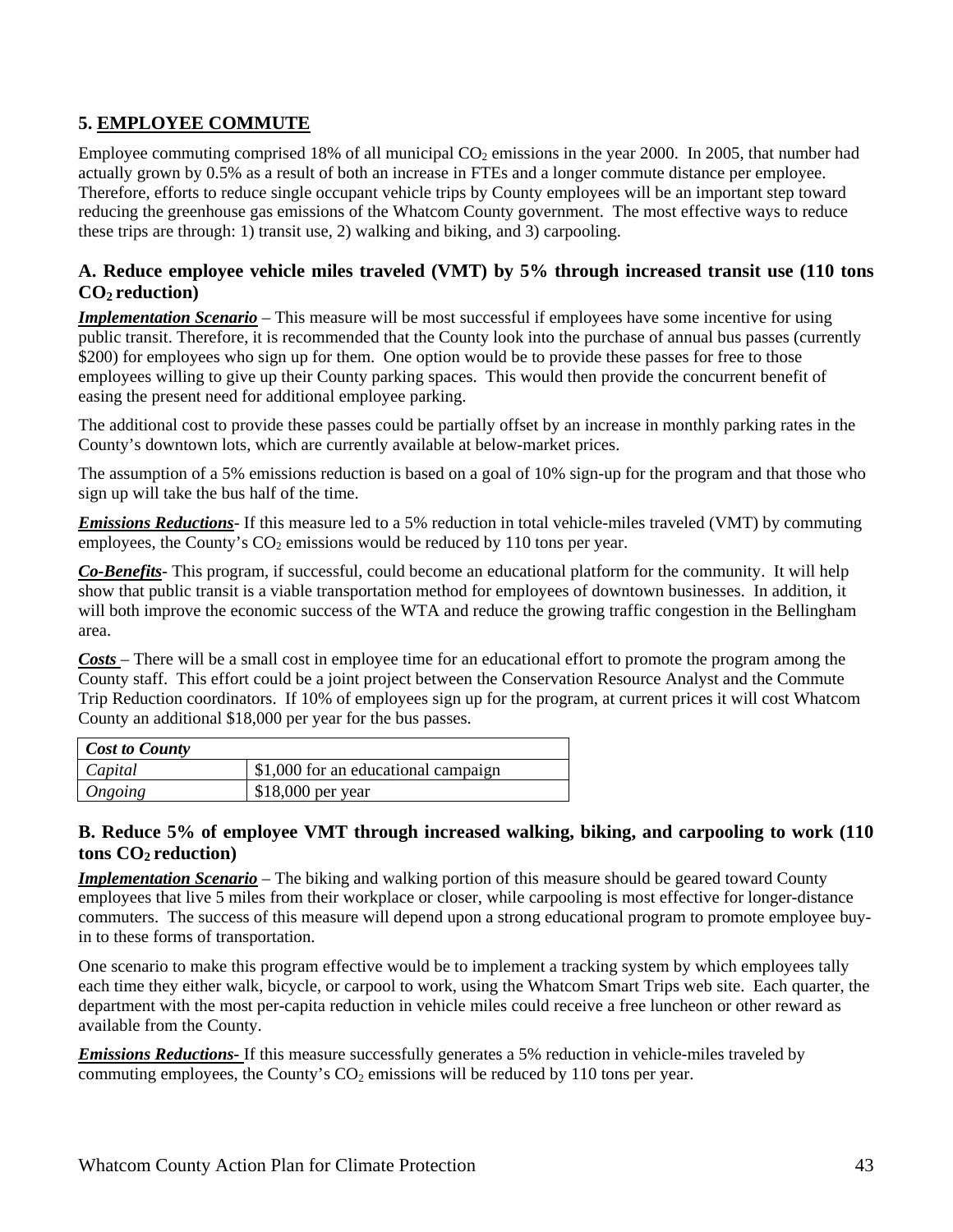*Co-Benefits-* This measure's success can be used as an example to the community of how to reduce vehicle miles traveled. It may also cause employees to think more about the way that they travel to locations outside their workplace.

Any resultant changes in vehicle traffic due to these factors will bring both environmental benefits and reduced traffic congestion in high-density areas.

*Costs* - Initially there will be some cost for an educational effort to promote the program among employees. This could be a joint effort between the Conservation Resource Analyst and the Commute Trip Reduction coordinators.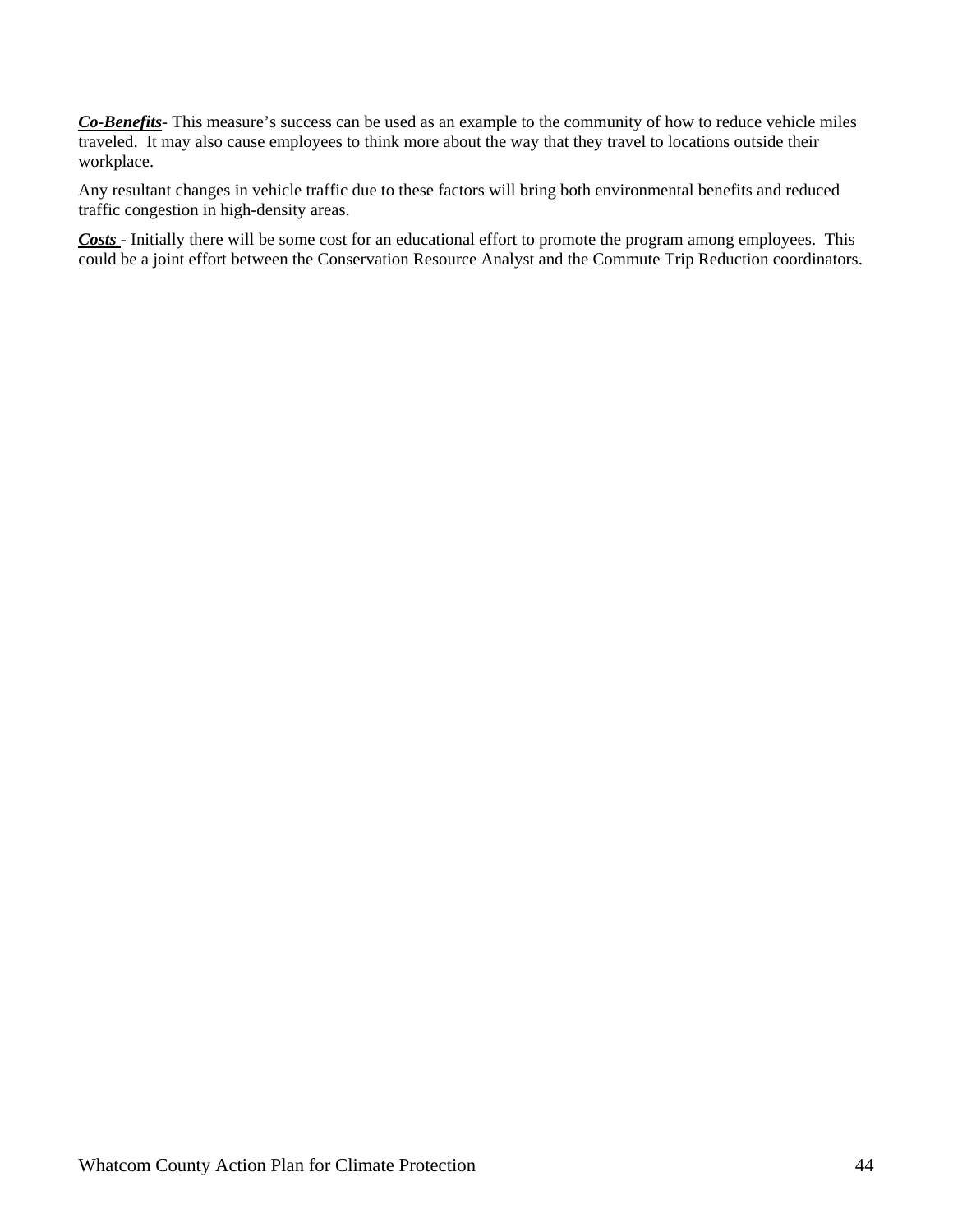### **VII. Conclusion**

Climate change is an issue of growing concern for communities across the United States and around the world. Whatcom County has displayed great leadership and foresight in choosing to confront this issue now. By reducing the amount of greenhouse gases emitted by its community, Whatcom County joins hundreds of other American cities in stemming the tide of climate change and its numerous associated threats, such as increased droughts and flooding, disrupted agricultural systems and rising sea levels.

In addition to mitigating the destabilization of the climate and associated effects, Whatcom County stands to benefit in many other ways from the proposed measures outlined in this report. First, many of the actions recommended here are financially sound decisions regardless of their relationship to climate change issues. To a large degree, implementing this Action Plan will create a more vibrant community, because people will feel the benefits of a cleaner environment and a reduction in the traffic congestion that is beginning to affect this area. In the County government, this Plan will create a workforce that is more conscious of the way it uses resources, and employees and the community alike will be reassured by the fact that the Whatcom County government is doing its part to reduce the local factors that contribute to climate change.

Meeting Whatcom County's reduction target will require both persistence and adaptability. Therefore the most critical part of this plan is to continue funding the County's new Conservation Resource Analyst position, to ensure that the existing forward momentum is maintained and enhanced. This person can promote measures already in progress and being implementation of those that have yet to begin. With the continued support of the County Council, the Executive's Office, and the County staff as a whole, these targets will be readily achievable. The path to reduced emissions is clear, and Whatcom County now needs to take the steps necessary to lead this community in the right direction.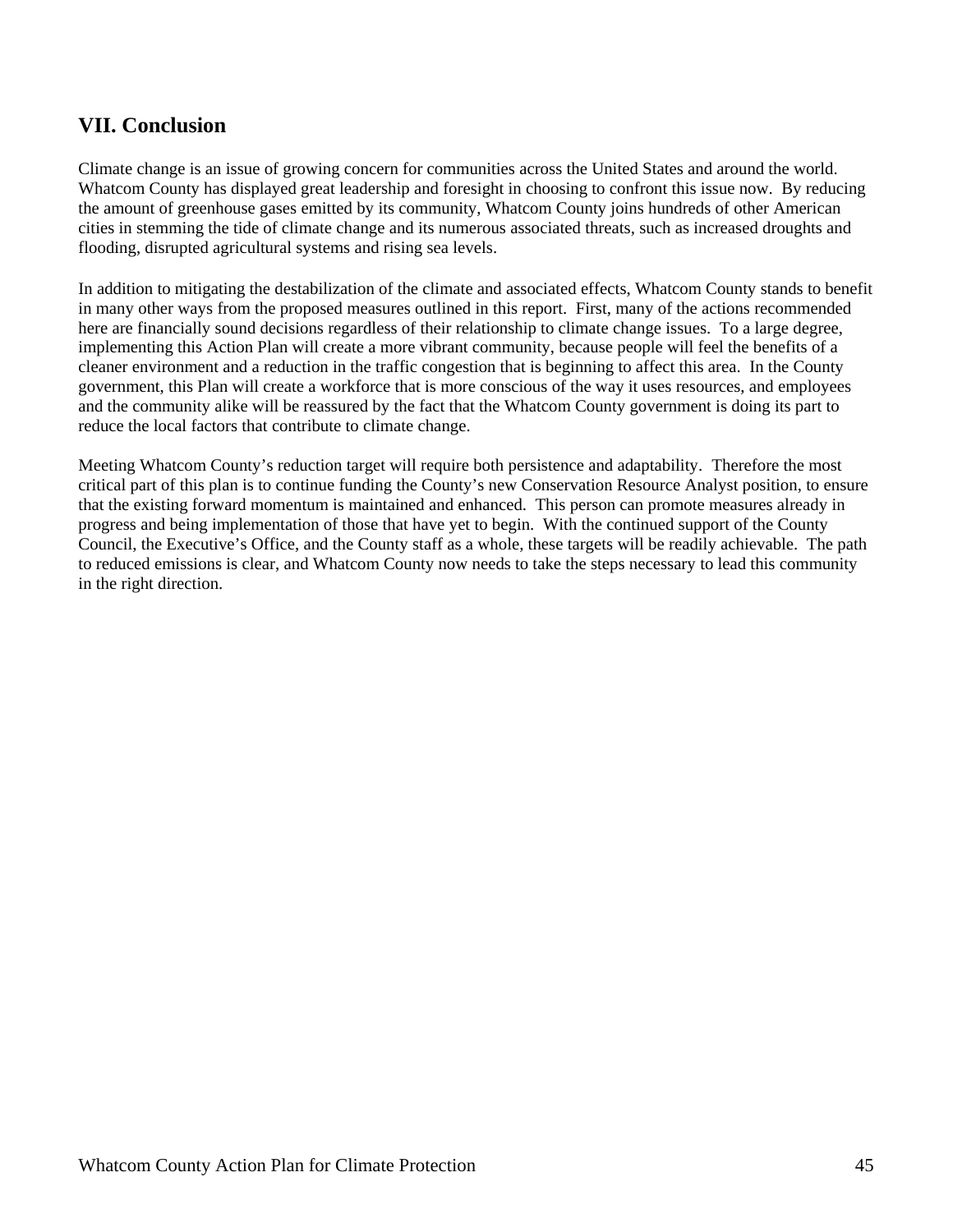## **VIII. Guide for Future Steps**

### *A. Administration and Staffing*

A key part of effectively implementing this plan is the assignment and definition of management responsibilities for the individual components. Fortunately, the County has already set aside funding for this in the form of a Conservation Resource Analyst for at least 2007 and 2008.

In addition, it may make sense for the County Executive and Council to establish a Climate and Energy Committee to ensure effective communication and coordination between those responsible for the program's various elements. This Committee, composed of diverse representatives from the community, would support the efforts of the Conservation Resource Analyst. The goals of this committee would be threefold: to educate the community about energy efficiency and renewable energy incentives and programs, to comment on current and proposed County actions, and to recommend and coordinate actions in the private sector.

This Action Plan is an opportunity to renew and reinforce Whatcom County's commitment to existing programs and projects that have the effect of reducing GHG emissions. By identifying them as key elements in the Local Action Plan, measures that may, for one reason or another, have been languishing on the back burner can be brought back to life.

### *B. Financing and Budgeting*

Many opportunities will arise to incorporate measures into existing projects and expenditures, from right-sizing the municipal fleet to incorporating policies that encourage and enable transit in lieu of single occupancy vehicles. Some actions, such as adding more buses or routes to expand transit use, may require significant up-front investment, whereas some, such as setting all computers on energy efficient sleep mode, will require no added expenditure.

When municipal resources fall short, there are a number of alternative resources, including financial arrangements with local utilities, assistance through federal and state programs, and energy service corporations (ESCOs). Puget Sound Energy has expressed interest in a variety of partnerships in this area. ICLEI and the Northwest Clean Air Agency are eager to help bring these efforts to fruition. Refer to Appendix B for additional resources.

### *C. Developing a Timeline*

The schedule for implementing this Action Plan's programs and measures should be timely enough to get Whatcom County to its goal by the target year. However, expectations should also be practical, taking into account the administrative, political, technical, and other issues involved in getting programs up and running.

The overall schedule should meet the target date for realizing the greenhouse gas reduction goal and provide ample time for external review and input. It should also set aside time for citizen involvement and input as well as committee and commission review as necessary. It makes sense to implement the simplest and easiest measures first. For projects or policies that will be more complicated or controversial, take the time needed to lay the necessary groundwork, develop the best possible recommendations, generate the strongest possible support, and integrate the schedule with existing processes and responsibilities.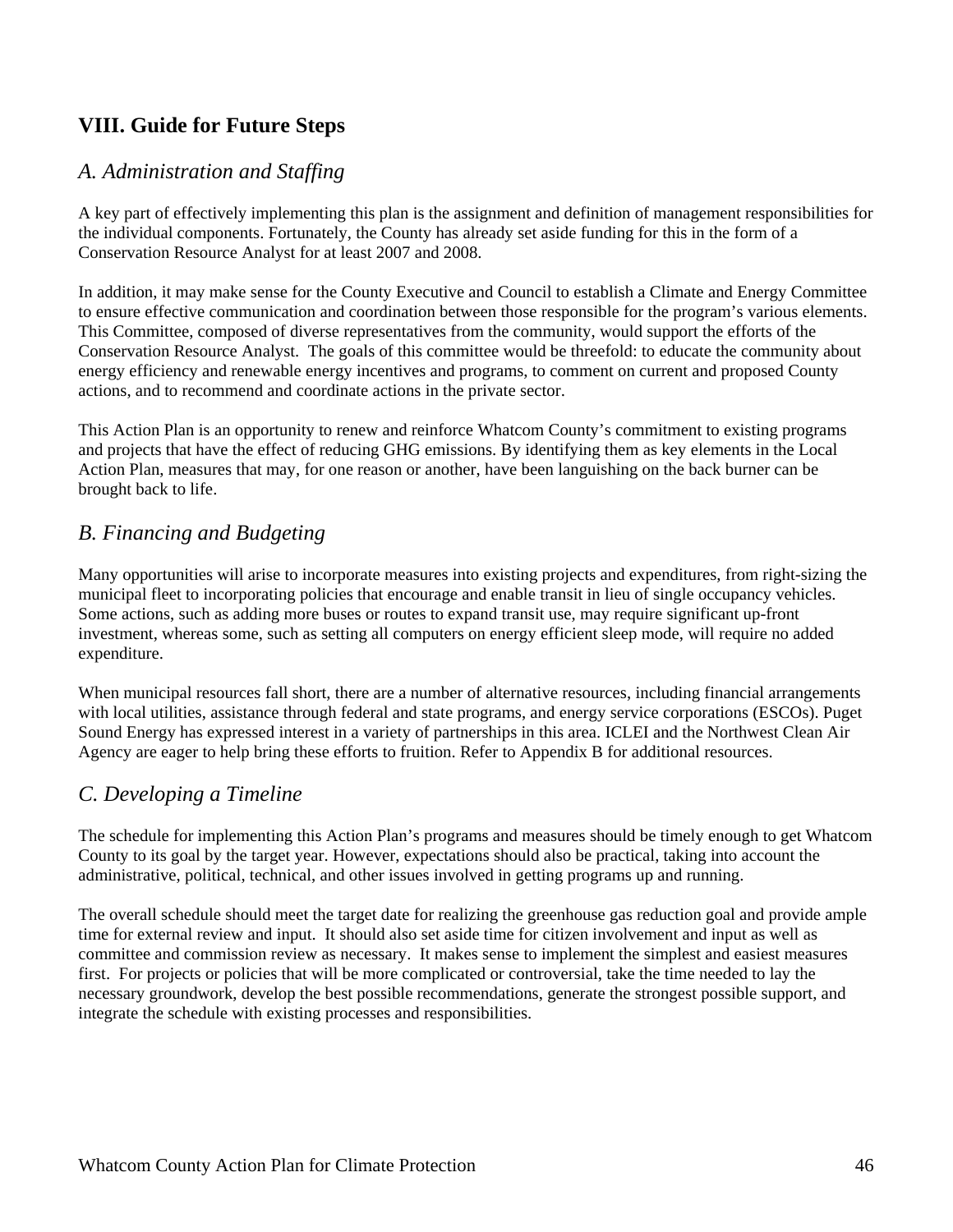### *D. Public Involvement in the Implementation Process*

The implementation phase should continue to include strong public input, involvement, and buy-in. A Climate and Energy Committee, convened by the County Council, should contain representatives from the whole spectrum of the community. Another key tool is to recruit volunteers and interns to assist in presenting the Plan to the public and helping in its implementation.

### *E. Monitoring*

To make sure this Action Plan is implemented effectively and on schedule, it is important to include procedures for monitoring its implementation, measuring results, keeping track of changing conditions, taking advantage of new information and ideas, and so on. Measuring results is important. This requires following up on the sources and data developed in preparing the emissions analysis and forecast. Monitor to check if the figures change in the ways predicted. If not, resolve whether this is a result of inadequate program implementation, or if the measures adopted were not sufficient. Tracking and measuring should be routine, so as to remain aware of the progress Whatcom County is making.

One of the ways in which the Action Plan can become incorporated into the larger municipal and community operations is by including the proposed recommendations in county-wide planning documents. These include the Capital Facilities Plan, the Comprehensive Plan, and the Transportation Plan.

### *F. Re-Inventory*

ICLEI encourages jurisdictions to conduct a re-inventory for their community and municipal buildings and operations. The re-inventory should be conducted either before the target year or at least at the target year so that the Jurisdiction can quantify the emissions and compare it with the base year emissions. This will define progress in terms of greenhouse gas reduction and provide an opportunity to implement new measures or improve existing ones.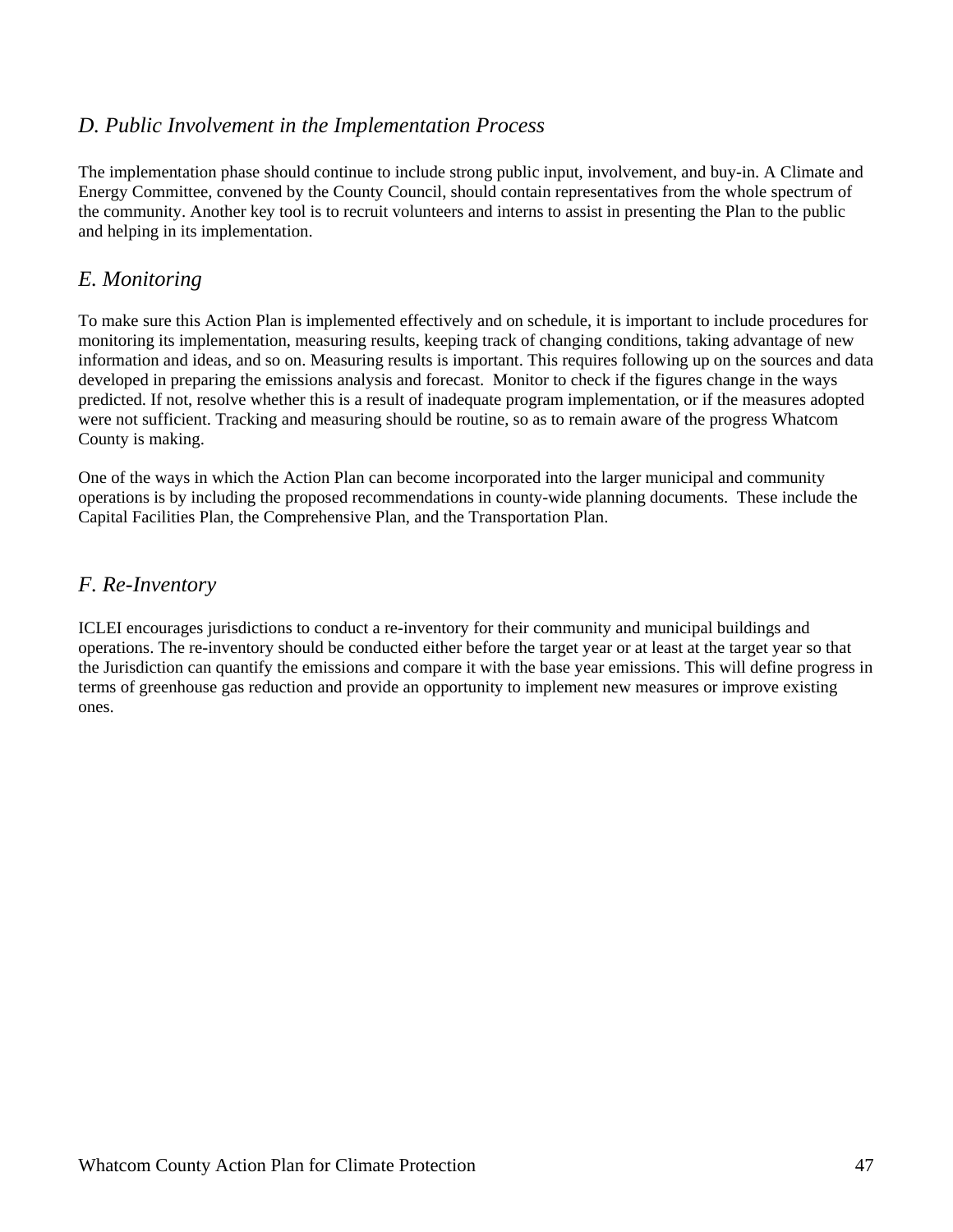## **Appendix A - Data Collection Process, Assumptions and Notes**

### *Community Inventory*

*Electric, Natural Gas and Propane:* Overall community electricity and natural gas usage data were gathered through a request to Puget Sound Energy and Cascade Natural Gas, performed by Alex Ramel of ICLEI. PSE was able to provide a total number of kWhs used in the County, divided into Residential, Commercial, and Industrial sectors. These data included all electricity users except those served by Whatcom PUD #1, the Cities of Blaine and Sumas, and Alcoa Intalco Works of Ferndale. Usage through PUD, Blaine, and Sumas was determined through a request to those organizations; the Alcoa numbers were unable to be gathered for this report.

For Cascade Natural Gas, data were only available as far back as 2003. Usage for 2001 was therefore estimated based on the projected relationship between therm usage and heating degree days. In addition, there are several large users of natural gas in Whatcom County who do not purchase their fuel through CNGC. For most of these, throughput data were available from Gail King at the Northwest Clean Air Agency. However, there are at least three for whom this information was not available.

There were five private vendors for community propane use: Northwest Propane, 1<sup>st</sup> Propane, Propane Gas Inc, Vanderyacht Propane, and the Whatcom Farmers' Co-op. These vendors were contacted by either Evan Malczyk of ICLEI or Christina Reeves and all but one provided estimates of their usage from 2000-2005. The fifth was unable to provide the requested information, and so its usage was estimated with the help of another vendor.

*Transportation data:* The County-wide vehicle mileage data were taken from the Highway Performance Monitoring System (HPMS) annual survey. The total miles traveled were entered into the CACP software, which generated an estimate of emissions based on national mpg averages.

*Waste*: The numbers for total waste in Whatcom County were taken from the annual Washington Department of Ecology Solid Waste Division database, available online at: http://www.ecy.wa.gov/programs/swfa/solidwastedata/. The breakdown of waste components was assumed to be the same as what is listed in the Whatcom County Recycling Potential Assessment. To determine the methane recovery factors for each landfill, the facilities were contacted directly. Because CACP software only allows for one value for methane recovery, a weighted average of these numbers was generated based on how much waste went to each land fill.

Finally, emissions from waste transport were calculated by Evan Malczyk of ICLEI. He contacted the waste haulers to determine how much waste traveled by train versus truck, then calculated the distance to each land fill. He used the average fuel economy for commercial trucks and found efficiency data for trains on the Burlington Northern Santa Fe web site. He then calculated gallons of fuel used, per tons of waste, per mile of travel, to generate an additional emission coefficient for Whatcom County waste hauling. Whatcom County was able to use these coefficients to calculate the additional emissions generated by the transport of our waste.

*Other/Agriculture:* The data for methane emissions from cattle farming were largely provided from WSU Extension, either through contact with Craig MacConnell or Chad Kruger. They provided census information for the number of cows in Whatcom County during the years 1997 and 2002, as well as the estimated annual methane emissions per cow. A cattle population for 2001 and 2005 was then estimated and the resultant total methane emissions were able to be plugged directly into the CACP software.

#### *Municipal Inventory*

*Electricity, Natural Gas, and Propane:* As with the Community inventory, data for electricity and natural gas were generated through a request from PSE and Cascade Natural Gas. To do this, a list of all account numbers for each vendor was requested from Kristin Frank in the County Finance department. Alex Ramel of ICLEI then sent an information request to both vendors for all usage data for 2000 and 2005. PSE was able to forward monthly usage data beginning between January and June of 2000. For this report, the 12-month period starting whenever the data were first available was used as the estimate for 2000 electricity use.

The same methods were used to determine electricity usage by the street lights and signals that are owned by the County.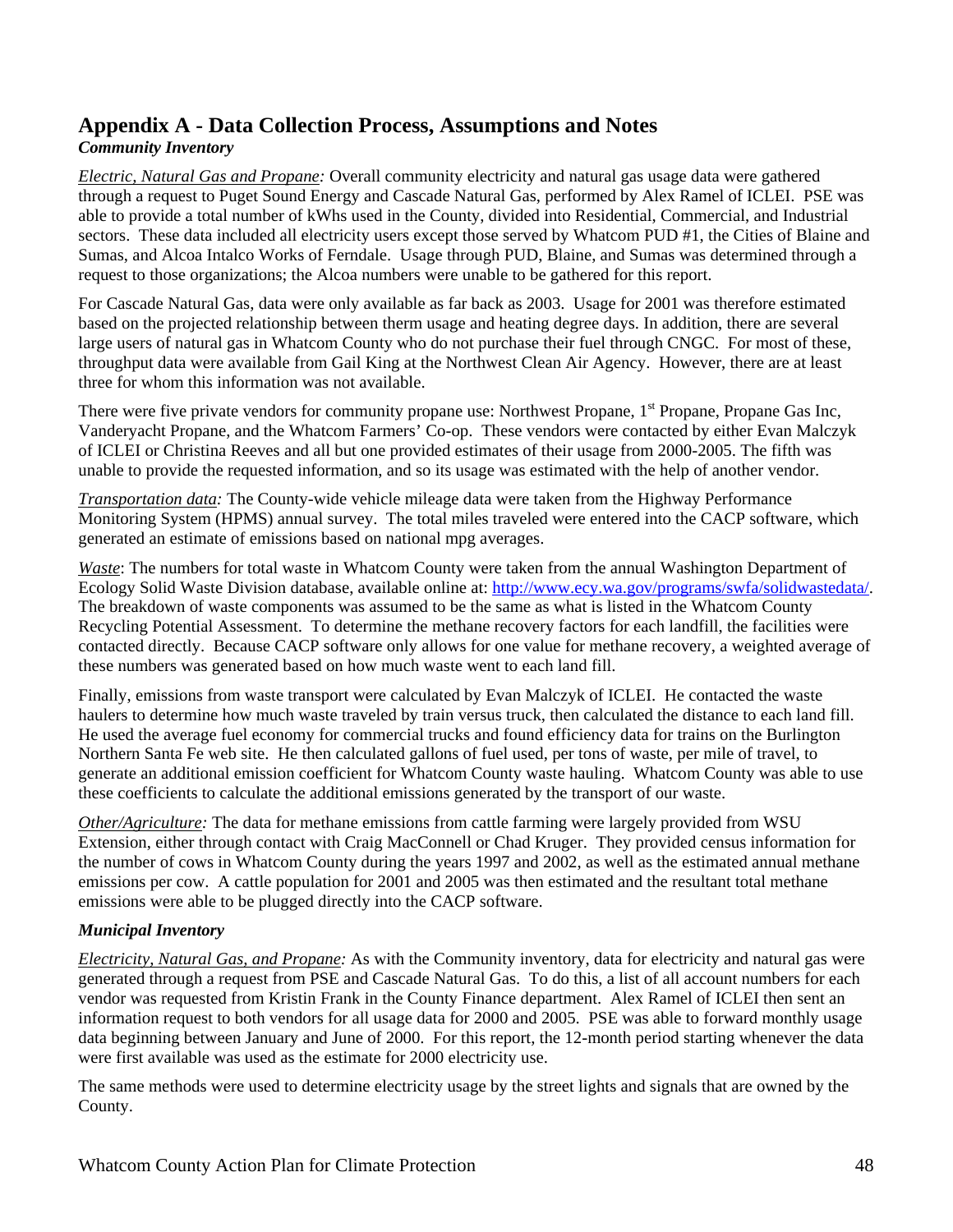As with the Community data, for natural gas the usage information was only available back to 2003. Therefore, a comparison was made of heating-degree days from 2000 and 2003, and this was used to generate an estimate of therm usage per facility in 2000. The problem with this method is that it does not incorporate efficiency measures enacted between 2000 and 2003. Fortunately, most heating-related efficiencies happened in 2003 or later.

For propane usage, there was no straightforward way to research County bills from 2000 and 2005. Instead, a report was generated through the Finance department that listed all the money paid to the local propane vendors during those years. Average propane prices were gleaned from Energy Information Administration (EIA) West Coast reports for the two years, which allowed an estimation of the total gallons used.

*Vehicle Fleet data:* To determine the fleet vehicle usage by department, Eric Schlehuber was able to provide records for in-house fueling in 2000 and 2005. Reisner, whom the County uses for most other fueling, was also able to provide per-vehicle data on fuel usage in 2005 but not 2000. For 2005, data from both locations were compiled by department and entered as total gallons used into the CACP software.

For 2000 out-of-house data, Finance provided a total dollar amount paid to the fueling company. This was used in conjunction with 2000 average fuel prices and 2005 departmental usage breakdowns to estimate the gallons used per department for out-of-house fuel.

For the Lummi Ferry, exact usage was available for 2005 but not 2000. However, all fuel for the Ferry came from one vendor in 2000, so total cost and average fuel prices were again used to estimate the gallons consumed by the Ferry in that year.

*Employee Commute* – Most data regarding employee commute were available through Suzanne Mildner, the Commute Trip Reduction coordinator for the Courthouse. She was able to provide CTR surveys from 1999 and 2005 for both the Courthouse and the Northwest Annex, which together represent the vast majority of County employees. These surveys provided data on the number of employees per worksite and the daily average vehicle miles traveled (VMT) per employee.

An assumption was made that the 1999 data would have been the same for 2000.

The average daily VMT for all County employees was derived using these data in conjunction with the employee census data taken from the County budget summary for 2000 and 2005. A weighted average was taken of the peremployee VMT for the Courthouse and Northwest Annex, and this number used to represent average VMT for the employees not counted in the two surveys.

*Solid Waste Emissions:* The total waste generated by County employees was difficult to measure, because Sanitary Service Company does not weigh individual trash bins as they are collected. However, at the Courthouse and Jail a 30-yard dumpster is used, and then hauled to the transfer station where it is weighed. Therefore, a precise peremployee waste generation average was able to be calculated at those locations. Based on those numbers, 0.25 tons of waste is generated per employee per year (0.37 ton/employee including recyclables). This is very similar to the data generated from the 1999 California Statewide Waste Composition Study, which found that employees of municipal facilities generate an average of 0.356 tons/employee/year including recyclables.

The methane recovery factor used for municipal waste was the same as that for community waste.

#### *Forecasting*

All forecasting was based on the results of the ECONorthwest study that is cited in the Whatcom County Comprehensive Plan. This study estimates the medium average annual growth rate for this area to be 1.5% between 2002 and 2022. Because County services are expected to grow in proportion to the population of the Community, the business-as-usual forecast for municipal emissions was a straight 1.5% growth per year in all aspects of County emissions. Therefore, emissions from electricity, natural gas, gasoline, diesel, propane, and waste are forecast to grow by 19.56% between 2000 and 2012.

For the Community forecast, a more precise estimate was used with the help of Alex Ramel of ICLEI. He used regional growth forecasts for different energy sources by sector that were provided by the Energy Information Administration. These data were then tailored to the expected growth rates for Whatcom County. Therefore,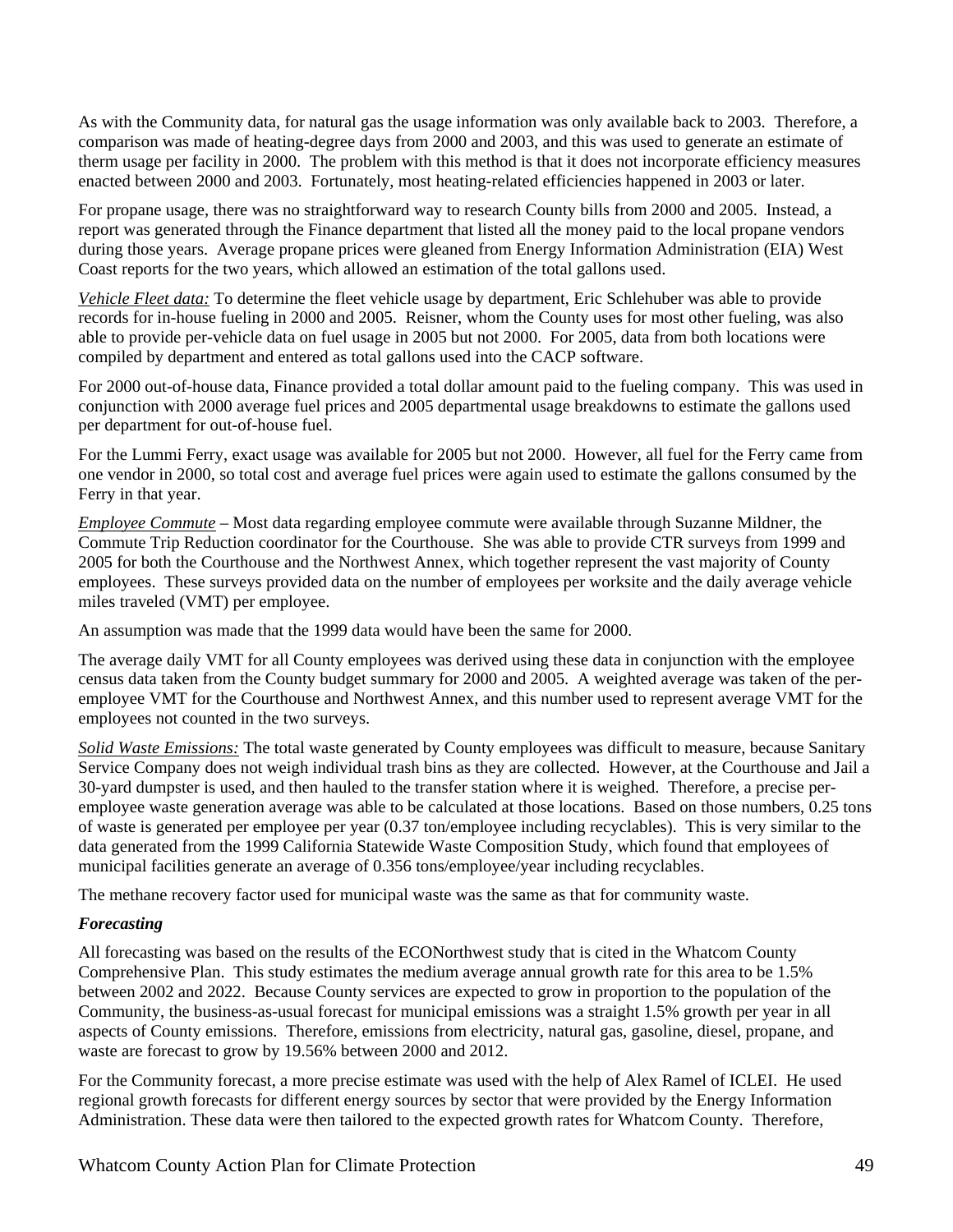instead of an annual growth of 1.5% in all sectors, individual energy types (electricity, natural gas, propane, gasoline, and diesel) had growth rates ranging from 0.99% (commercial natural gas use) per year to 12.02% (industrial propane use) annually.

#### *Community Measures*

*Energy Efficiency:* For current measures at Post Point, data were used that had been collected by Alex Ramel of ICLEI, who is performing the Bellingham inventory. He was told by Larry Bateman, Plant Manager, that improvements in management techniques since 2001 had allowed its energy use to remain constant while its inflows were growing by 1% per year. Based on actual energy usage during those periods, Alex Ramel was able to calculate the savings.

The Bellingham Federal Building was listed as Energy Star in 2000. Based on information from the Energy Star web site, savings from upgrades leading to this listing save \$45,000 per year. I used an average current electricity cost of \$0.076/kWh to determine the kWh reduction.

Future measures in energy efficiency are based on the national Energy Star Challenge goal of a 10% efficiency improvement through this type of measure. The reduction from this measure was based on a 10% reduction in both electricity and natural gas usage in the community.

*Green Power Purchases -* Current levels of Green Power program participation were provided by PSE. These were listed monthly and showed a huge increase in October of 2005, which was when Western Washington University starting purchasing green power. Therefore, the annual usage was estimated without that increase in order to show community green power separately from the published data for WWU energy use.

Alex Ramel provided the data for kWh of green power that the City of Bellingham will be purchasing since it passed the 100% green power resolution in August.

For future green power purchases and overall increases in green power, it is assumed that by 2020 at least 20% of residential, 15% of commercial, and 10% of industrial electricity would be coming from green power sources. This was not specifically broken down into that which would automatically come from the power provider versus that which would be purchased specifically in the form of Green Tags.

#### *Transportation measures*

*Hybrids -* The current number of hybrid vehicles registered in Whatcom County was provided by Judy Abern of the Department of Licensing. She also provided the breakdown by type of vehicle, which enabled an online search to find average fuel efficiencies of each model. A weighted average of fuel efficiency was calculated for each model, resulting in an average efficiency of 52.7 mpg. This was then compared against the average mileage of similar nonhybrid vehicles that they likely replaced. The total emissions reduction was based on the difference between these mileages multiplied by the national average of 15,000 miles driven per vehicle per year.

For future hybrid purchases, best available data suggest that hybrids will be at least 5-6% of all vehicles purchased by 2010 (see http://www.hybridcars.com/sales-numbers.html). The calculation for total emissions reduction was based on the current national average passenger-car mileage (22.8 mpg) and an average of 15,000 miles driven per year.

*Biodiesel and ethanol -* For biodiesel purchase in the community, data was used that Alex Ramel had collected for purchases inside the City of Bellingham. This was combined with data from the one biodiesel vendor in Whatcom County that is located outside of Bellingham. All vendors supplied sales information, which together provided a total for all diesel fuel that has been replaced by biodiesel.

For future biodiesel and ethanol use, the assumption was made that by 2020 the full level of State standard would be in effect: biodiesel will comprise at least 5% of overall diesel used in the County, and ethanol will comprise 10% of overall gasoline.

*Bellingham Mode Shift -* The estimated reduction from the Bellingham Mode Shift Goal was taken directly from estimates made by Alex Ramel in Bellingham.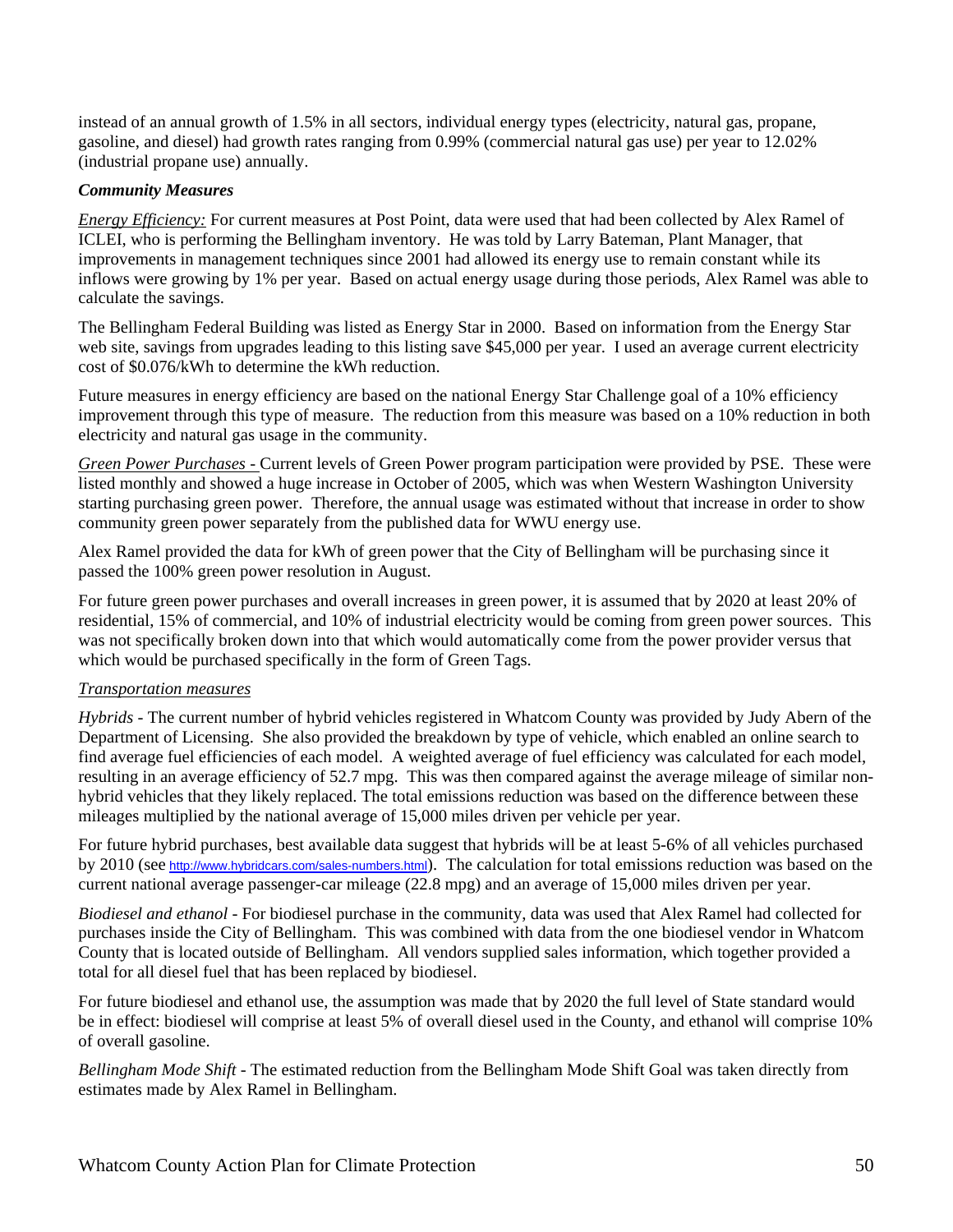*No-idling -* The no-idling policy information was based on estimates from the EPA's school bus anti-idling program, which can be researched online at: http://epa.gov/cleanschoolbus/antiidling.htm. This site provides data regarding how long vehicles idle on average as well as how much fuel is wasted per hour of idling. These data were used, in conjunction with the total number of registered vehicles in Whatcom County (from DOL), to determine the total gallons of gas wasted annually to idling. The 50% reduction through a no-idling policy was a ballpark estimate.

*WTA expansion* - The WTA expansion data came from a conversation with Rick Nicholson of WTA. He provided ridership data, total route distances, average bus speed, plus he explained the changes in all those numbers due to the recent upgrades as well as the expected continued growth that has not yet been realized. Reduction estimates were determined based on these numbers, and the assumption was made that another 10% increase in ridership would be possible with additional education about alternative transportation for Whatcom County residents.

*Waste Management* – The numbers for waste reduction were based on the introduction of the FoodPlus recycling program through Sanitary Service Company since 2004. Ed Nikula of SSC provided data for the amount of waste that has been diverted to composting annually since the program started.

For the proposed composting measure, emissions reduction was based on the breakdown of County waste that was estimated in the Whatcom County Recycling Potential Assessment. The emissions reduction is based on the idea that by 2020 there would be zero organic waste going to the landfill (this would probably require some kind of enforced ban on organics in the trash). Although this may seem like an ambitious goal, there should be substantial leeway for this measure because 2005 waste generation numbers were used. Therefore, growth in overall waste will allow for a small percentage of organics to remain in the waste stream.

*Other/Agriculture* – Information about the VanderHaak anaerobic digester was compiled with the help of Craig MacConnell of WSU Extension as well as from the digester's fact sheet and press release, available online at:

http://cff.wsu.edu/Publications/AD%20Vander%20Haak%20factsheet%207%2013%2006.pdf#search=% 22vanDerHaak%20digester%22.

The proposed measure for installing three more digesters in Whatcom County is based on the assumption that they would have the same specifications at the VanderHaak unit.

#### *Municipal Measures*

*Building improvements*: Almost all information for current buildings measures was gathered with the help of Craig Cummings and Michael Russell in Facilities, and Michael Chiavario and Lynne Givler of Parks.

Because there have been so many upgrades to the Courthouse and Jail, savings from individual measures were not estimated. However, the total energy use reduction was calculated based on the difference in kWh and therm usage between 2000 and 2005.

Energy savings due to installation of high-efficiency furnaces was based on the Energy Star website's estimate that 10-30% of overall energy can be saved through heating improvements. 10% was used because at least two of the buildings had these heaters installed for only a portion of the building.

On-demand hot water estimates were based on the Energy Star website's assumption that 15-25% of a home's energy requirement go toward heating water (most of these facilities are smaller and more comparable to homes), and that on-demand units reduce the required energy by 45-60%. Therefore, the overall savings was estimated at 10% of the electricity use for those facilities.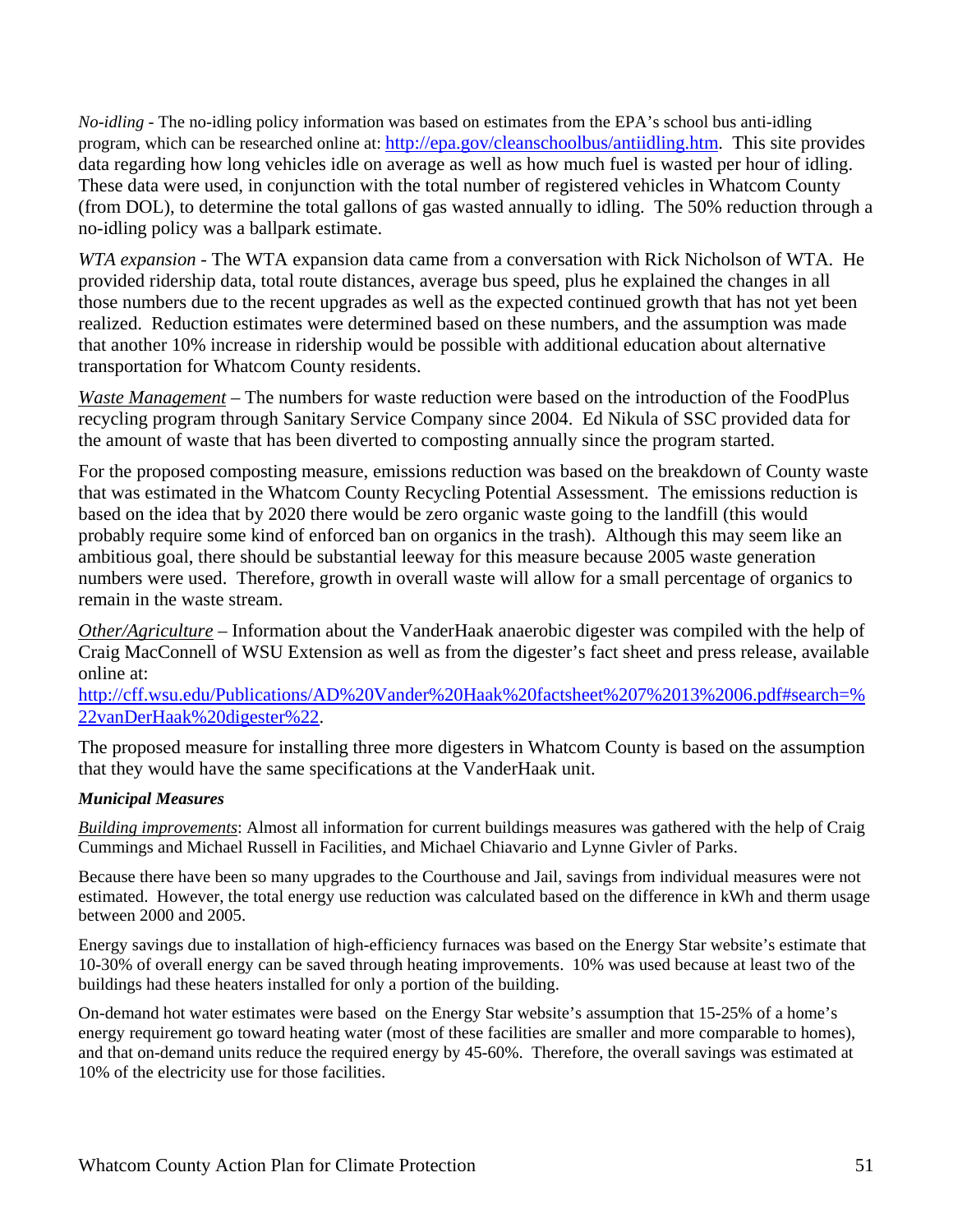For the two facilities in which an HVAC upgrade was recommended, the Energy Star middle number for savings was used for both electricity and natural gas (20% reduction). Based on the expected payback periods compared with those of the average HVAC upgrade, these reduction estimates are probably low.

Another upgrade, the occupancy sensors for refrigerated vending machines, used data from the VendingMiser web site, which states that these units save \$100-150/year in electricity costs. Using the average cost/kWh of \$0.076, this translates to 24,671 kWh/year savings for the 15 refrigerated machines in County facilities. Data regarding PSE's free upgrade of these units was provided by Ted Brown.

With respect to the LEED standard for additional facilities, calculation of potential savings was based on the assumed growth in energy requirements from 1.5% annual growth in the municipality. Data on savings to be gained through LEED construction were taken from *LEED Building Performance in the Cascadia Region: A Post-Occupancy Evaluation Report*. In summary, the buildings in the report saw average energy reductions of almost 40%, and so a reduction potential of 35% was used for this measure.

*Lighting upgrades:* Whenever possible, the potential energy savings due to a current or proposed lighting upgrade was taken directly from a PSE estimate for that facility. These were available for the Central Shop, Health Department building, Plantation Rifle Range, and the Bellingham Senior Center. For others, an estimate of potential savings was based on Energy Star data that show lighting consuming about 25% of the electricity in a building, and that upgrades can reduce those requirements by 40%. Therefore, the estimated electricity savings for other un-quantified facilities was 10%.

Regarding the switch of all street signals to LED, the cost and potential savings per unit were provided by Ted Brown of PSE.

*Conservation Resource Analyst*: The potential savings from hiring this position are based on Puget Sound Energy's Resource Conservation Manager Program. Numbers were estimated based on data provided by Ted Brown of PSE: An RCM can typically expect to bring about 10-15% savings in electricity and natural gas requirements. Therefore, the reduction for this measure was based on a 10% decrease in both sources from 2005 usage.

*Green Power Purchase*: The existing measure for green power purchase is based on the 2007 contract with Puget Sound Energy for 100% green power for County operations.

#### *Fleet Vehicles*

The County currently owns 16 hybrid Toyota Priuses, and for 2005 data were available to calculate their exact fuel usage based on in-house and out-of-house data. This number was then plugged into the CACP software and compared to what usage would have been from non-hybrid mid-sized sedans to determine the resultant emissions reduction. For increased purchase of Priuses, the estimate of about 2 new cars per year was provided by Eric Schlehuber of Equipment Services. Assuming these vehicles will be driven approximately 10,000 miles per year (less than the national average because they are only used 5 days per week) and that they replace mid-sized sedans, a reduction in emissions was estimated.

The proposed switch to 10% ethanol and 5% biodiesel is based on upcoming State legislation that will require those levels by approximately 2012. The numbers used to gauge emissions reduction were based on 2005 fuel consumption.

Reducing VMT of the County fleet by 3% was a rough but hopefully plausible estimate of the effects that could be achieved through an educational campaign geared toward employees' driving habits.

Numbers for the reduction in Sheriff's vehicle miles traveled were based on Undersheriff Carey James' statement that officers used to drive on average 1.5 hours per day to get to and from work. Since there are 4 officers working at any given time and they work 10 hour shifts, there were 68 of these trips per week. At an estimated speed of 40 mph, these officers were driving an extra 212,000 miles per year in vehicles that only get about 10-15 mpg on average.

#### *Employee Commute*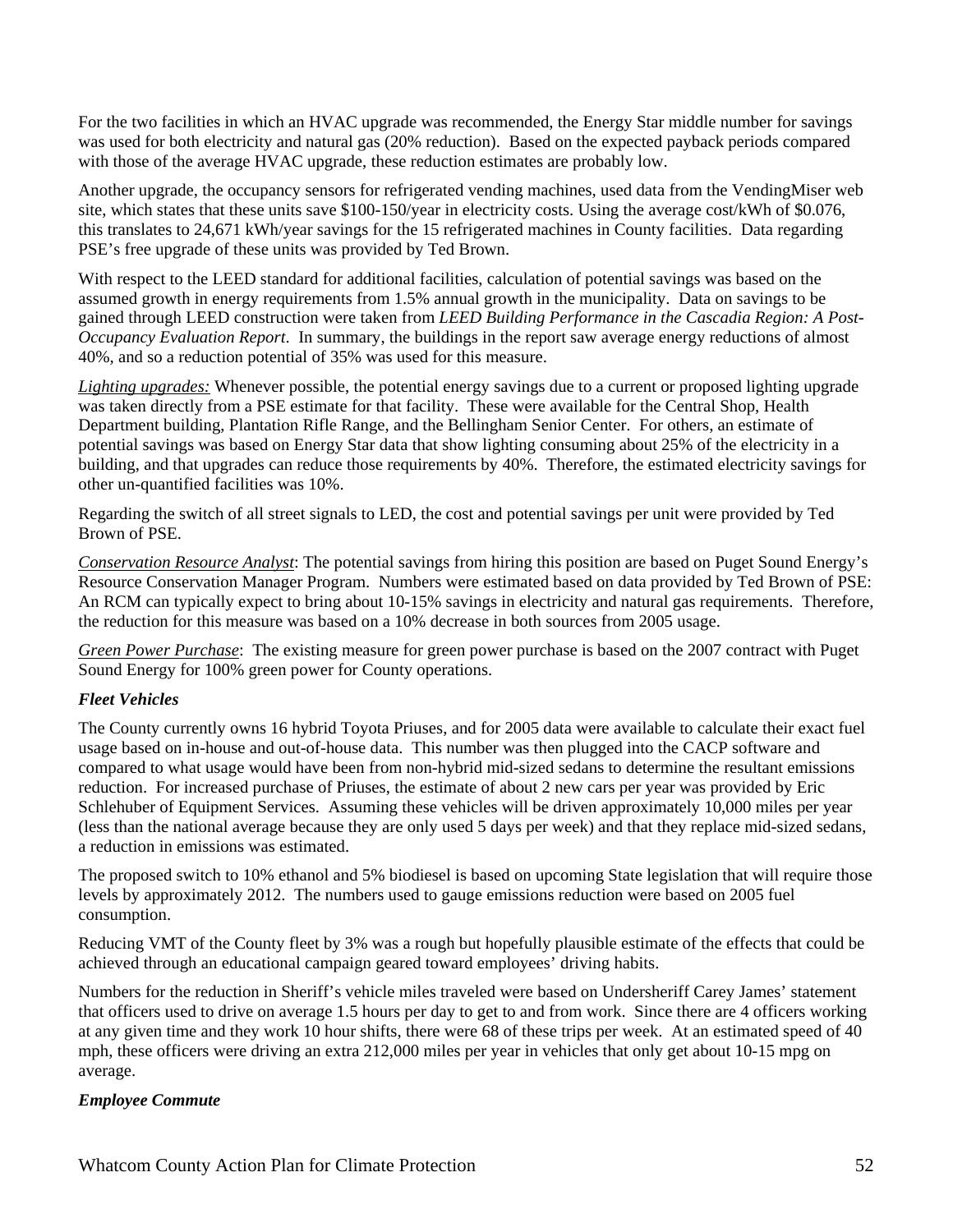There are two measures that seek to reduce employee commute: increases in bus ridership and increases in walking, biking, and carpooling to work. The second measure's expected outcome was a rough estimate of what might result from an educational campaign surrounding the effects of commuter traffic.

The first measure, an increase in transit use, was based on the assumption that free transit would spur 10% of employees to ride the bus to work half of the time. The VMT reduction is based on total number of employees and the trip-distances they travel, which was calculated in the emissions inventory portion of this report. The price to Whatcom County is based on current rates of \$150/year for a WTA pass, as is posted on their website.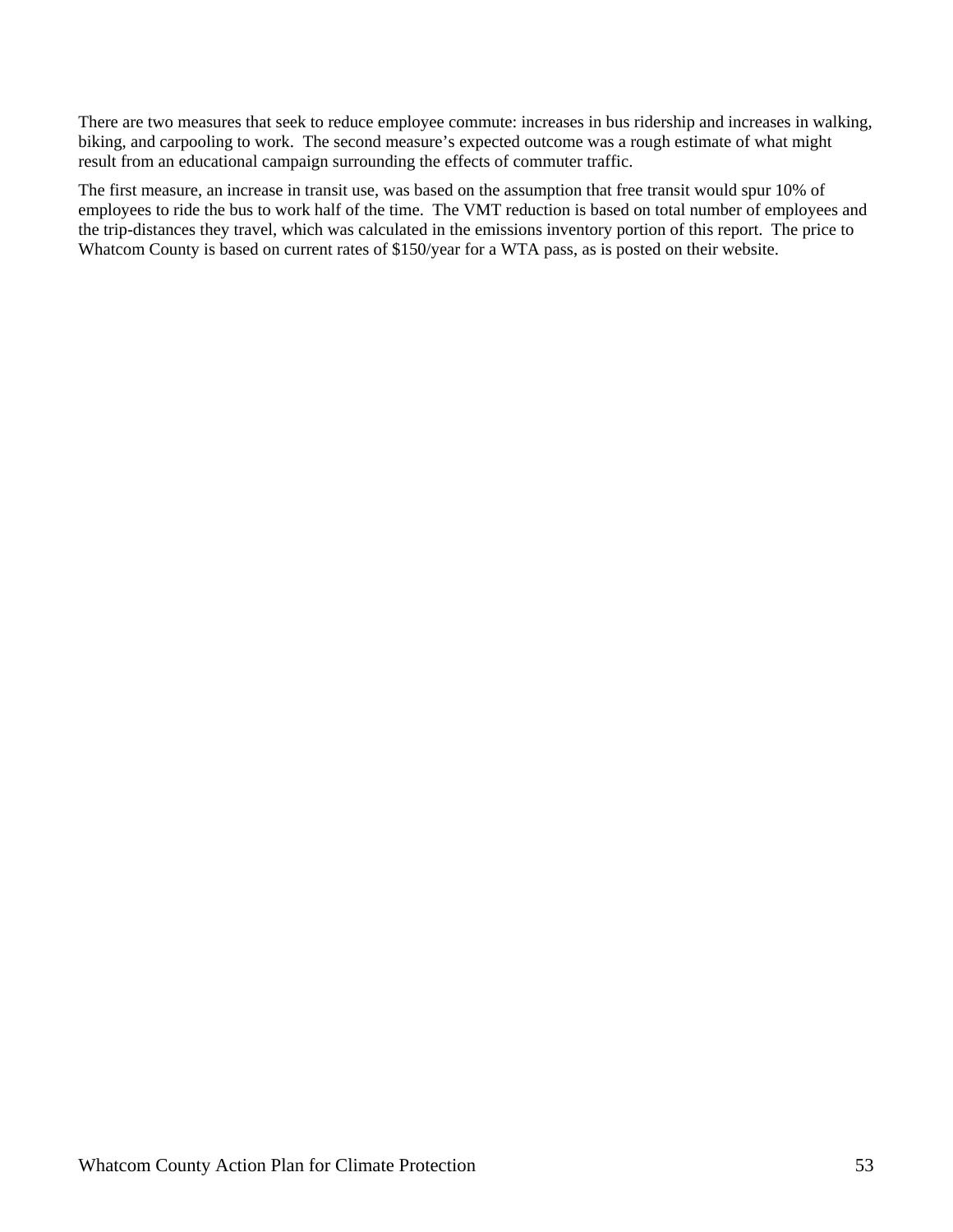## **Appendix B- Whatcom County Council Resolution #2006-033**

Establishes support for Whatcom County's participation in the ICLEI Cities for Climate Protection campaign.

*http://www.whatcomcounty.us/council/2006/res/res2006-033.pdf*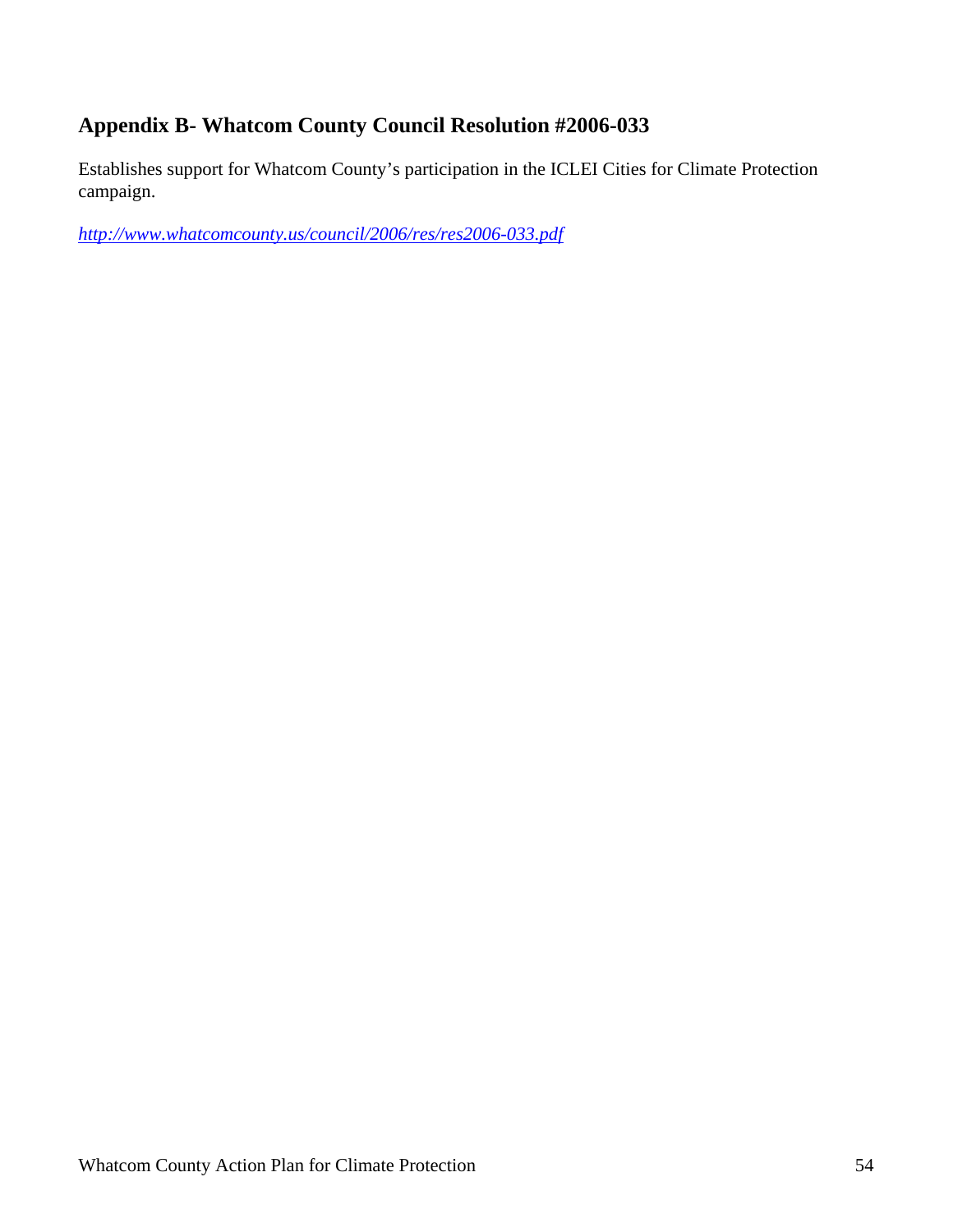## **Appendix C – Whatcom County Council Resolution #2006-058**

Establishes the intent to purchase green electricity for 100% of County operations.

*http://www.whatcomcounty.us/council/2006/res/res2006-058.pdf*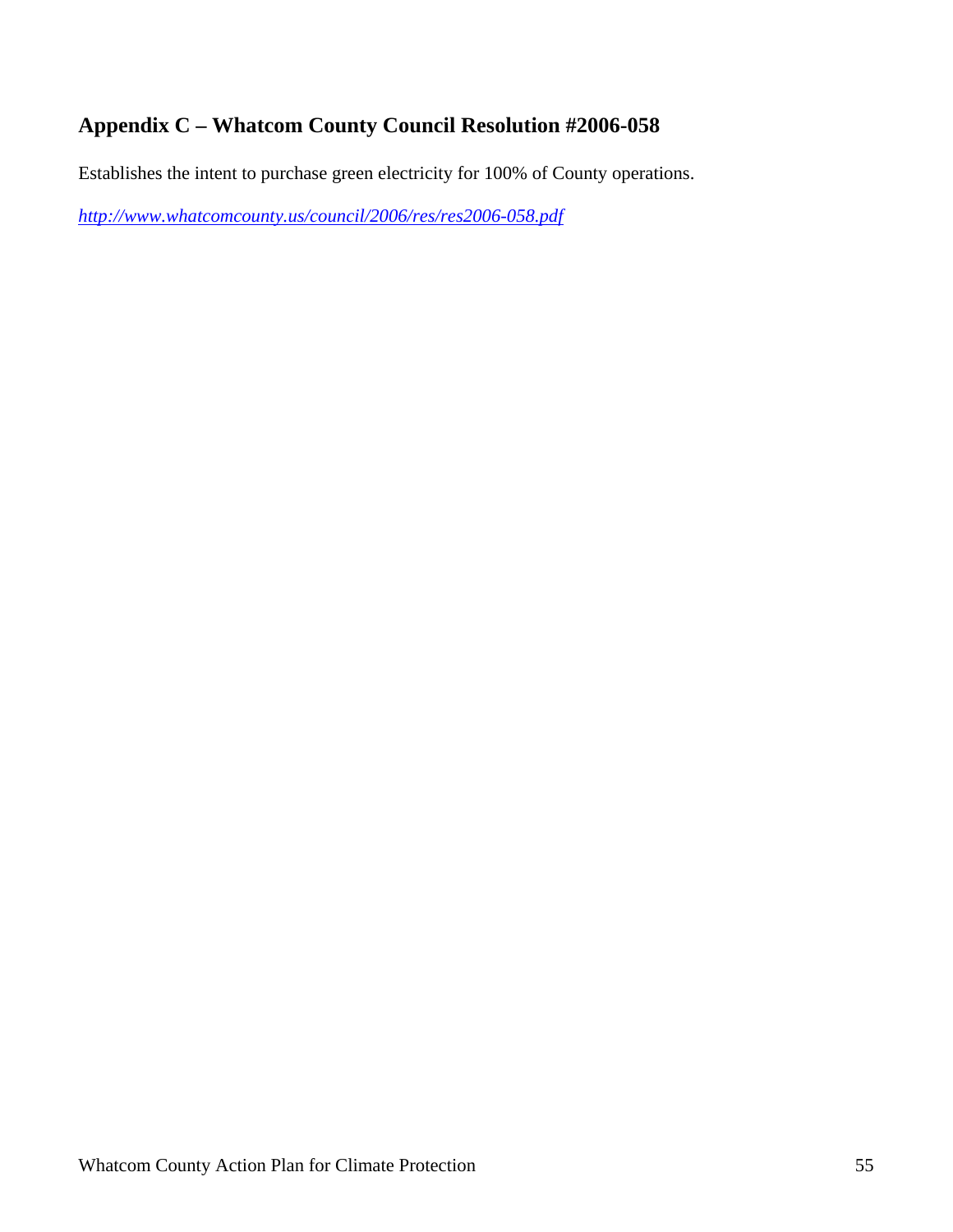**Appendix D – Additional Service Request to fund the Energy Conservation and Climate Protection Program** 

*(see next page)*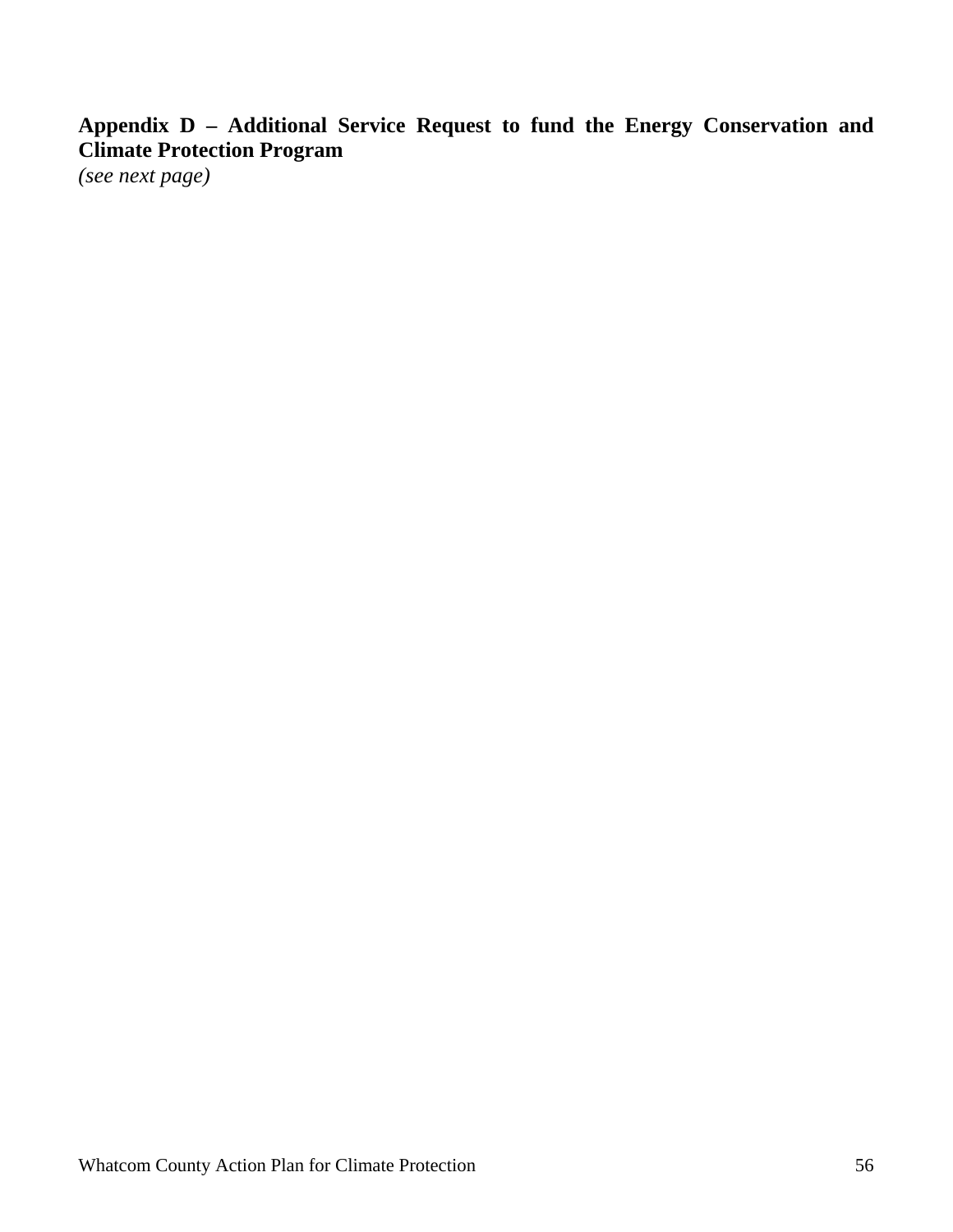#### 2007-2008 Budget Preparation - Regular Additional Service Request

| <b>Administrative Services</b>                                      | Administration     |                     |  |                                  |                    |  |
|---------------------------------------------------------------------|--------------------|---------------------|--|----------------------------------|--------------------|--|
| <b>Fund</b> 507<br>ASR # 2007-344                                   | Cost Center 507100 |                     |  | <b>Originator: Linda Harduar</b> |                    |  |
| <b>Expenditure Type: Ongoing</b>                                    |                    | Add'l FTE $\boxdot$ |  | Add'l Space $\square$            | Priority           |  |
| Name of Request: Climate Protection and Energy Conservation Program |                    |                     |  |                                  |                    |  |
| $A - 1 - 1 - 1 - 1 - 1$                                             | Ohlant Dacarintian |                     |  |                                  | $AA = A - - - - 1$ |  |

| Object               | <b>Object Description</b> | 2007 Amount | 2008 Amount |  |
|----------------------|---------------------------|-------------|-------------|--|
| 4369.9001            | Miscellaneous Revenues    | (\$21,000)  | (\$21,000)  |  |
| 6110                 | Regular Salaries & Wages  | \$39,682    | \$42,074    |  |
| 6210                 | Retirement                | \$3,214     | \$4,001     |  |
| 6230                 | Social Security           | \$3,036     | \$3,219     |  |
| 6245                 | Medical Insurance         | \$8,784     | \$9,662     |  |
| 6255                 | Other H&W Benefits        | \$1,368     | \$1,423     |  |
| 6259                 | Worker's Comp-Interfund   | \$582       | \$582       |  |
| 6269                 | Unemployment-Interfund    | \$198       | \$210       |  |
| <b>Request Total</b> |                           | \$35,864    | \$40,171    |  |

#### 1. Description of Request:

a) Describe the proposed activity or service.

This demonstration program would be responsible for:

Management and minimization of electricity and gas use in all County facilities

Employee education surrounding energy use

Researching and installing low cost energy-saving options for County facilities (such as occupancy sensors for lighting, LED exit signs, on-demand hot water in small buildings, etc)

Initiating implementation of biodiesel and ethanol use in fleet vehicles

Constructing and helping to implement a plan that will reduce overall vehicle miles traveled (VMT) in County fleet, through employee education and potentially more intensive vehicle use management

#### b) Who are the primary customers for this service?

All residents of Whatcom County would benefit from this service through a reduction in energy costs and an overall healthier natural environment.

2. Describe the problem this request addresses and why Whatcom County needs to address it.

A large amount of energy use appears to be able to be reduced in locations throughout the County's operations. This has two negative impacts on Whatcom County taxpayers: first, an excess of money is being spent on this energy, and secondly it directly adds to our organization's greenhouse gas emissions, forwarding the condition now widely accepted scientifically as global warming.

#### 3. Options

#### a) What other options have you considered? Why is this the best option?

1. One option is business as usual, whereby the County continues to pay more than is necessary to deliver the appropriate services to the community.

2. Another option is to share this employee with the City of Bellingham or the Cities of Ferndale and Lynden, who have all expressed interest in such an opportunity. However, this option will limit the

Thursday, September 14, 2006

Rpt: Rpt ASR Regular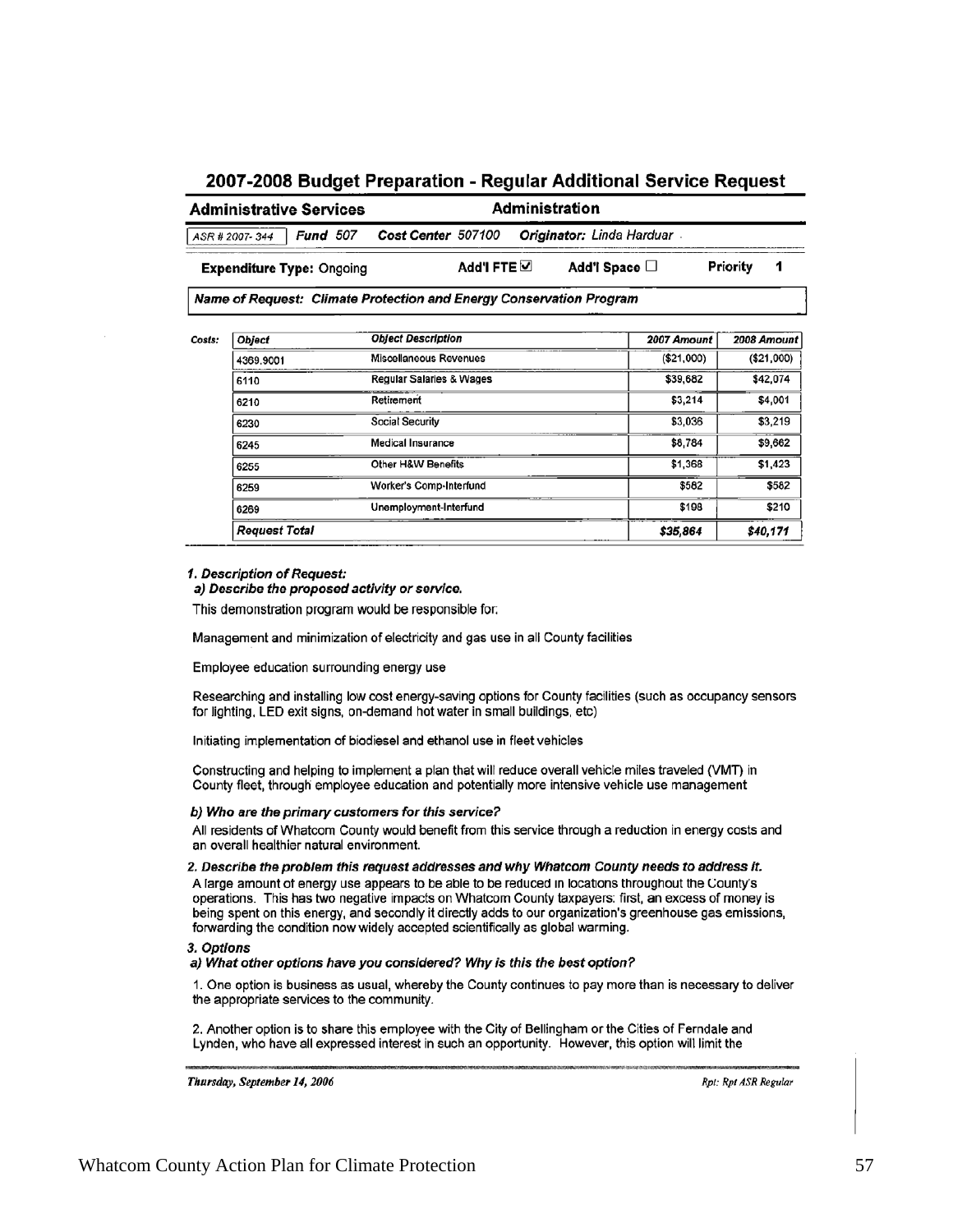#### 2007-2008 Budget Preparation - Regular Additional Service Reguest

#### **Administrative Services Administration**

**Fund 507** Cost Center 507100 Originator: Linda Harduar ASR # 2007-344

effectiveness of an employee due to the necessity of focusing on multiple municipalities.

#### b) What are the specific cost savings? (Quantify)

According to PSE, the energy savings from an energy saving and resource-focused program can be anywhere from 5% to 15% of total expenditures. The level of savings is largely dependent upon how resource-conscious an organization was before the program is implemented. Between electricity and natural gas, Whatcom County spent over \$600,000 in 2005. Expected savings from the efforts of this program would be between \$30,000 and \$90,000 per year.

This does not account for transportation or waste costs and savings. The County spends an additional \$800,000 per year on these costs. A modest 3% reduction would save the County another \$24,000 per vear.

This program would be within \$3,000 of paying for itself even with minimal reductions (\$54,000). With a 5% reduction in transport/waste costs, this position would save \$150,000 per year and pay for itself almost three times over.

4. Outcomes / Objectives

a) What outcomes will be delivered and when?

Over the next two to three years, this program will:

- Reduce the energy requirements of existing county facilities by 10-15%

- Implement a plan to reduce vehicle miles traveled (VMT) of fleet vehicles by 3%
- Initiate a program in which all fleet vehicles use either 5% biodiesel or 10% ethanol
- Reduce the carbon emissions of commuting employees by 5%

b) How will you know whether the outcomes happened?

The ICLEI emissions inventory has provided a baseline for 2005, against which progress would be measured in the future.

#### 5. Other Departments/Agencies

a) Will this ASR impact other departments or agencies? If so, please identify the departments and/or agencies impacted and explain what the impact(s) will be.

This ASR will impact all other departments. At least two educational campaigns will be launched among County employees; one will focus on reducing energy use and the other will bring awareness to employee driving habits, both in personal and County vehicles. Therefore, this program will work closely with department heads to ensure support for these initiatives.

In addition, other efforts of this program will specifically involve at least four other departments:

Facilities: This program will work with Facilities Management to find more efficient ways to manage County energy use in the buildings managed by this department.

Parks: This program will work with Parks leadership to find additional ways to conserve energy in Parks facilities.

Equipment Services: This program will work with PW leadership to plan both the vehicle miles traveled (VMT)-reduction efforts and the biodiesel/ethanol pilot programs.

M&O: This employee will work with Public Works Administration and M&O to audit the street lights and signals owned by the County.

b) If another department or agency is responsible for part of the implementation, name the person in charge of implementation and what they are responsible for.

Many of this program's efforts will be made in conjunction with the parties listed in 5(a).

#### 6. What is the funding source for this request?

Initially, the funds for this program will come partially from the General Fund. However, Puget Sound Energy provides funding for this type of program based on the assumption that it will substantially reduce

Thursday, September 14, 2006

Rpt: Rpt ASR Regular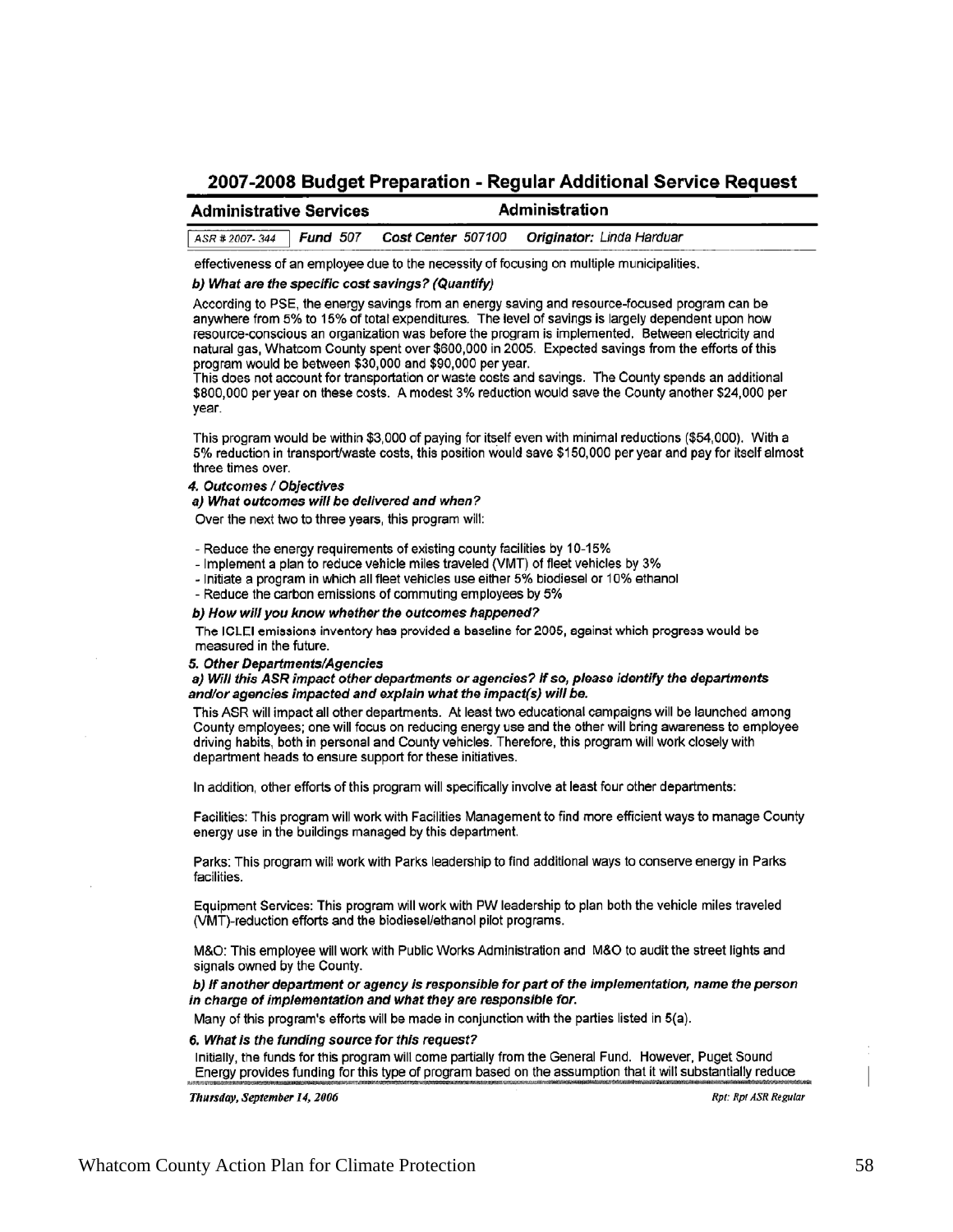#### 2007-2008 Budget Preparation - Regular Additional Service Request

| Administration<br><b>Administrative Services</b> |  |                                               |  |
|--------------------------------------------------|--|-----------------------------------------------|--|
| ASR # 2007-344 <b>Fund</b> 507                   |  | Cost Center 507100  Originator: Linda Harduar |  |

the energy requirements of the organization. This equals up to 25% of the first year's cost, based on the utility fees paid.

In addition, ICLEI and the Cities for Climate Protection program have several agency partners and sponsors, who could potentially provide additional funding for this program.

Finally, County-wide savings in electricity, natural gas, vehicle fuel, and waste disposal costs that result from this program's efforts can be expected to pay for the entire program in less than three years.

Thursday, September 14, 2006

Rpt: Rpt ASR Regular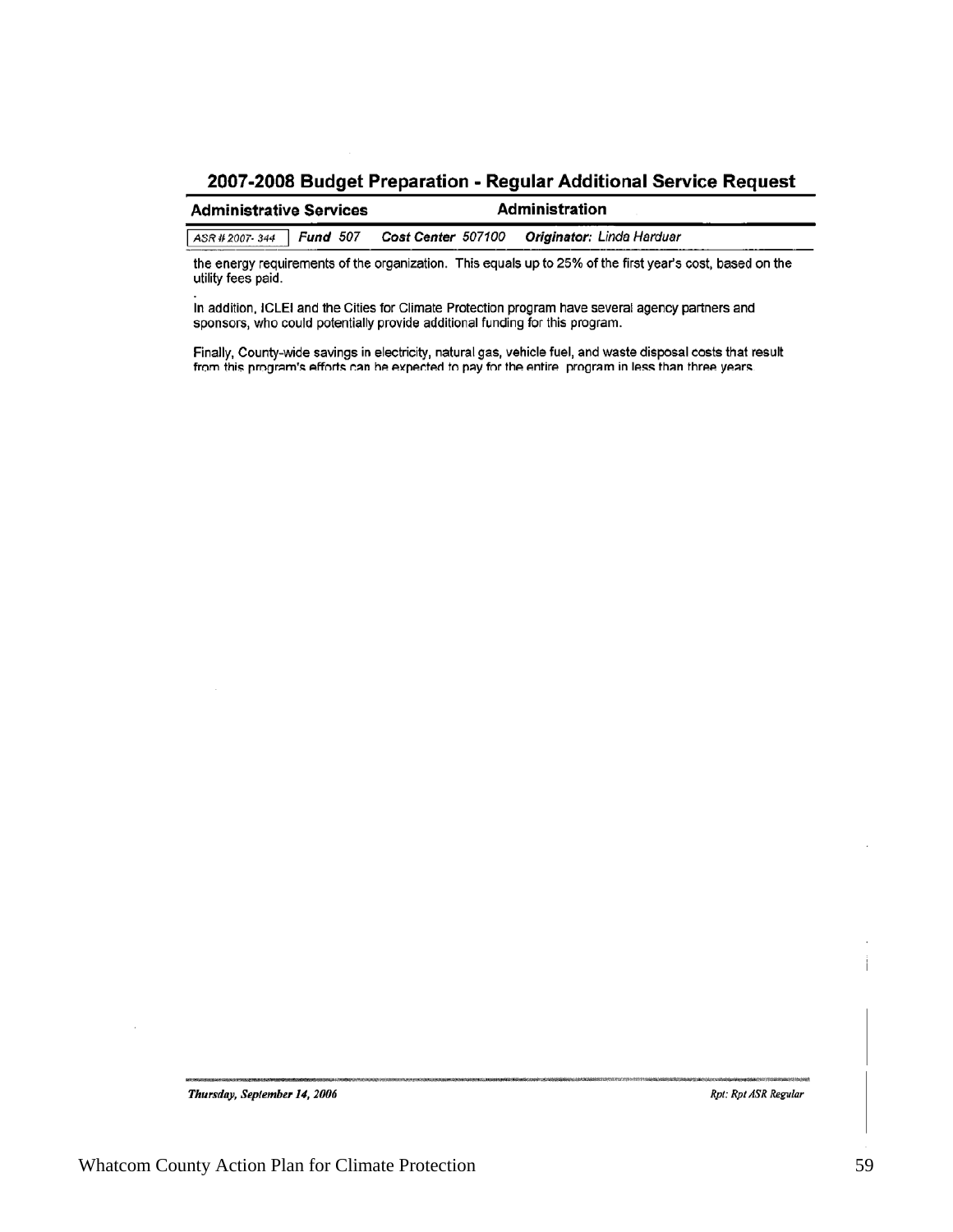### **Appendix E – Job Description for Conservation Analyst position WHATCOM COUNTY JOB DESCRIPTION**

| <b>POSITION:</b>   | <b>Conservation Resource Analyst</b> | <b>RANGE:</b> | 240 |
|--------------------|--------------------------------------|---------------|-----|
| <b>DEPARTMENT:</b> | <b>Administrative Services</b>       | <b>FLSA:</b>  | E   |
| <b>REPORTS TO:</b> | <b>Director</b>                      | EEO:          | 2   |

#### *SUMMARY*

Performs varied professional and technical work in compiling and analyzing data. Coordinates the collection and development of necessary data and other relevant information related to energy conservation and emission reduction. Maintains effective relations with County departments, other initiating governments, public agencies and interest groups. Fosters public understanding, support and involvement. Plans, promotes, conducts and presents at public meetings. Analyzes problems, issues and situations and develops and implements recommendations as assigned. Effectively performs program coordination across County departments. Works independently under general direction.

#### *Depending upon assignment, the incumbent may perform some or all of the following duties, which are a representative sample of the level of work appropriate to this classification.*

#### **ESSENTIAL JOB DUTIES**

Prioritizes and plans work activities using resources effectively. Responsible for organizing, coordinating and facilitating the efforts of diverse individuals, groups and agencies in the County government and Whatcom County community.

Plans, promotes, conducts and presents at public meetings. Works with County departments; local, state and federal governments/agencies; private citizens; committees; and other special interest groups as appropriate to ensure participation, and identify needs and proposed solutions.

Analyzes and coordinates the collection and development of necessary data and other relevant information related to energy use and emissions; establishes and maintains prioritized updated list of conservation resource problems/issues. Recommends and implements programs aimed at the reduction of energy and resource use in the County. Identifies gaps in current data and develops methods of filling those gaps. Reviews and analyzes existing/pending reports, plans, studies and regulations related to resource conservation within the County. Prepares and completes reports on time with supporting conclusions and recommendations.

Researches and utilizes appropriate funding opportunities. Ensures all requirements of grants, contracts and agreements are met. Negotiates and completes all associated paperwork and processes for intergovernmental agreements, grants, contracts, etc. on behalf of the County and follows through with needed actions to obtain legal consideration and adoption; manages grant implementation, including responsibility for expenditure of assigned funds, maintaining appropriate financial records, and ensuring contract and grant compliance.

Works with County departments and other public and private entities on implementation measures including education programs. Develops and implements actions, activities and programs to provide educational information and involvement opportunities for citizens, elected officials, agencies/interest groups and the public to facilitate implementation of solutions which are based on an understanding of the issues. Ensures analysis and recommendations are consistent and in compliance with relevant local, state, and federal law.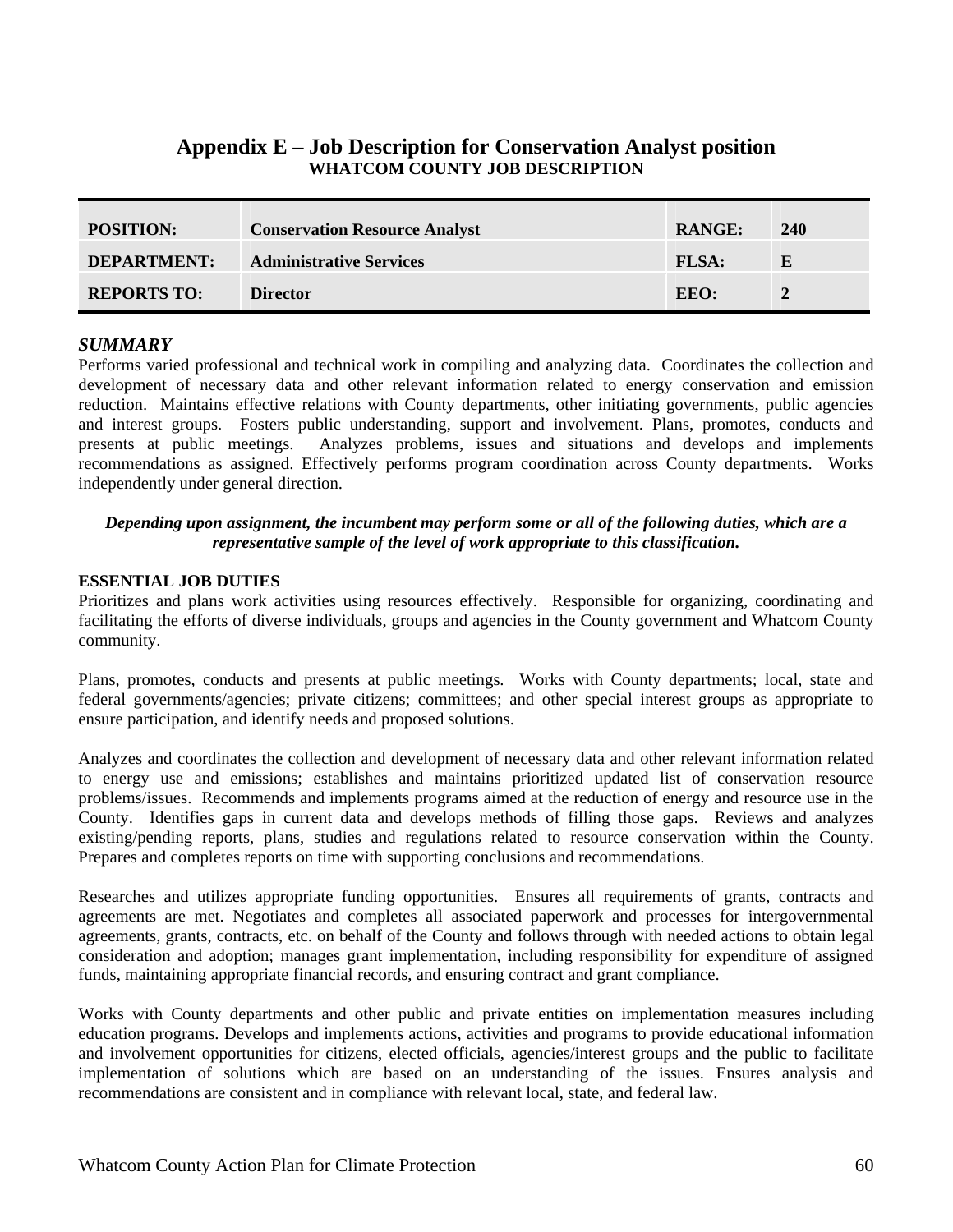Tracks, comments and participates on local/state committees involved in resource conservation actions. Monitors laws and legislation and responds as needed.

#### **ADDITIONAL JOB DUTIES**

Participates as part of the management team in planning, systems analysis, program evaluation, budget preparation, cost estimating, and problem solving activities. Evaluates internal or interdepartmental policies and procedures, recommends modifications or develops new administrative policies, processes, or structures to resolve problems and increase efficiency.

Performs work on special projects that may be outside normal area of assignment, as directed.

Performs other duties as assigned.

#### **QUALIFICATIONS**

Requires Bachelor's of Science degree with an emphasis in environmental science and two years of increasingly responsible experience in the areas listed below.

Experience should include a minimum of two years of experience in: researching, developing and implementing programs; public contact, involvement in decision-making process; and coordinating with multiple departments, agencies and interested public groups and individuals.

A Master's degree in a field directly applicable to the scope of responsibility of the position or advanced technical certification in the fields of environmental science, biology management, planning or related fields is preferred and may substitute for one year of required experience.

Grant management experience is desired.

#### *Requires knowledge of:*

The field of assignment sufficient to perform thoroughly and accurately the full scope of responsibility as illustrated by example in this job description.

Current principles, practices, strategies and techniques related to the conservation of energy, specifically that which is derived from fossil fuel sources.

Roles and relationships among and within relevant local, state and federal groups and agencies.

Applicable local, state and federal laws, regulations and policies including grant, contract and funding application procedures, monitoring and contract negotiations.

Computer operation and a variety of software for spreadsheet, database, graphic and word processing applications.

Safety precautions, practices and procedures applicable to the area of assignment.

#### *Requires the ability to:*

Listen attentively and communicate effectively and persuasively, both orally and in writing, with individuals and groups, in clear, concise language appropriate for the purpose and parties addressed, concerning complex issues, including making presentations to diverse audiences and preparing comprehensive reports in non-technical language easily understood by a diverse audience.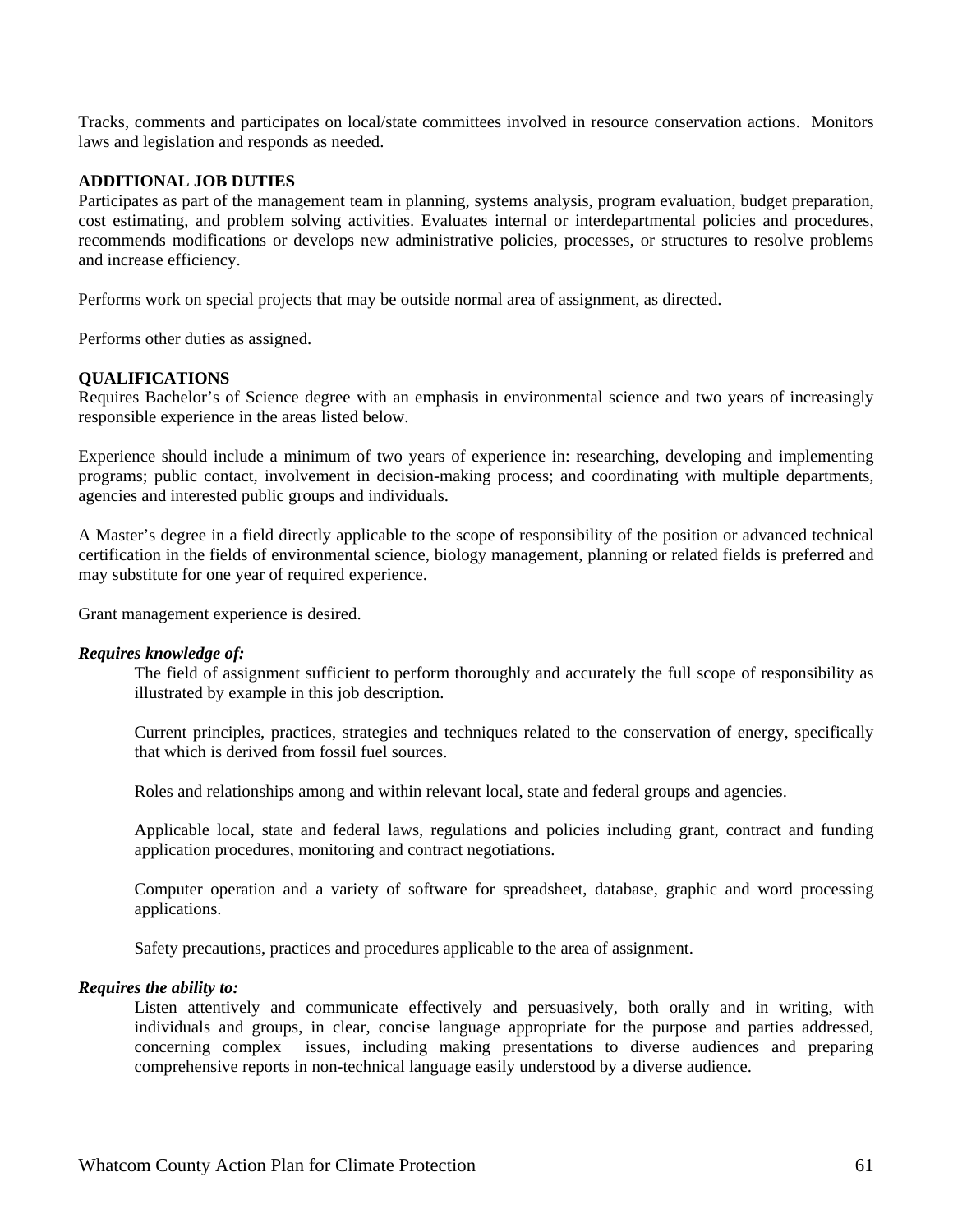Use tact, discretion, persuasion, diplomacy, respect and courtesy to gain the cooperation and commitment of others, facilitate groups, and to establish and maintain effective working relationships and rapport with departments, officials, the media, representatives of other groups, agencies, entities or businesses, and diverse members of the public.

Organize, prioritize and coordinate work projects, plans and assignments. Be attentive to detail, maintain a high degree of accuracy and recognize, resolve and correct discrepancies in data or information. Be flexible, work in a multi-task environment, easily adapt to shifting priorities, manage competing demands, set and achieve goals, adapt quickly to new and changing technology.

Read, understand, interpret and apply appropriately the terminology, instructions, policies, procedures, legal requirements and regulations pertinent to the area of assignment.

Take appropriate initiative. Apply good judgment, creativity and logical thinking to obtain potential solutions to problems within scope of knowledge and authority or refer to the appropriate source.

Provide recommendations for short- and long-range plans, goals and objectives.

Initiate, compile, compose and/or edit correspondence, records, narrative, reports and other documents relevant to the area of assignment.

Work independently or cooperatively as a member of a team.

Fulfill the commitment of the County to provide outstanding public, inter- and intra-departmental service.

Research, collect, analyze, organize, compile and present a variety of research data accurately and clearly in written or graphic form including computer-generated products. Conduct field inspections, analyze findings and prepare logical findings and recommendations.

Proficiently and accurately operate office equipment standard to the area of assignment including a computer with word processing, graphic, spreadsheet and database applications.

Maintain appropriate level of confidentiality.

#### **SPECIAL REQUIREMENTS**

Must have a driving record that meets County standards and possess a valid driver's license at time of hire and throughout employment.

Background check must meet County criteria.

Must pass job-related tests.

#### **WORKING CONDITIONS**

Work is performed primarily in an office or meeting room setting. Moves throughout County facilities. May drive to other County facilities or outside the County. May be required to attend meetings or perform duties outside of normal office hours. May sit for long periods while performing duties. May occasionally carry materials, files, boxes or equipment weighing up to 20 pounds. Possibility of exposure to hostile and offensive language from the public. Uses appropriate safety equipment and follows established work safety policies, practices and procedures.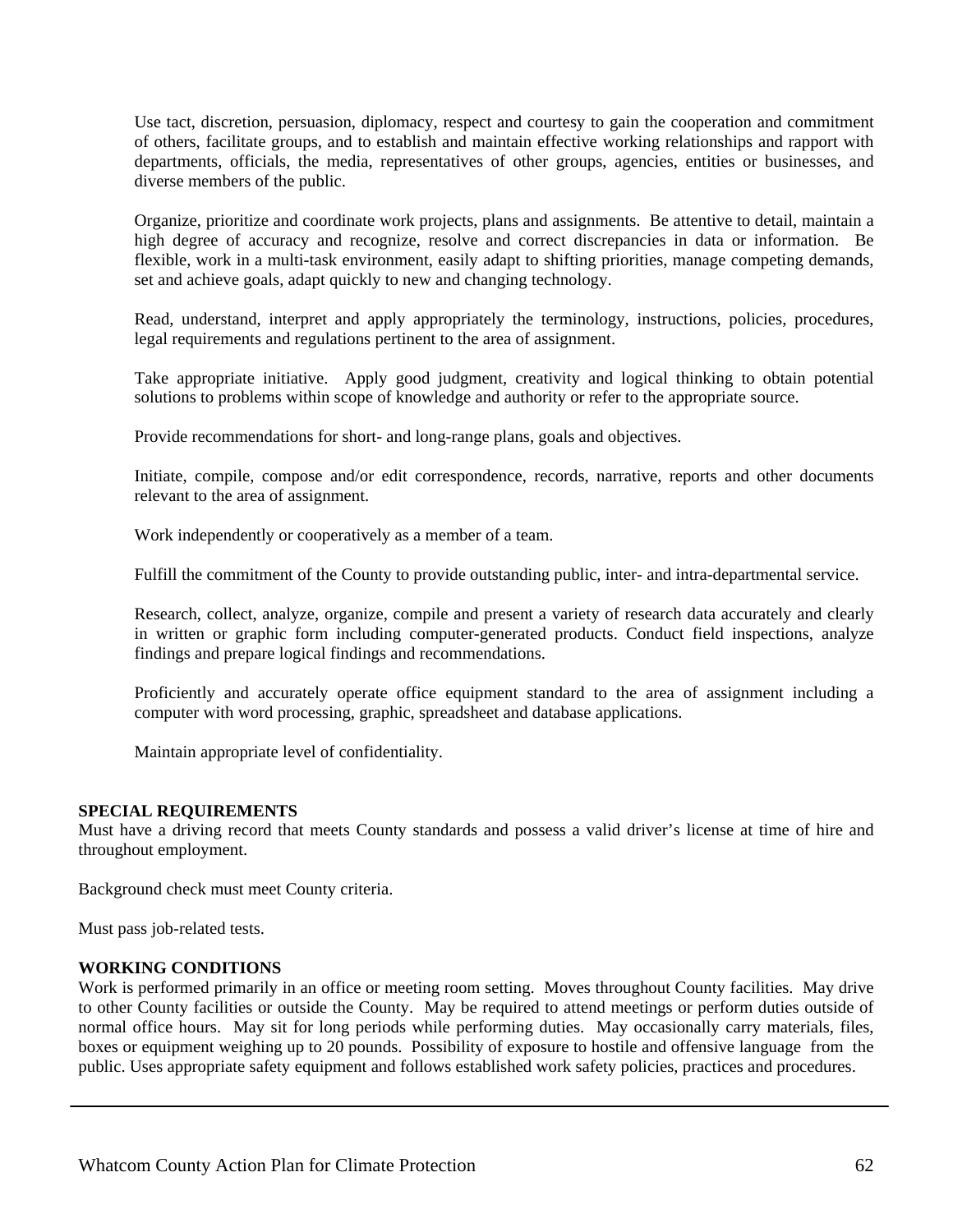The statements contained herein reflect general details as necessary to describe the principal functions of this job, the level of knowledge and skill typically required and the scope of responsibility, but should not be considered an all-inclusive listing of work requirements. Individuals may perform other duties as assigned, including work in other functional areas, to cover absences or relief, to equalize peak work periods or otherwise to balance the workload. At its sole discretion, Whatcom County may consider combinations of education, experience, certifications, and training in lieu of specifically required qualifications contained herein.

Whatcom County's policy is to provide equal opportunity in all terms, conditions and privileges of employment for all qualified applicants and employees without regard to race, color, creed, religion, sex, age, national origin, marital status, sexual orientation, disability, or veteran status.

\_\_\_\_\_\_\_\_\_\_\_\_\_\_\_\_\_\_\_\_\_\_\_\_\_\_\_\_\_\_\_\_\_\_\_\_\_\_\_ \_\_\_\_\_\_\_\_\_\_\_\_\_\_\_\_\_\_

**Employee Status: This is an FLSA-exempt position and as such is not entitled to overtime. The position is also subject to an "employee at will" doctrine.** 

Signature Date by Date Date Date of the United States of the United States of the United States of the United States of the United States of the United States of the United States of the United States of the United States